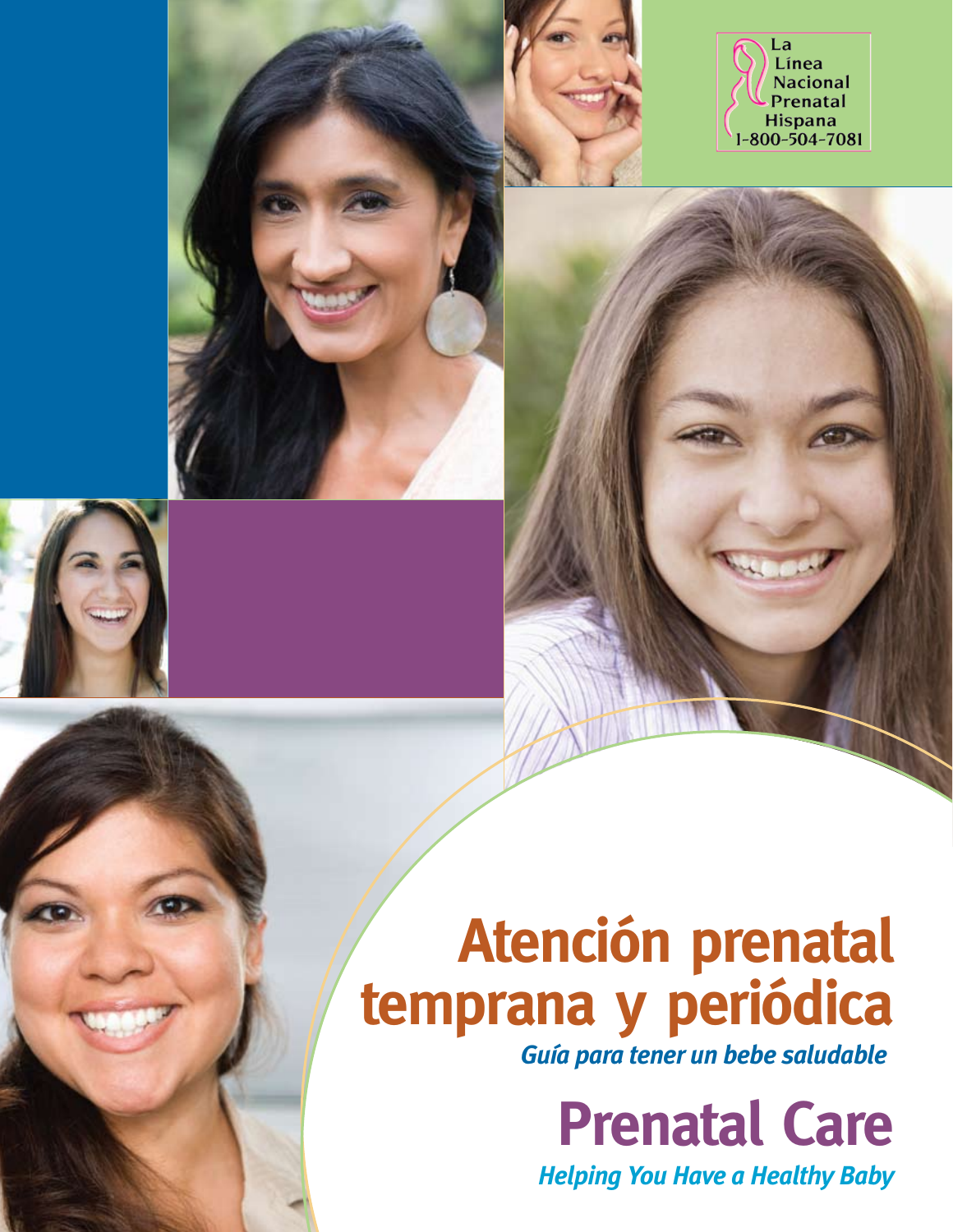Todos los derechos reservados. Está prohibida la producción y transmisión total o parcial de este folleto por medios electrónicos o mecánicos, incluyendo fotocopias, grabaciones o cualquier otro sistema de almacenamiento, sin el permiso por escrito de la Alianza Nacional para la Salud de los Hispanos. Producido por la Alianza Nacional para la Salud de los Hispanos con el apoyo del Departamento de Salud y Servicios Humanos de los Estados Unidos, Administración de Recursos y Servicios de la Salud (HRSA). Las opiniones expresadas aquí son solamente las del autor y otros colaboradores y no reflejan necesariamente la política o posición de la junta directiva de la Alianza Nacional para la Salud de lo Hispanos o del Departamento de Salud y Servicios Humanos de los Estados Unidos, Administración de Recursos y Servicios de la Salud (HRSA).

Biblioteca del Congreso Número de Catálogo: ISBN 978-0-933084-20-9 Second Edition Copyright © 2003, 2008 National Alliance for Hispanic Health

Impreso en los Estados Unidos de América

(202) 387-5000

**Para más información o para ordenar copias visite www.hispanichealth.org o comuníquese con:** Alianza Nacional para la Salud de los Hispanos Publicaciones 1501 Sixteenth Street, N.W. Washignton, DC 20036-1401

All Rights reserved. No part of this publication may be reproduced or transmitted in any form or by any means, electronic or mechanical, including photocopying, recording, or by any information storage and retrieval system, without permission in writing form the National Alliance for Hispanic Health.

Produced by the National Alliance for Hispanic Health with the support from the U.S. Department of Health and Human Resources, Health Resources and Services Administration (HRSA). The opinions expressed herein are solely those of the author and contributors and do not necessarily reflect the policy or position of the Board of Directors of the National Alliance for Hispanic Health, or the members of the National Alliance for Hispanic Health, or of the U.S. Department of Health and Human Resources, Health Resources and Services Administration (HRSA).

Librbary of Congress Card number: ISBN 978-0-933084-20-9 Seond Edition Copyright © 2003,2008

Printed in the United States of America

**For further information or to order copies visit www.hispanichealth.org or contact:**

National Alliance for Hispanic Health Publications 1501 Sixteenth Street, N.W. Washington, DC 20036-1401 (202) 387-5000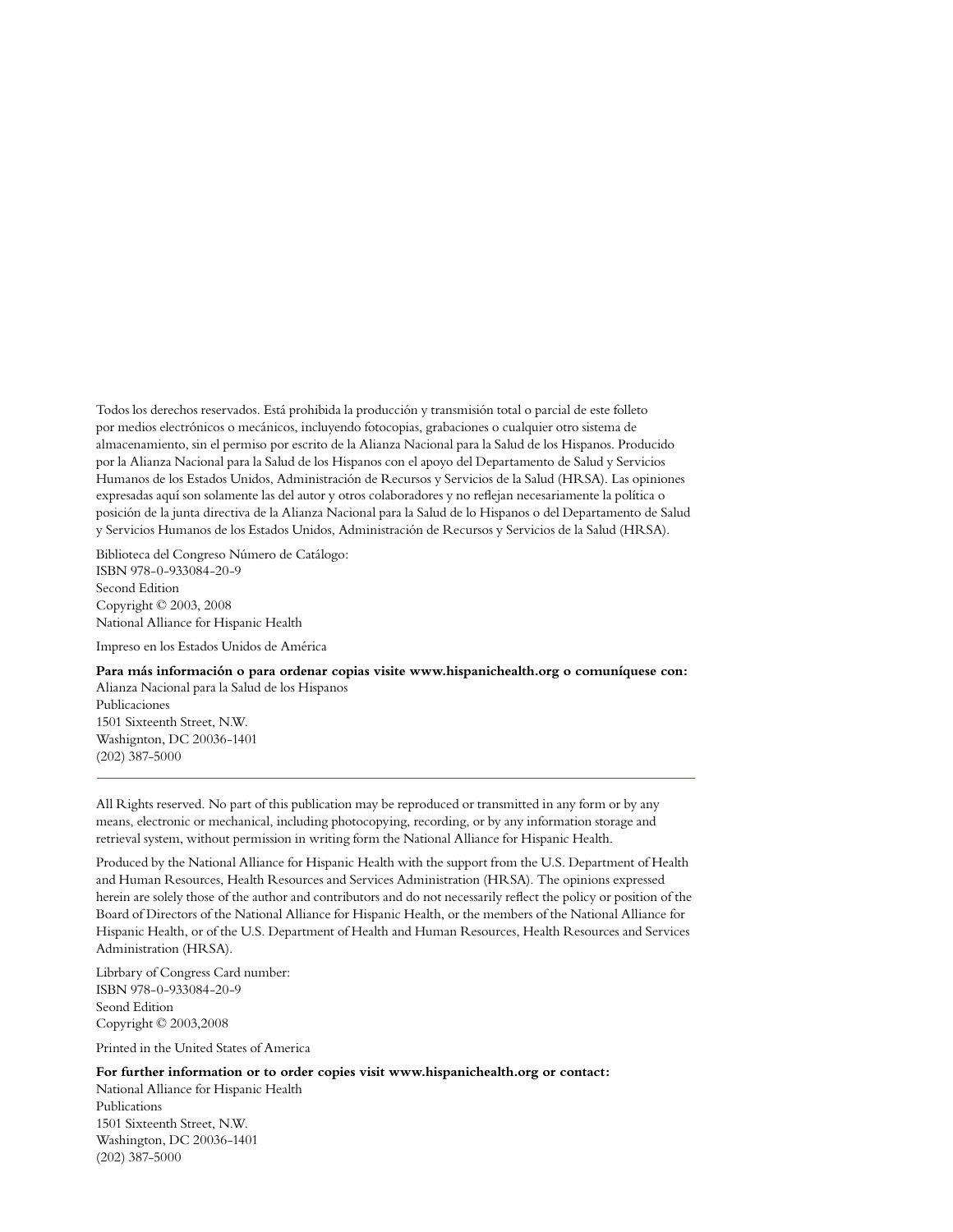

## **Cuidado Prenatal temprano y** periódico Guía para tener un bebé saludable

| Preparándose para el cuidado prenatal 8             |
|-----------------------------------------------------|
| Pruebas y exámenes durante el cuidado prenatal. .16 |
| Qué hacer para sentirse mejor 24                    |
| Factores que podrían complicar su embarazo 50       |
| En que pensar después del nacimiento 56             |

## **Prenatal Care Helping You Have a Healthy Baby**

| Tests and Exams During Prenatal Care 17                       |
|---------------------------------------------------------------|
|                                                               |
| Factors That Could Complicate Your Pregnancy 51               |
| What to Think about After the Birth $\ldots \ldots \ldots$ 57 |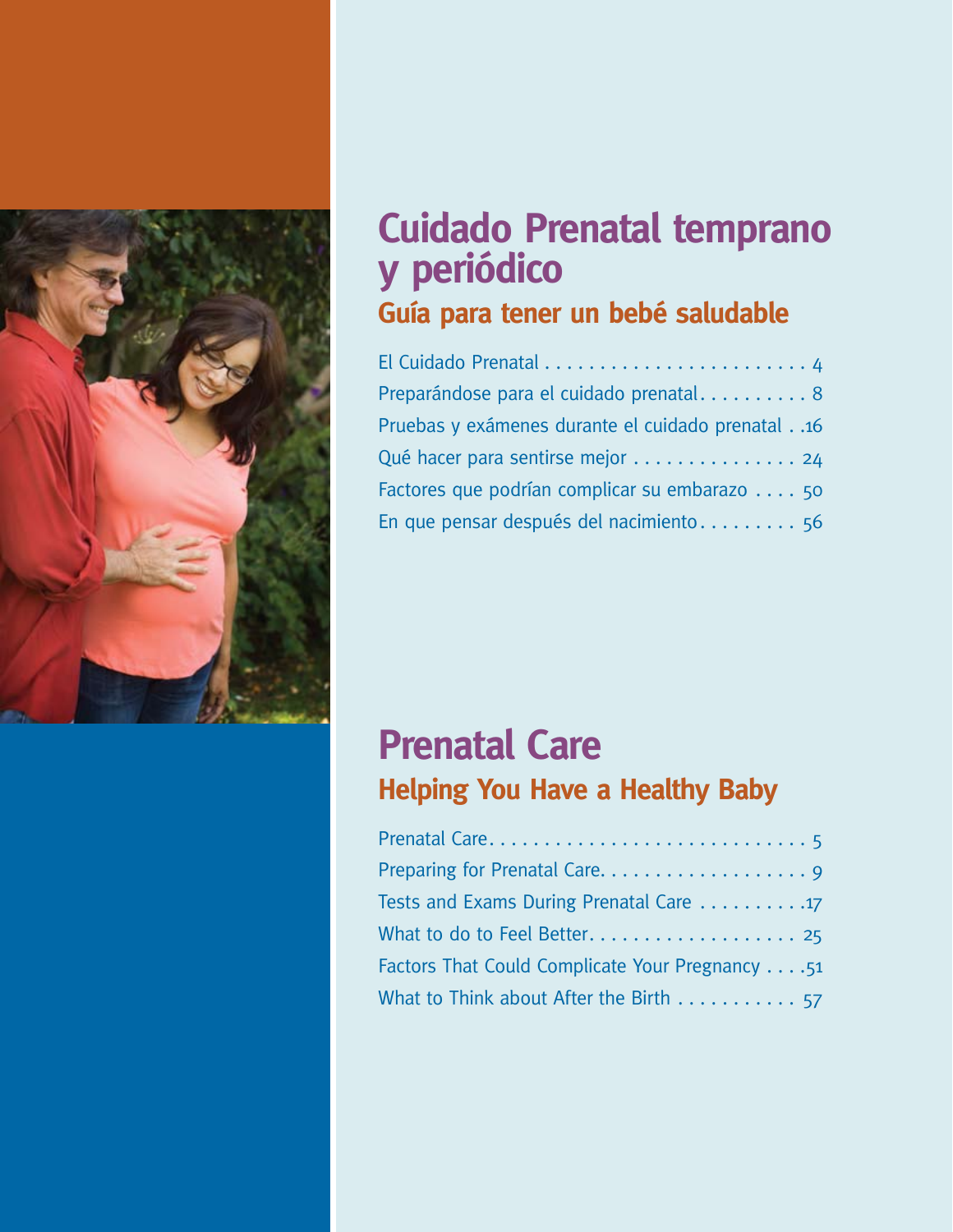## **El Cuidado Prenatal**

### $i$ Qué es el cuidado prenatal?

El cuidado prenatal es la atención médica que le ayudará tener un embarazo y un bebé saludable. La atención prenatal comienza con su primera visita a un proveedor de cuidado prenatal quien ha sido entrenado para atenderla a usted y a su bebé durante el embarazo. Su proveedor de cuidado prenatal puede ser un médico, un asistente de médico, un enfermero o una partera con certificación. El equipo de cuidado prenatal también puede incluir a un educador de salud, un nutricionista, un consejero de lactancia materna, un técnico de sonografía y a un trabajador social.



### $i$ Cómo preparo mi cuerpo para el embarazo?

Comer una dieta balanceada durante el embarazo es importante para usted y su bebé. Hable con su proveedor de cuidado prenatal acerca de las calorías adicionales, hierro y vitaminas que usted necesita durante el embarazo. Por ejemplo, se recomienda tomar por lo menos 400 mcg de ácido fólico diariamente tres meses antes de quedar embarazada y durante todo el período del embarazo. Los suplementos de hierro si se toman diariamente ayudan a suplir las demandas adicionales de este mineral durante el embarazo, reduce el riesgo de anemia y prepara el cuerpo para la pérdida de sangre que ocurre durante el momento del parto.

### *¿Por qué debo recibir cuidado prenatal?*

El cuidado prenatal mejorará sus posibilidades de tener un embarazo saludable y un bebé saludable.

El cuidado prenatal:

- s Les dará a usted y a su bebé el cuidado de salud que necesitan antes del nacimiento.
- s Le dará información sobre su progreso y el desarrollo de su bebé durante esos nueve meses tan importantes.
- Permitirá que usted y su bebé reciban una atención especial si hay cualquier problema durante el embarazo, trabajo de parto o al momento del nacimiento.
- Le ayudará a tener un embarazo saludable y un bebé saludable.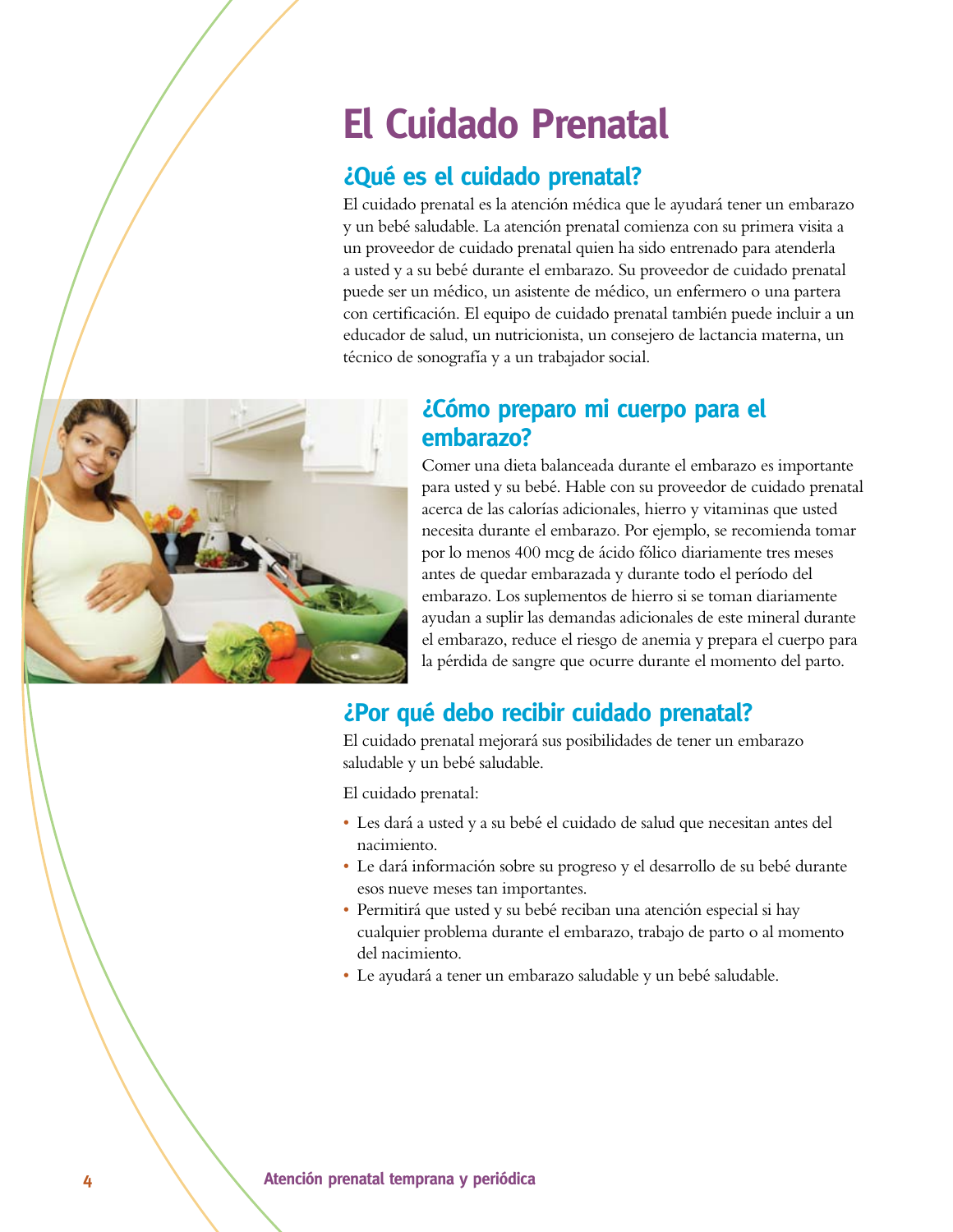## **Prenatal Care**

### **What is prenatal care?**

Prenatal care is health care that helps you have a healthy pregnancy and a healthy baby. Prenatal care starts with your first visit to a prenatal care provider who is trained to take care of you and your baby during your pregnancy. Your prenatal care provider can be a physician, a physician assistant, a nurse practitioner, or a certified midwife. Other members of the prenatal care team may include a health educator, nutritionist, breastfeeding consultant, a sonographer, or a social worker.

### How do I prepare my body for pregnancy?

Eating a balanced diet in pregnancy is important for you and your baby. Discuss with your prenatal care provider the increased requirements of calories, vitamins and iron in pregnancy. For instance, it is recommended to take at least 400 mcg of folate (folic acid, Vitamin B9) daily, as early as three months before pregnancy and throughout the pregnancy. Taking iron supplements daily helps meet the additional demand for iron during pregnancy, reduces the risk of anemia, and prepares the body for blood loss at the time of delivery.

### **Why do I need to get prenatal care?**

Prenatal care will improve your chances of having a healthy pregnancy and a healthy baby.

Getting prenatal care will:

- Give you and your baby the health care needed before birth.
- Provide you with information about the progress you and your baby are making during those important nine months.
- Provide special care if there are any problems during your pregnancy, labor, or delivery.
- Help you have a healthy pregnancy and give birth to a healthy baby.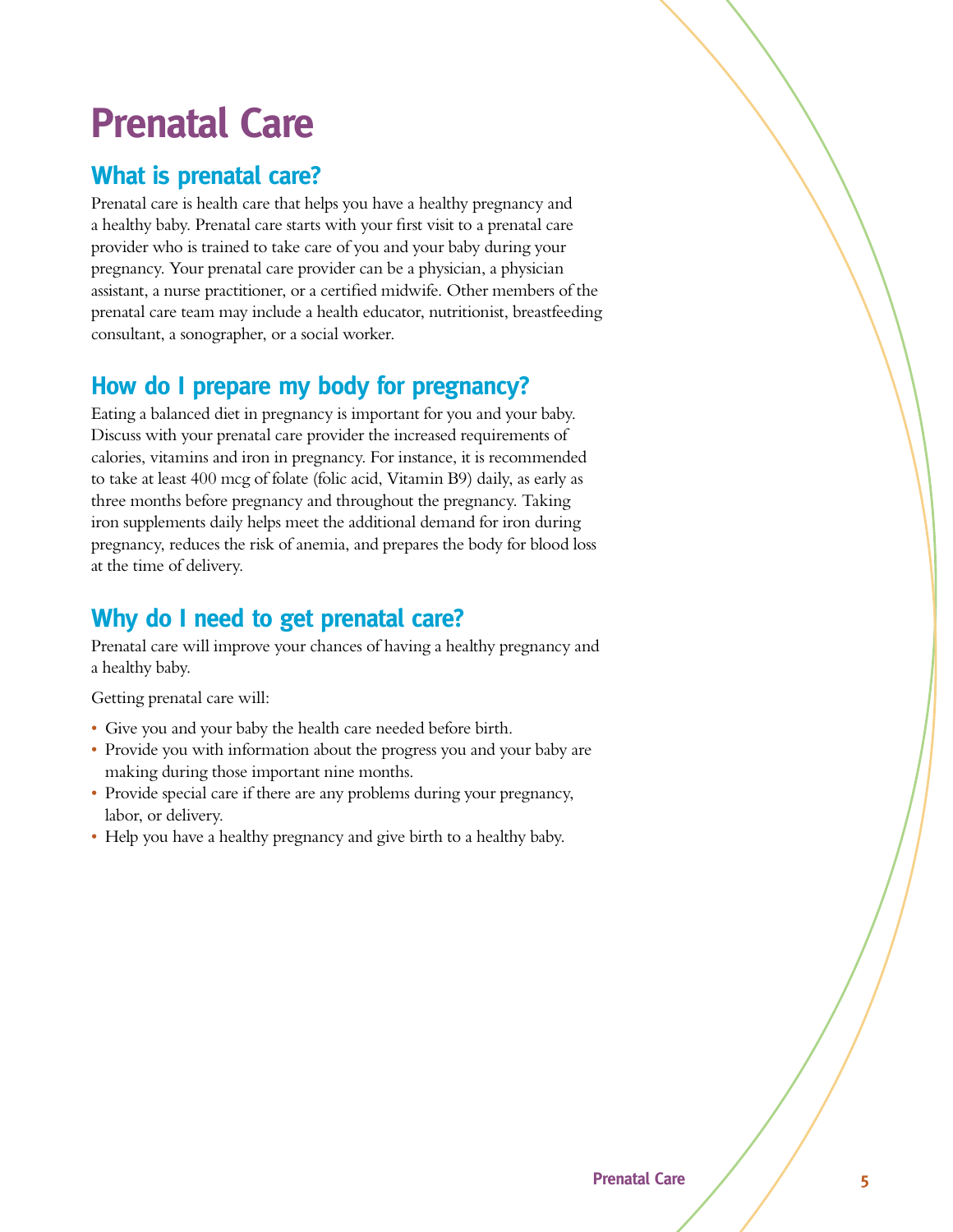### ¿Cuándo debo comenzar a recibir cuidado **prenatal?**

Tan pronto como sospeche que está embarazada o comienza a planear un embarazo, debe hacer una cita con un proveedor de cuidado prenatal. Los tres primeros meses del embarazo son los más importantes en el desarrollo de su bebé.

### $i$ Quién más puede participar en mi cuidado **prenatal?**

El papá de su bebé u otra persona importante en su vida puede participar en su cuidado prenatal. Permitiendo que una persona importante en su vida asista a sus visitas prenatales le ayudará a esa persona participar activamente en su embarazo. Si visita al proveedor de cuidado prenatal con el padre del bebé o con otra persona cercana a usted, ambos se sentirán más cerca del bebé desde el comienzo. Usted y su acompañante podrán:

- s Oír el latido del corazón del bebé.
- s Ver imágenes del bebé y saber si es niña o niño si le hacen un ultrasonido.
- s Aprender a tener un embarazo saludable.

## *Los primeros tres meses del embarazo son los más importantes.*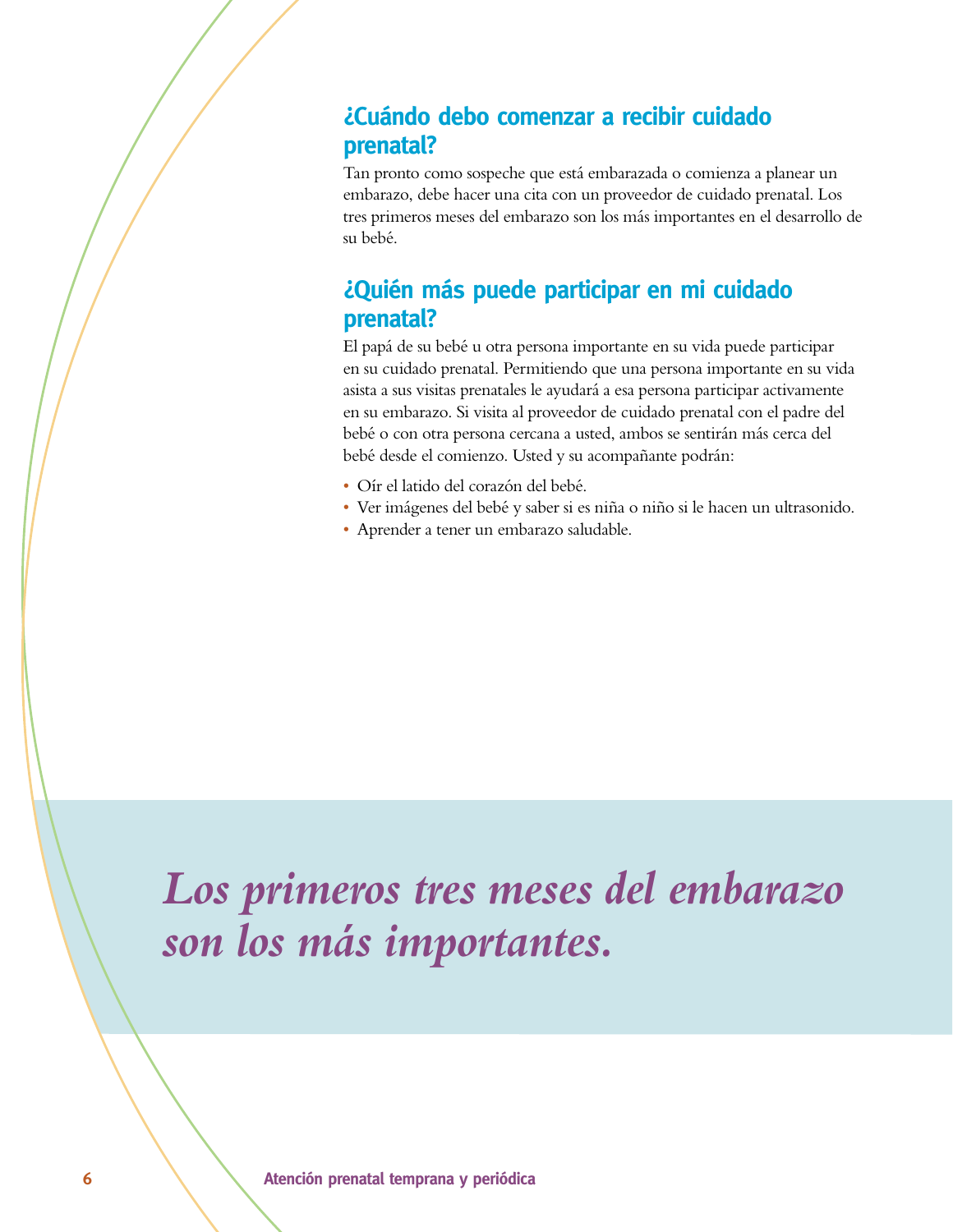### **When do I need to start getting prenatal care?**

As soon as you think you are pregnant or start to plan a pregnancy, you should visit a prenatal care provider. The first three months of a pregnancy are the most important in the baby's development.

### **Who else can participate in my prenatal care?**

The baby's father or any other important person in your life can participate in your prenatal care. By allowing someone who you care about to attend your prenatal care visits with you, helps them actively participate in your pregnancy. Visiting the prenatal care provider with the baby's father or someone close to you, will let both of you feel closer to the baby from the very start. You and that person may:

- Listen to the baby's heartbeat.
- See images of the baby and find out the sex of the baby if an ultrasound is done.
- Learn to have a healthy pregnancy.

## *The first three months of pregnancy are the most important.*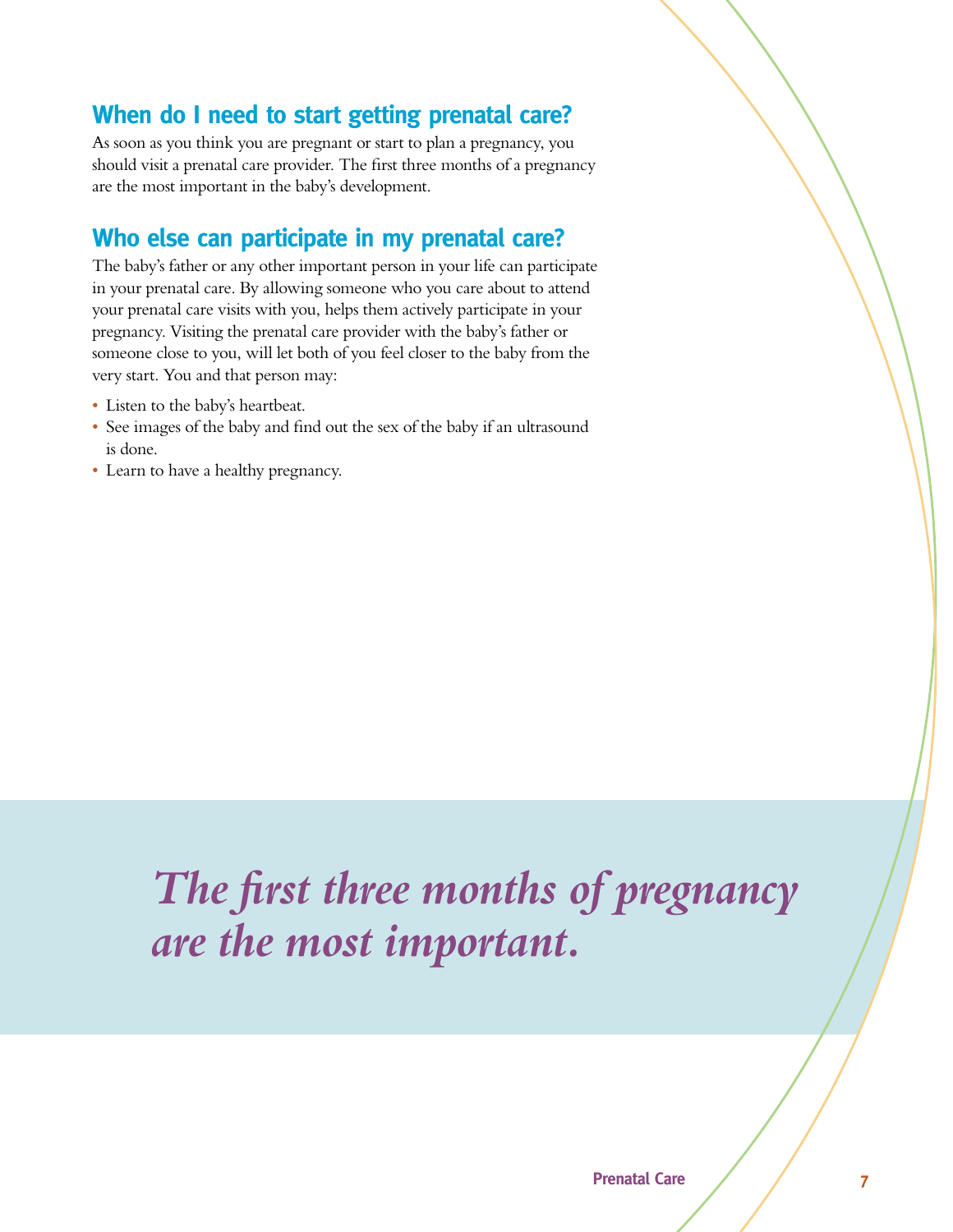## **Preparándose para el** cuidado prenatal

### Qué puede esperar de sus visitas prenatales

**T**ener una experiencia agradable de cuidado prenatal requiere la colaboración entre usted, la futura mama, y su proveedor de cuidado prenatal. El aspecto más importante del cuidado prenatal es la información compartida entre usted y su proveedor de cuidado prenatal. Esta información afecta el cuidado que usted recibirá y cómo usted se cuida durante su embarazo. Las siguientes son preguntas comunes que usted puede tener acerca del cuidado prenatal.

### $i$ Voy a recibir todo mi cuidado prenatal de una misma persona?

Esto depende del proveedor de cuidado prenatal que usted elija. Asegúrese de preguntarle si ofrece todos los servicios relacionados con el cuidado del embarazo (visitas prenatales, exámenes prenatales y la atención del parto). Asegúrese de preguntar también si la persona que la atiende en las visitas prenatales es quien la va atender en su parto, o en caso contrario entérese quién va a ser esa persona.

### $\mathcal{L}$ Qué debo esperar de mis visitas prenatales?

En cada visita prenatal usted y su proveedor de cuidado prenatal hablarán sobre su salud en general y el progreso de su embarazo. Le van a hacer un examen físico y algunos estudios de laboratorio para determinar el desarrollo de su bebé. También podrá dialogar sobre los cambios que su cuerpo va a experimentar y cómo adaptarse a ellos.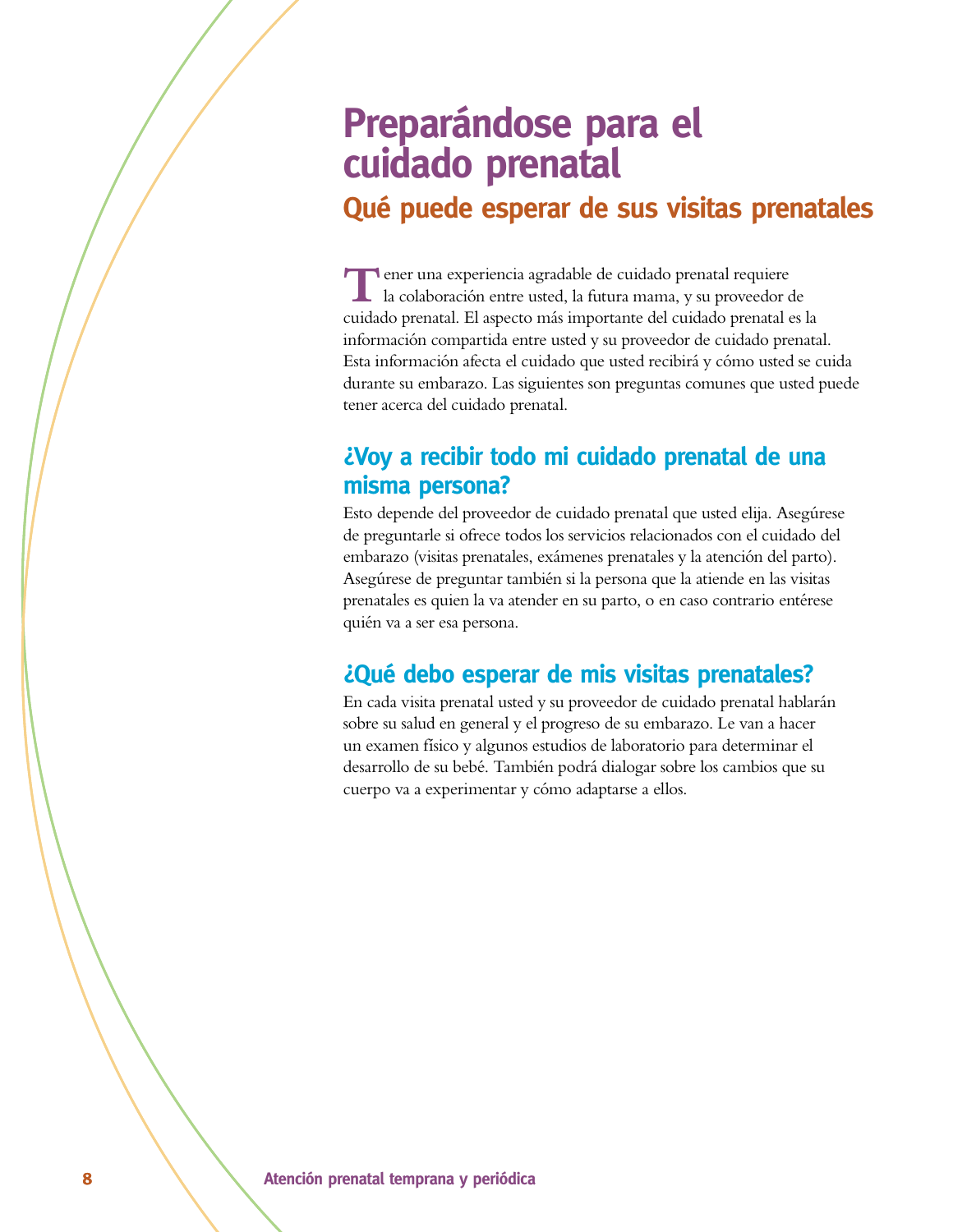## **Preparing for Prenatal Care What to expect from your prenatal Care visits**

**Faving an enjoyable prenatal care experience** requires collaboration between you, the mother-to-be, and your prenatal care provider. The most important aspect of prenatal care is the information shared between you and your prenatal provider. This information affects the care that you receive from your provider and how you take care of yourself during your pregnancy. The following are some common questions that you might have about prenatal care.

### **Will I be able to get all my prenatal care from one person?**

It depends on what prenatal care provider you choose. Be sure to ask your provider whether he or she will be able to provide all aspects of your prenatal care (prenatal visits, prenatal tests, and delivery). Make sure you know whether your prenatal care provider will be the person to actually deliver your baby, if not make sure you know who that will be.

### **What should I expect from my prenatal care visits?**

At each visit you and your prenatal care provider will discuss your health and the progress of your pregnancy. You will undergo a physical examination and tests to learn more about your baby's development. You will also be able to discuss the changes that your body will go through and how to manage them.

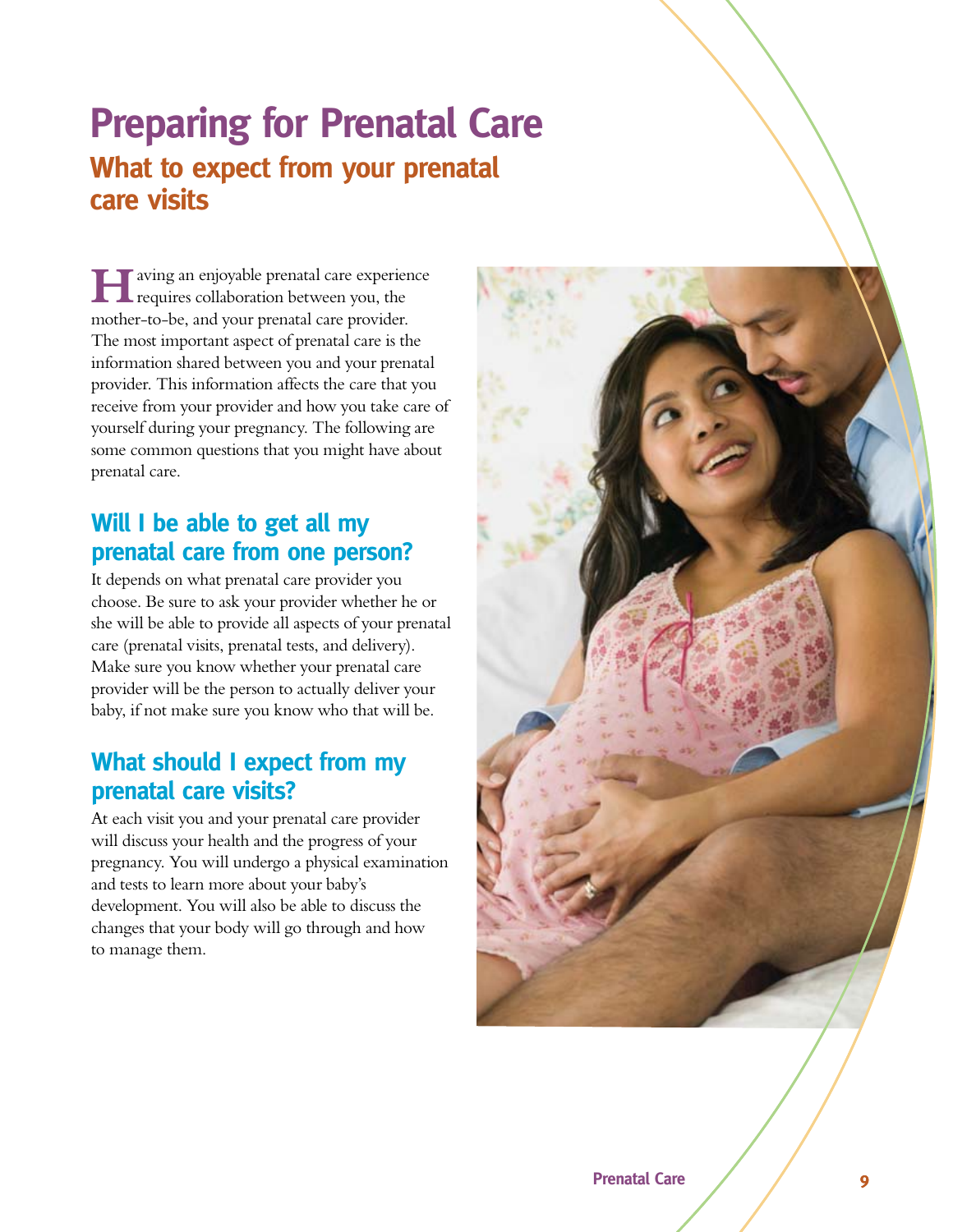### *i*De qué se va a hablar durante mis **visitas prenatales?**

Escriba todas las preguntas o preocupaciones que tenga y llévelas a sus visitas prenatales. Asegúrase de que ha entendido todo lo que el proveedor de cuidado prenatal ha dicho. Si hay algo que no entiende, pídale a su proveedor de cuidado prenatal que se lo explique otra vez antes de que usted salga de la oficina. Aquí tiene algunas preguntas que puede hacer:

- $\Box$ ¿Debo tomar vitaminas?
- $\Box$ ¿Qué debo comer? ¿Qué no debo comer?
- ¿Estoy aumentando el peso adecuado?
- ¿Puedo hacer ejercicios?
- ¿Cuál es la mejor posición para dormir?
- $\Box$ ¿Está bien tener relaciones sexuales durante el embarazo?
- $\Box$ ¿Qué malestares del embarazo son normales?
- $\Box$ ¿Qué medicinas se pueden tomar durante el embarazo?
- $\Box$ ¿Cuáles son las señales de peligro y a quién debo llamar en caso de emergencia?
- ¿Cómo puedo contactarlo después del horario de trabajo si tengo una emergencia?
- ¿Qué debo hacer si estoy manchando o tengo sangrado vaginal?  $\Box$
- ¿Cómo sé si estoy en el proceso de dar a luz?
- $\Box$  ¿Cuándo voy a sentir el movimiento de mi bebé y qué tan frecuente debo sentirlo?
- $\Box$  ¿Qué servicios me pueden ofrecer durante mi embarazo y para el parto? (por ejemplo: asistencia nutricional-WIC, beneficios de urgencia del programa Medicaid)
- $\Box$  ¿Qué servicios se ofrecen para mi bebé? (por ejemplo: SCHIP, WIC, Medicaid)

Escriba abajo las preguntas adicionales que tenga para su proveedor de cuidado prenatal y llévelas a su próxima visita.

 $\Box$  $\Box$  $\Box$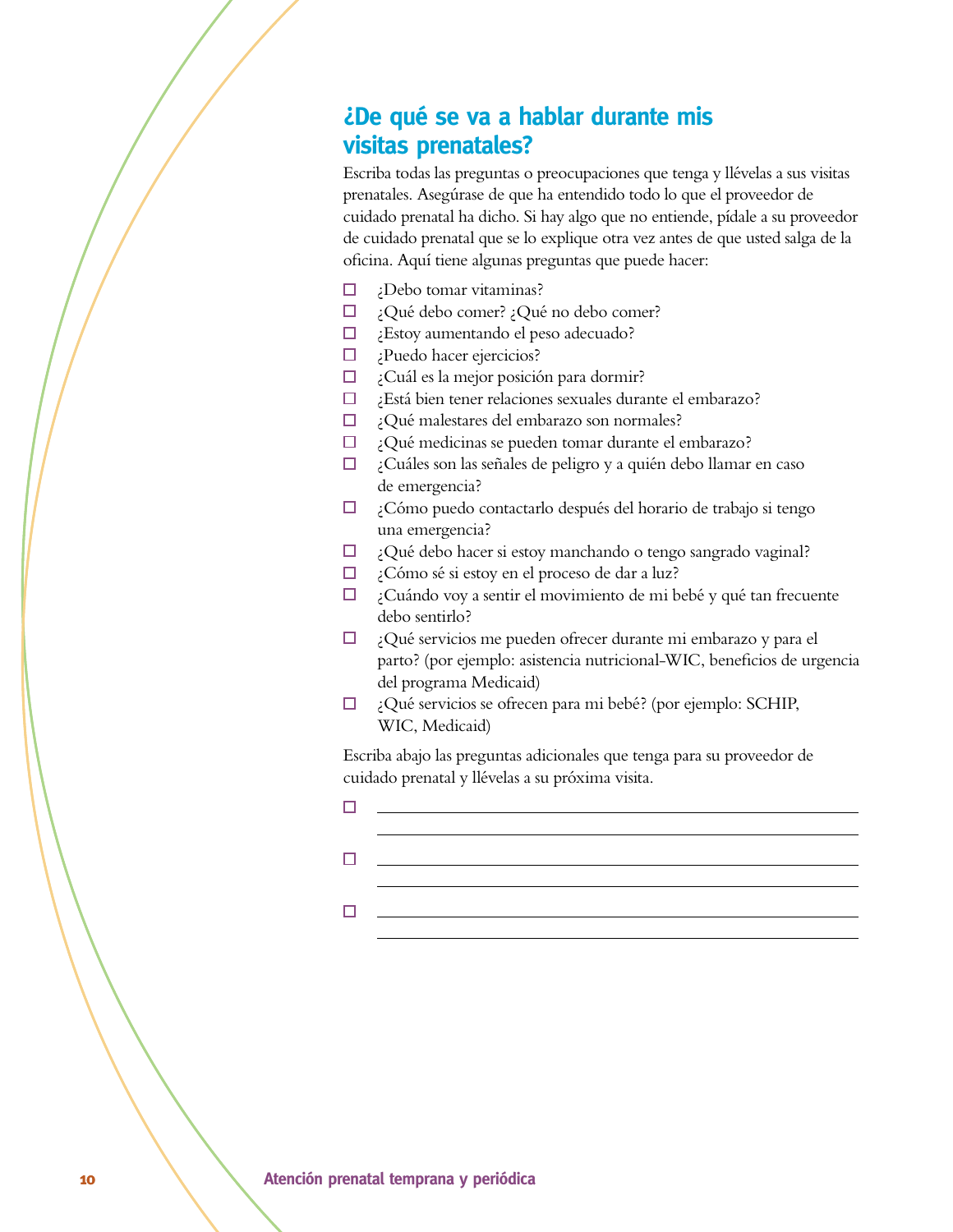### **What will be discussed at my prenatal Care visits?**

Write down any questions or concerns you may have and take them with you to your prenatal care visits. Be sure you understand what your provider tells you. If there is something that you do not understand, ask your prenatal care provider to explain it to you again before you leave the office. Below are some questions you may want to ask:

- Should I take vitamins?  $\Box$
- $\Box$  What should I eat/not eat?
- $\Box$ Am I gaining enough weight?
- $\Box$  Can I exercise?
- $\Box$  What is the best sleeping position?
- $\Box$ Is it okay to have sex during pregnancy?
- $\Box$ What pregnancy discomforts are normal?
- $\Box$ What medicines are safe to take during pregnancy?
- $\Box$ What are the danger signs and whom should I call in case of an emergency?
- $\Box$ How do I contact you after hours if I have an emergency?
- $\Box$ What should I do if I have vaginal spotting/bleeding?
- $\Box$  How do I know if I am in labor?
- $\Box$  When will I feel my baby move and how often should my baby move?
- $\Box$ What services are available to help me during my pregnancy and with my delivery? (for example: WIC, Emergency Medicaid)
- $\Box$ What types of programs are there for my baby? (for example: SCHIP, WIC, Medicaid)

Write down any additional questions that you may have and take them with you when you go to your visit.

|              | the contract of the contract of the contract of the contract of the contract of the contract of the contract of |  |  |
|--------------|-----------------------------------------------------------------------------------------------------------------|--|--|
|              |                                                                                                                 |  |  |
| $\mathbf{L}$ |                                                                                                                 |  |  |
|              |                                                                                                                 |  |  |
| т.           |                                                                                                                 |  |  |
|              |                                                                                                                 |  |  |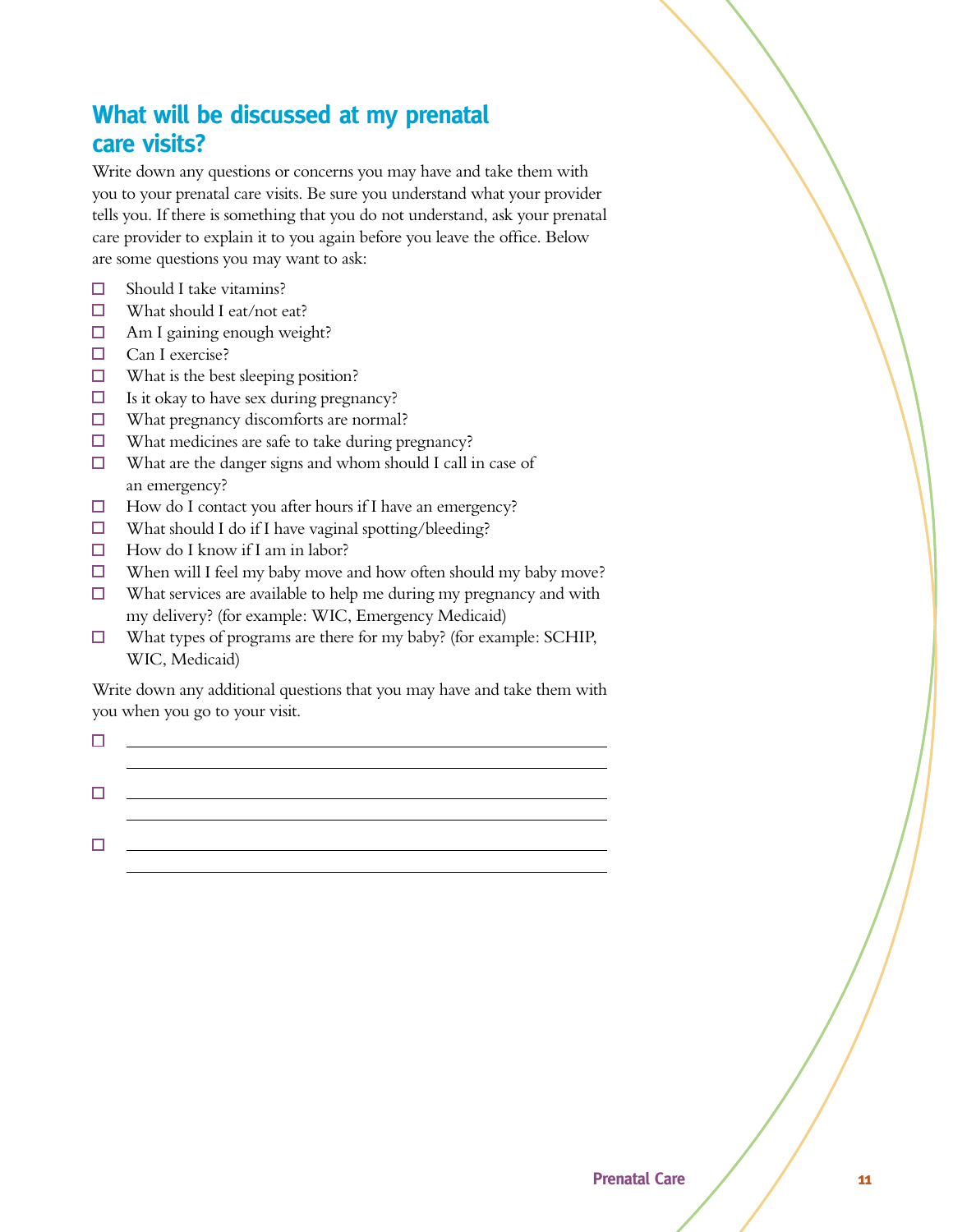### **¿Con cuánta frecuencia debo hacer mis visitas prenatales?**

Su proveedor de cuidado prenatal decidirá cuál es el mejor plan de visitas para usted. El siguiente es un ejemplo de un plan que se usa con frecuencia:

| Plan de visitas de cuidado prenatal            |                                  |  |  |  |
|------------------------------------------------|----------------------------------|--|--|--|
| <b>TIEMPO DE EMBARAZO</b>                      | <b>FRECUENCIA DE LAS VISITAS</b> |  |  |  |
| De 1 a 28 semanas (1 a 7 meses)                | 1 visita cada 4 semanas          |  |  |  |
| De 28 a 36 semanas (8 a 9 meses)               | 1 visita cada 2 ó 3 semanas      |  |  |  |
| De 36 semanas hasta el nacimiento<br>(9 meses) | 1 visita cada semana             |  |  |  |
| Después del nacimiento                         | 4 a 6 semanas después del parto  |  |  |  |

Si usted o su bebé tiene algún problema de salud o su embarazo es de "alto riesgo", tal vez tenga que visitar a su proveedor de cuidado prenatal con más frecuencia. Pida una cita para su próxima visita antes de salir de la oficina de su proveedor de cuidado prenatal. Si tiene que cancelar una cita, pida otra inmediatamente.

### $\lambda$ Qué ocurrirá en mi primera visita de cuidado **prenatal?**

Durante su primera visita prenatal, su proveedor de cuidado prenatal le hará preguntas personales acerca de su salud. Aunque usted no sepa todas las respuestas, trate de dar la mayor cantidad de información que pueda. Después, el proveedor de cuidado prenatal le hará un examen físico completo para saber cómo están usted y su bebé. Su primera visita incluirá lo siguiente:

#### **HISTORIA MÉDICA Y GENÉTICA COMPLETA**

El proveedor de cuidado prenatal le va a preguntar sobre sus enfermedades anteriores, tratamientos hospitalarios, medicinas que toma o ha tomado y sobre la historia de salud de su familia. También le va a preguntar sobre la historia de salud personal del padre y su familia. La historia de salud completa incluirá las causas de muerte de familiares y la presencia de enfermedades en ambas familias.

#### **HISTORIA OBSTÉTRICA**

Su proveedor de cuidado prenatal le preguntará sobre embarazos anteriores. Le preguntará si este es su primer embarazo, sobre partos anteriores y además sobre abortos provocados o espontáneos y niños que nacieron sin vida. Conocer la historia de sus embarazos anteriores ayudará a su proveedor de cuidado prenatal a prevenir complicaciones en su embarazo actual.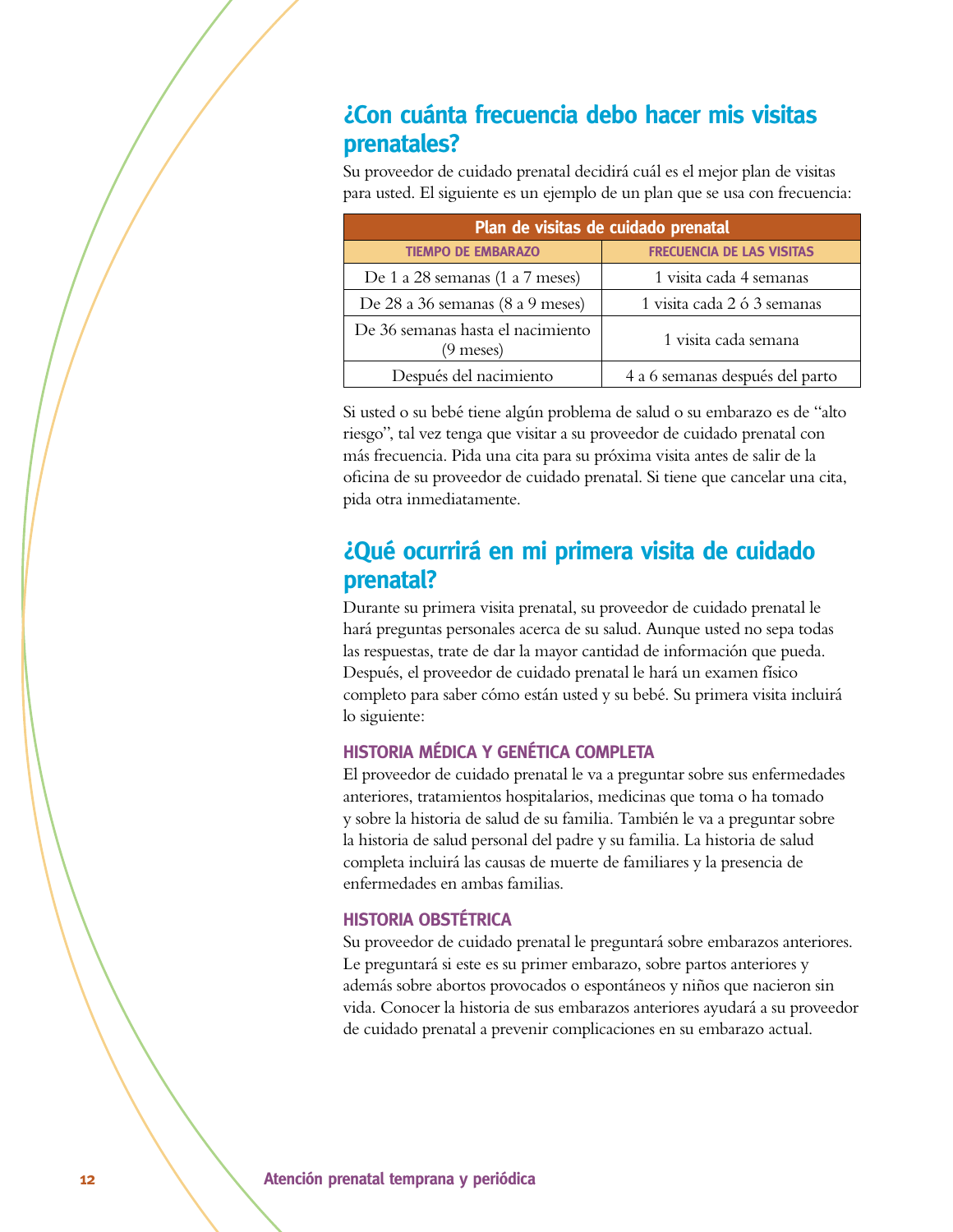### How often do I go for prenatal care visits?

Your prenatal care provider will decide on a schedule that is right for you. The following is an example of a schedule that is often used:

| <b>Schedule of Prenatal Care Visits</b>  |                            |  |  |  |
|------------------------------------------|----------------------------|--|--|--|
| <b>LENGTH OF PREGNANCY</b>               | <b>FREQUENCY OF VISITS</b> |  |  |  |
| 1 to 28 weeks (1 to 7 months)            | 1 visit every 4 weeks      |  |  |  |
| 28 to 36 weeks (8 to 9 months)           | 1 visit every 2 to 3 weeks |  |  |  |
| 36 weeks to birth (9 months)             | 1 visit every week         |  |  |  |
| Postpartum (4-6 weeks after<br>delivery) | 4-6 weeks after delivery   |  |  |  |

If you or your baby have health problems or are considered to be "high risk," you may need to see a prenatal care provider more often. Schedule your next appointment before you leave your provider's office. If you have to cancel an appointment, reschedule it right away.

### **What will happen at my first prenatal care visit?**

During your first prenatal care visit, your provider will ask questions about you and your health. Although you may not know all the answers, try to give as much information as possible. The provider will then do a complete physical examination to learn about you and your baby's health. Your first visit will include the following:

#### **COMPLETE MEDICAL AND GENETIC HISTORY**

Your prenatal care provider will ask you about past illnesses, hospital visits, medications that you take or have taken, and your family's health history. Your provider will also ask about the health history of your baby's father and his family. A complete health history will include causes of death of family members and illnesses that run in both families.

#### **OBSTETRICAL HISTORY**

Your prenatal care provider will ask you about any previous pregnancies. They will ask you if this is your first pregnancy, about previous deliveries as well as any abortions, miscarriages, or stillbirths. Understanding the history of past pregnancies is helpful in preventing complications in this pregnancy.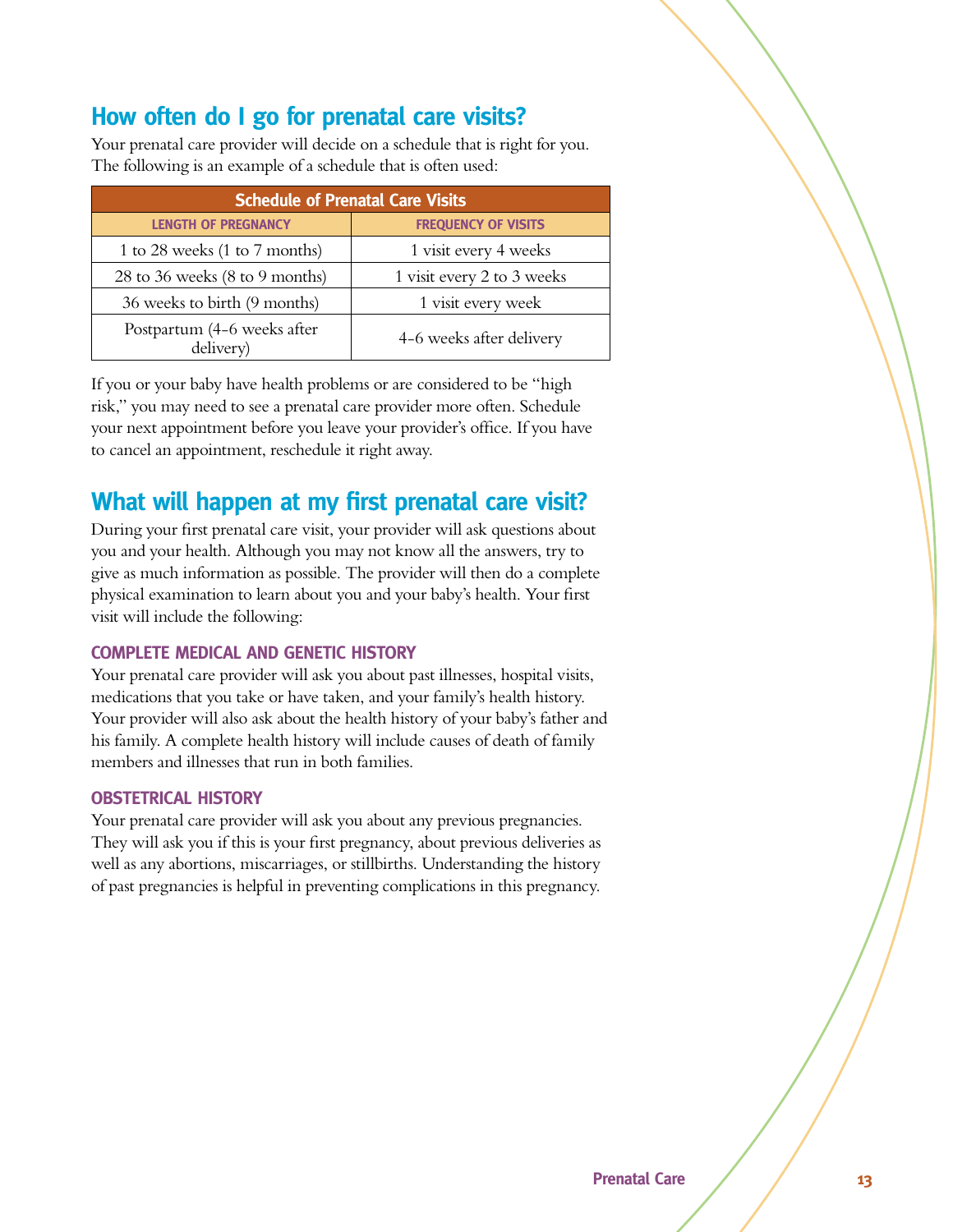#### **HISTORIA DE HÁBITOS DE VIDA**

Su proveedor de cuidado prenatal le preguntará si usted fuma, toma bebidas alcohólicas, toma medicamentos (medicinas o remedios) recetados o no recetados, hierbas medicinales o usa drogas. Es importante que conteste esas preguntas con honestidad por la salud del bebé que espera. Su proveedor de cuidado prenatal le preguntará sobre sus hábitos de alimentación y si hace ejercicio. Además le aconsejará si necesita hacer cambios en su dieta, en sus relaciones sexuales o en sus actividades diarias durante el embarazo.

#### **HISTORIA PSICOSOCIAL**

Su proveedor de cuidado prenatal le preguntará sobre su seguridad en su casa, si existe una historia de violencia doméstica y sobre problemas de salud mental como una historia previa de depresión u otros desórdenes.

#### **EXAMEN FÍSICO**

Durante su primera visita de atención prenatal le harán un examen físico completo. Este incluye un chequeo de su altura, peso, presión de la sangre, corazón, pulmones, senos (pechos) y abdomen.

#### **CALCULACIÓN DE LA FECHA DEL PARTO**

Para calcular su fecha de parto, su proveedor de cuidado prenatal le preguntará la fecha de su última menstruación (período, regla). Durante los primeros tres meses de su embarazo, su proveedor de cuidado prenatal le tomará la medida de su útero (matriz) con un examen de pelvis. Se puede hacer un ultrasonido para confirmar la fecha del parto. Esto servirá para que su proveedor de cuidado prenatal calcule la fecha en que usted quedó embarazada y la fecha en que aproximadamente nacerá su bebé.

#### *<u>iOué síntomas de mi embarazo necesitan cuidado*</u> médico inmediato?

Si tiene cualquiera de estos síntomas, avise inmediatamente a su proveedor de cuidado prenatal o vaya a la sala de emergencia, sea de día o de noche:

- Cualquier sangrado o fluido vaginal.
- La hinchazón persistente del rostro (cara) y manos.
- s Dolores de cabeza severos y continuos.
- s Visión disminuida o borrosa.
- Dolor en el abdomen.
- s Cambio radical en la frecuencia o intensidad de los movimientos del bebé.
- s Ausencia de movimientos del bebé.
- Cambios en su estado emocional.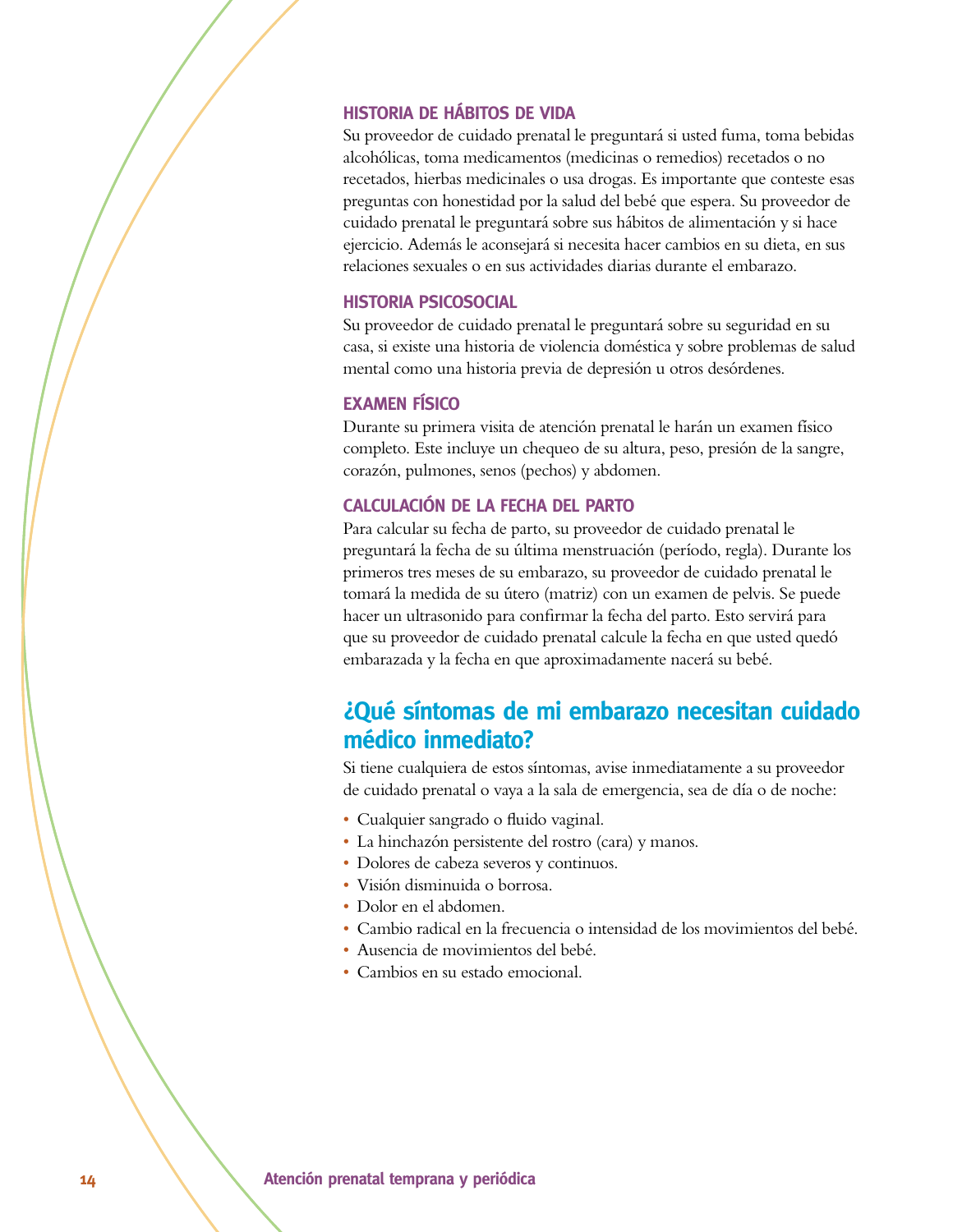#### **LIFESTYLE HABITS HISTORY**

You will be asked if you smoke, drink alcoholic beverages, take prescription or over-the-counter medications, herbal medicines, or use drugs. It is best for your future child's health that you answer these questions honestly. Your provider will also ask about your eating and exercising habits. Your provider will also discuss with you changes that you may need to make in your diet, sexual, and daily activities during the pregnancy.

#### **PSYCHOSOCIAL HISTORY**

You will be asked about safety in your home, any history of domestic violence, as well as any mental health problems such as a past history of depression or other disorders.

#### **PHYSICAL EXAMINATION**

A complete physical exam is performed on the first prenatal visit. This includes checking your height, weight, blood pressure, heart, lungs, breasts, and abdomen.

#### **DUE DATE CALCULATION**

In order to estimate a due date, your provider will note the date of your last menstrual period. During the first three months of pregnancy, your provider will check the size of your uterus with a pelvic examination. An ultrasound may be performed to confirm the due date of the pregnancy. These tests will help your prenatal care provider estimate the conception date and when your baby will be born.

#### **What pregnancy symptoms require immediate medical care?**

If you have any of the following symptoms, notify your prenatal care provider immediately, or go to the local Emergency Room, day or night:

- Any vaginal bleeding or discharge.
- Persistent swelling of the face and hands.
- Severe or continuous headaches.
- Dimness or blurring of vision.
- Abdominal pain.
- Marked change in the frequency or intensity of fetal movements.
- Absence of fetal movements.
- Changes in your emotional state.

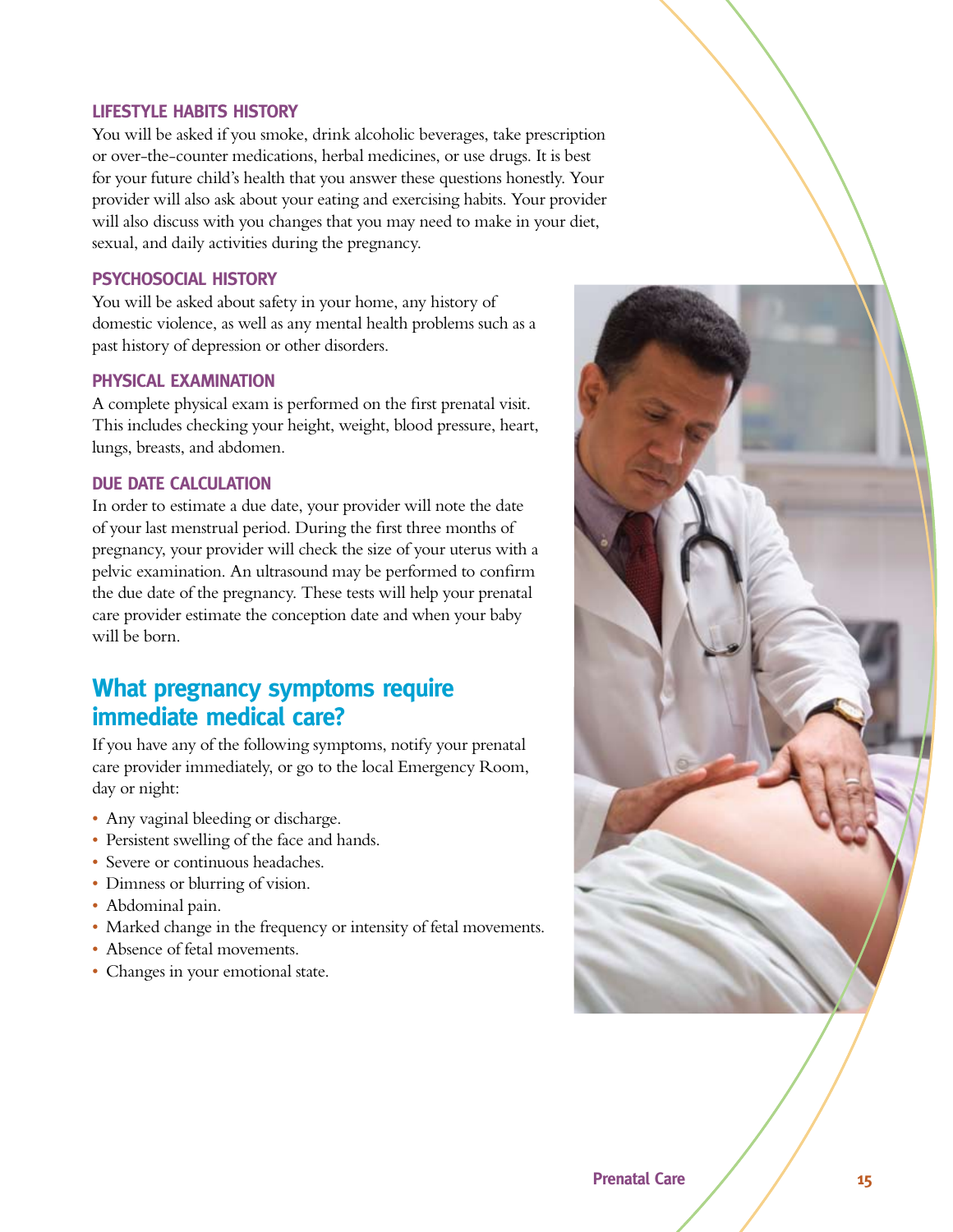## **Pruebas y exámenes durante el cuidado prenatal**

### *iQué pruebas me harán en la primera visita?*

#### **PRUEBA DE PAPANICOLAU**

Su proveedor de cuidado prenatal usará un aplicador de algodón para extraer una muestra de las células del cuello del útero y las examinará para saber si hay células precancerosas o cancerosas en su cuello del útero. Es importante que todas mujeres reciban esta prueba con regularidad, sin importar sin están embarazadas.

#### **PRUEBA DE INFECCIONES DE TRANSMISIÓN SEXUAL**

Su proveedor de cuidado prenatal le chequeará para saber si tiene sífilis, gonorrea, hepatitis o clamidia haciendo una prueba de sangre y un examen pélvico. Su doctor también le proveerá consejería sobre el VIH (el virus que causa el SIDA) y le ofrecerá la prueba en su primera visita.

#### **PRUEBAS DE SANGRE**

Le tomarán muestras de sangre para determinar su tipo de sangre  $(O^+,$ O-,A+, A-, B+, B-, AB+ o AB-) y si tiene anemia. Las muestras de sangre también determinarán si usted ha tenido rubéola o si ha recibido la vacuna contra esta enfermedad.

#### **PRUEBA DE ORINA**

Le tomarán una muestra de orina para detectar señales de una infección en las vías urinarias, diabetes o problemas de riñones. La muestra de orina también puede ser necesaria para determinar la presencia de bacteria en la orina que sería necesario tratar.

#### $\mathcal{L}$ Qué otras posibles pruebas se harían durante la primera visita?

#### **PRUEBA PARA LA TUBERCULOSIS**

Le tomarán la prueba PPD (por sus siglas en inglés) para determinar si está infectada con tuberculosis. Tuberculosis (TB) es una enfermedad respiratoria contagiosa que puede ser tratada. Si usted fue vacunada contra la tuberculosis (Bacillus o BCG) necesitará una radiografía del pecho durante su segundo trimestre en vez de la prueba PPD.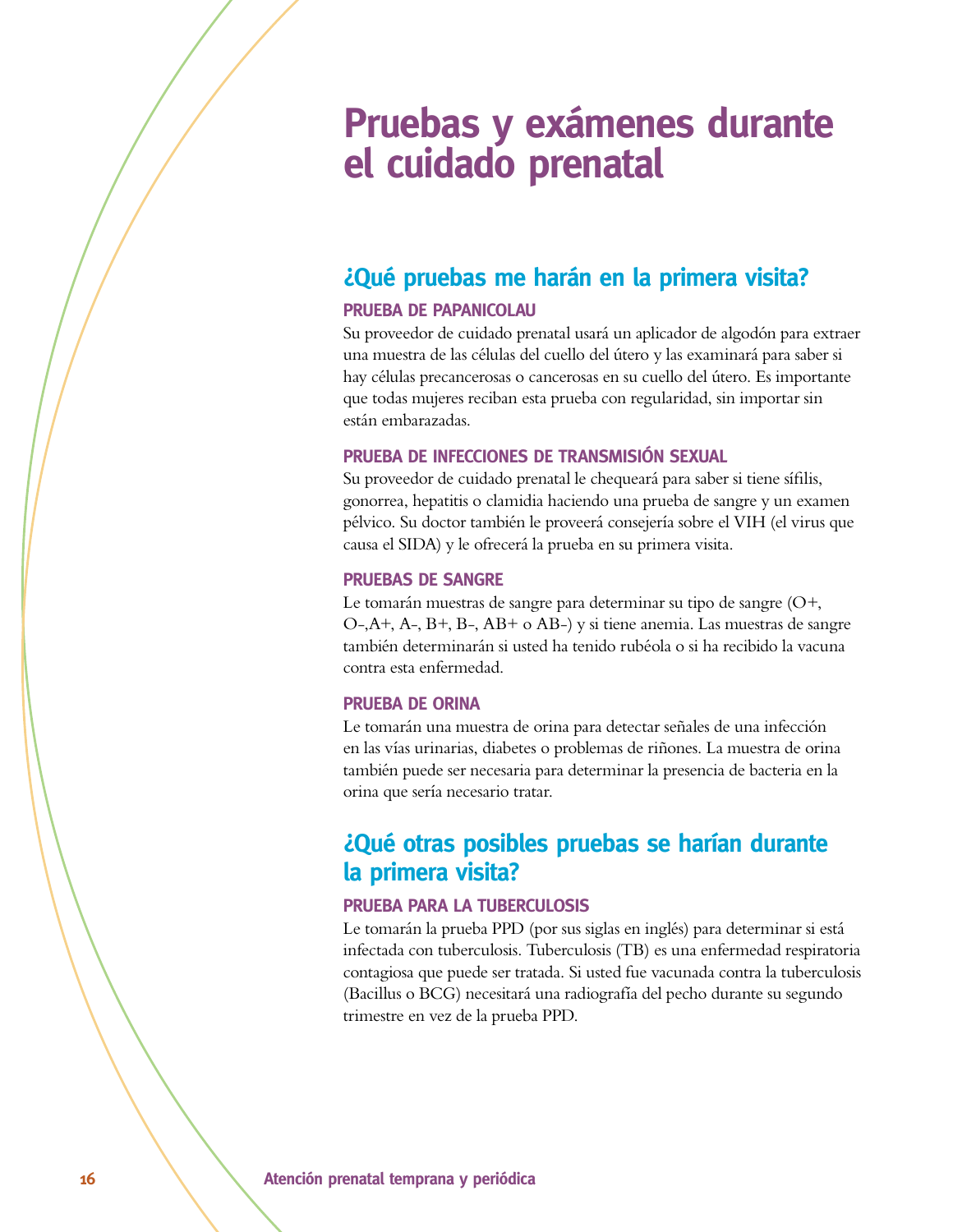## **Tests and Exams during Prenatal Care**

### **What tests will be done during the first visit?**

#### **PAP SMEAR**

A cotton swab is used to gather a sample of cells from the cervix (opening of the uterus). The sample is checked for precancerous or cancerous cells of the cervix. This test should be done regularly on all women, whether or not they are pregnant.

#### *SEXUALLY TRANSMITTED INFECTION TESTS*

Your prenatal care provider will check for syphilis, gonorrhea, hepatitis, and chlamydia with a blood test and pelvic exam. Your provider will also provide counseling about HIV (the virus that causes AIDS) and will offer the test at the first visit.

#### **BLOOD TESTS**

A blood sample will be taken to determine your blood type (O+, O-, A+, A-, B+, B-, AB+, or AB-) and to test for anemia. The blood samples will be used to check if you have had measles (rubella) or received a vaccine for rubella.

#### **URINE TESTS**

A urine sample will be ordered to check for any signs of a urinary tract infection, diabetes, or kidney problems. A urine culture may also be ordered to identify bacteria in the urine that may need to be treated.

### **What other possible tests are performed during your first visit?**

#### *SCREEN FOR TUBERCULOSIS*

A skin test called PPD will be done to test for tuberculosis. Tuberculosis (TB) is a silent respiratory infection that is both contagious and treatable. If you have received a TB vaccination in the past (Bacillus or BCG) then a chest X-ray will be ordered in the second trimester instead of a PPD.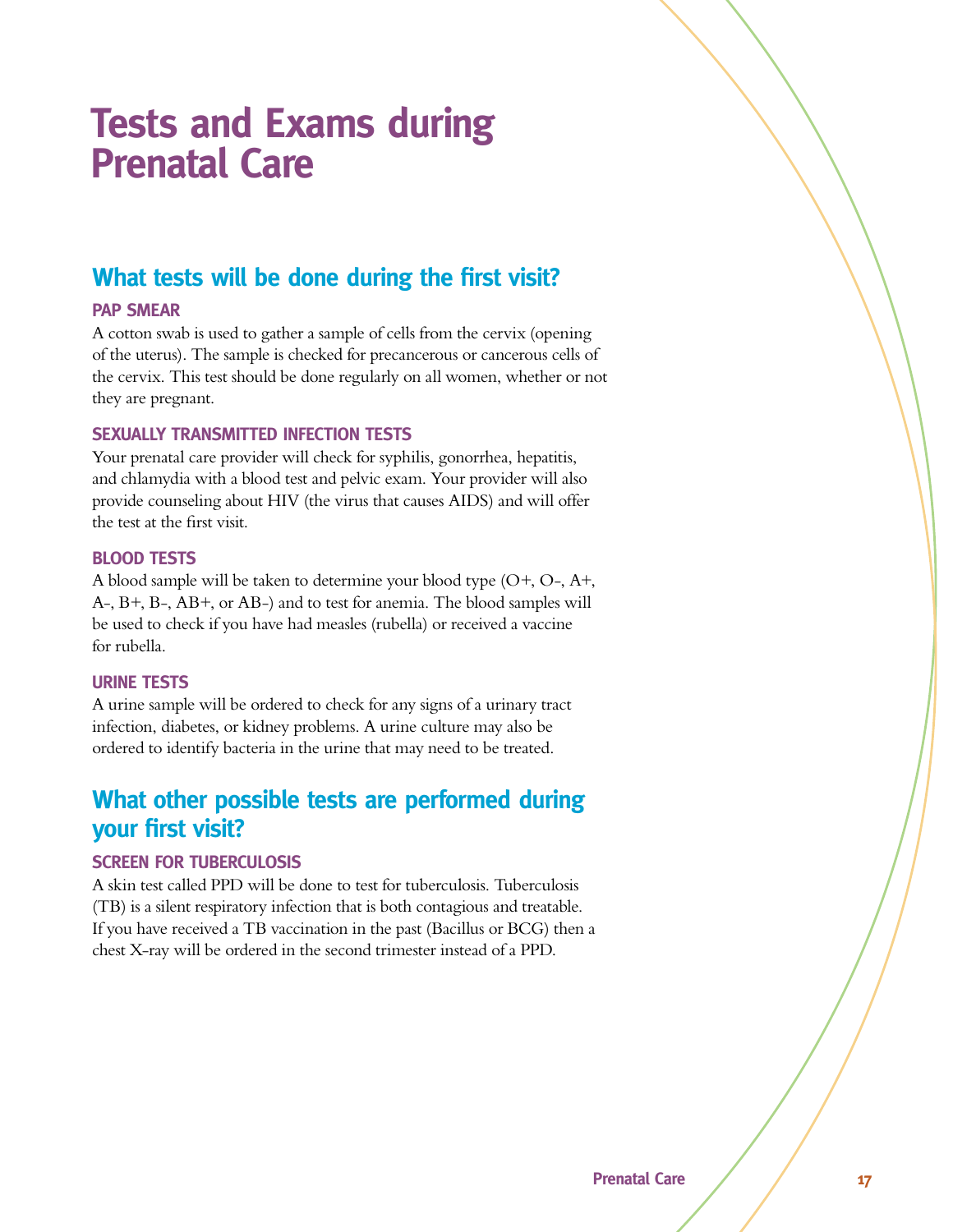#### **PRUEBA DE AZÚCAR EN LA SANGRE**

La prueba de azúcar en la sangre se hace durante su primera visita si usted ha tenido bebés grandes, diabetes en gestaciones anteriores (la diabetes que ocurre durante el embarazo) o algún familiar suyo tiene o ha tenido diabetes. De lo contrario, le tomarán una muestra de sangre para medir los niveles de azúcar en su sangre entre las semanas 24 y 28 después de su última menstruación (período, regla).

#### **PRUEBA DE HEPATITIS B**

La prueba de sangre también detecta anticuerpos contra el virus de la hepatitis B o si usted es portador de la hepatitis B. Las mujeres infectadas pueden transmitir el virus a su bebé durante el trabajo de parto. Aproximadamente el 25% de los bebés infectados con el virus de la hepatitis B tienen el riesgo de muerte prematura a causa de hepatitis crónica, cirrosis o cáncer de hígado.

#### $\lambda$ Qué ocurrirá en las visitas prenatales siguientes?

Durante sus visitas, su proveedor de cuidado prenatal le preguntará si ha sentido algún cambio en su salud, por ejemplo calambres, dolor de cintura o espalda, o flujo vaginal anormal. Después de la semana 20 de su embarazo, su proveedor de cuidado prenatal le pedirá que note los movimientos de su bebé todos los días. Adicionalmente, su proveedor de cuidado prenatal regularmente chequeará lo siguiente:

#### **PRUEBA DE ORINA**

En cada visita le pedirán una muestra de orina para examinar si su orina contiene azúcar o proteína.

#### **PRESIÓN ARTERIAL**

La presión arterial se mide para saber si está alta, normal, o baja. La presión alta o hipertensión durante el embarazo puede desarrollarse en preclampsia (toxemia), una condición médica seria.

#### **MANOS, PIES Y ROSTRO (CARA)**

Su proveedor de cuidado prenatal la examinará para detectar la presencia de edema, lo cual es la hinchazón de las manos, los pies y el rostro (cara) causado por la acumulación excesiva de líquidos (fluidos) en el cuerpo durante el embarazo. Entre visitas, tendría que contactar a su proveedor de cuidado prenatal si la hinchazón no desaparece después de que se recueste o descanse las piernas por unas horas.

#### **4)73**

Su peso se controla para saber si está aumentando la cantidad adecuada durante su embarazo.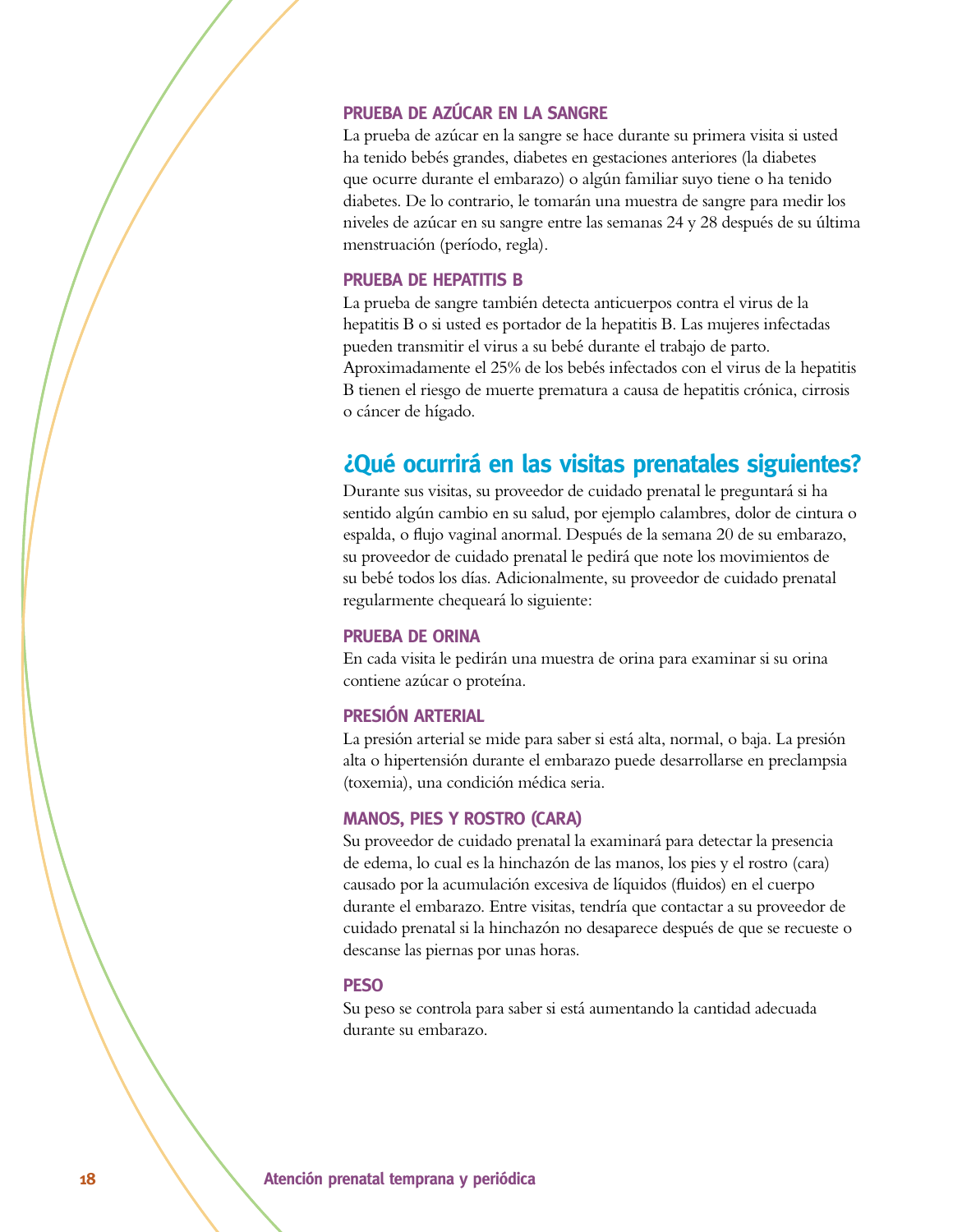#### **BLOOD SUGAR TEST**

Your blood sugar will be measured in the first visit if you have given birth to large babies, have had gestational diabetes (diabetes that develops during pregnancy), or if you have a family history of diabetes. Otherwise, a blood sample will be taken to measure blood sugar levels and screen for diabetes between 24 and 28 weeks after your last menstrual period.

#### **HEPATITIS B VIRUS (HBV) TEST**

Your blood test will also screen for antibodies against hepatitis B or if a patient is a carrier of hepatitis B. Infected pregnant women can transmit the virus to their babies during labor or delivery. Approximately, 25% of babies infected with HBV are at risk of an early death from chronic hepatitis, cirrhosis, or liver cancer.

#### **What will happen at follow-up prenatal visits?**

At your appointments, your provider will ask if there are any changes in your health such as cramps or pain in your lower back or an unusual vaginal discharge. After the 20th week of your pregnancy, your prenatal care provider will ask you to note that the baby is moving everyday. Your provider will also regularly check the following:

#### **URINE TEST**

A urine test will be taken on every visit to check the urine for sugar and protein.

#### **BLOOD PRESSURE**

Blood pressure is checked to find out if you have high, normal, or low blood pressure. High blood pressure during pregnancy may lead to preeclampsia (toxemia), a serious medical condition.

#### **HANDS, FEET, AND FACE**

Your prenatal care provider will check for edema, which is the swelling of the hands, feet, and face caused by accumulation of excess fluids in your body during pregnancy. Between visits, contact your prenatal care provider if swelling does not go away after you lie down or rest your legs for a few hours.

#### **WEIGHT**

Weight is checked to see if you are gaining the appropropriate weight during your pregnancy.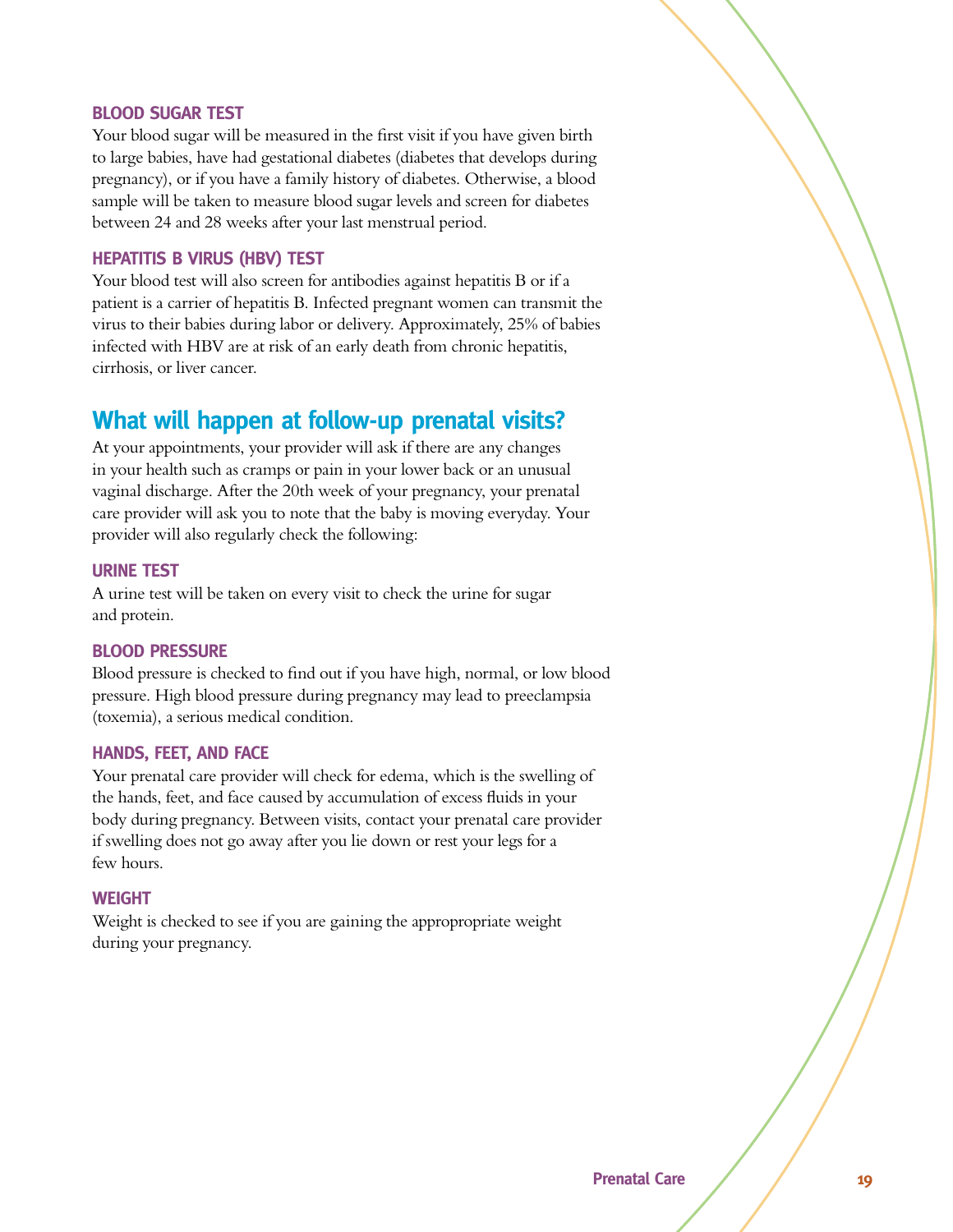#### **CRECIMIENTO Y DESARROLLO DEL BEBÉ**

Su proveedor de cuidado prenatal mide su abdomen y escucha los latidos del corazón de su bebé (audible de la novena a décima semana después del último período menstrual) para saber cómo se está desarrollando. Después de la semana 20, el proveedor de cuidado prenatal le preguntará con cuánta frecuencia se mueve el bebé.

#### $\mathcal{L}$ Qué pruebas me harán durante las visitas de seguimiento?

#### **PRUEBA DEL ESTREPTOCOCO DEL GRUPO B**

Esta prueba ayuda a saber si usted tiene el estreptococo del grupo B, que no es perjudicial para usted, pero que representa un peligro para su bebé si este llega a contraerlo durante el parto. Con un aplicador de algodón le tomarán una muestra del área fuera de la vagina y que rodea el ano. Luego se hace un estudio de esta muestra para determinar la presencia de la bacteria. Si el estudio muestra que usted tiene el estreptococo del grupo B, le darán medicamentos especiales durante el trabajo de parto. Esta es una prueba que se hace generalmente alrededor de la semana 36 del embarazo, pero puede hacerse antes si el proveedor de cuidado prenatal piensa que el bebé puede nacer muy temprano.

#### **PRUEBA DE HERPES**

El herpes es un virus de transmisión sexual. Es importante hacerse esta prueba si tiene ampollas dolorosas o ulceraciones en el área genital. El herpes se puede transmitir al bebé en el canal del parto durante el nacimiento. A veces los medicamentos pueden disminuir el riesgo de una erupción del herpes.

#### $i$ Qué otras pruebas pueden ser necesarias durante el embarazo?

Es posible que su proveedor de cuidado prenatal le sugiera otras pruebas. Antes de hacerlas, es importante que usted sepa sobre estas pruebas. Pregúntele a su proveedor de cuidado prenatal cómo se hace la prueba, los riesgos para usted y su bebé y qué le significan los resultados. Estas pruebas incluyen:

#### **ULTRASONIDO**

El ultrasonido usa ondas de sonido para mostrar la imagen del bebé en una pantalla. El ultrasonido generalmente se hace entre las semanas 18 y 20 de su embarazo para confirmar el tiempo de embarazo que tiene, el número de bebés, para saber si hay algún problema (anormalidad) en la placenta o el bebé y para evaluar la posición y el crecimiento del bebé. El ultrasonido se considera seguro pero sólo se hace si es necesario.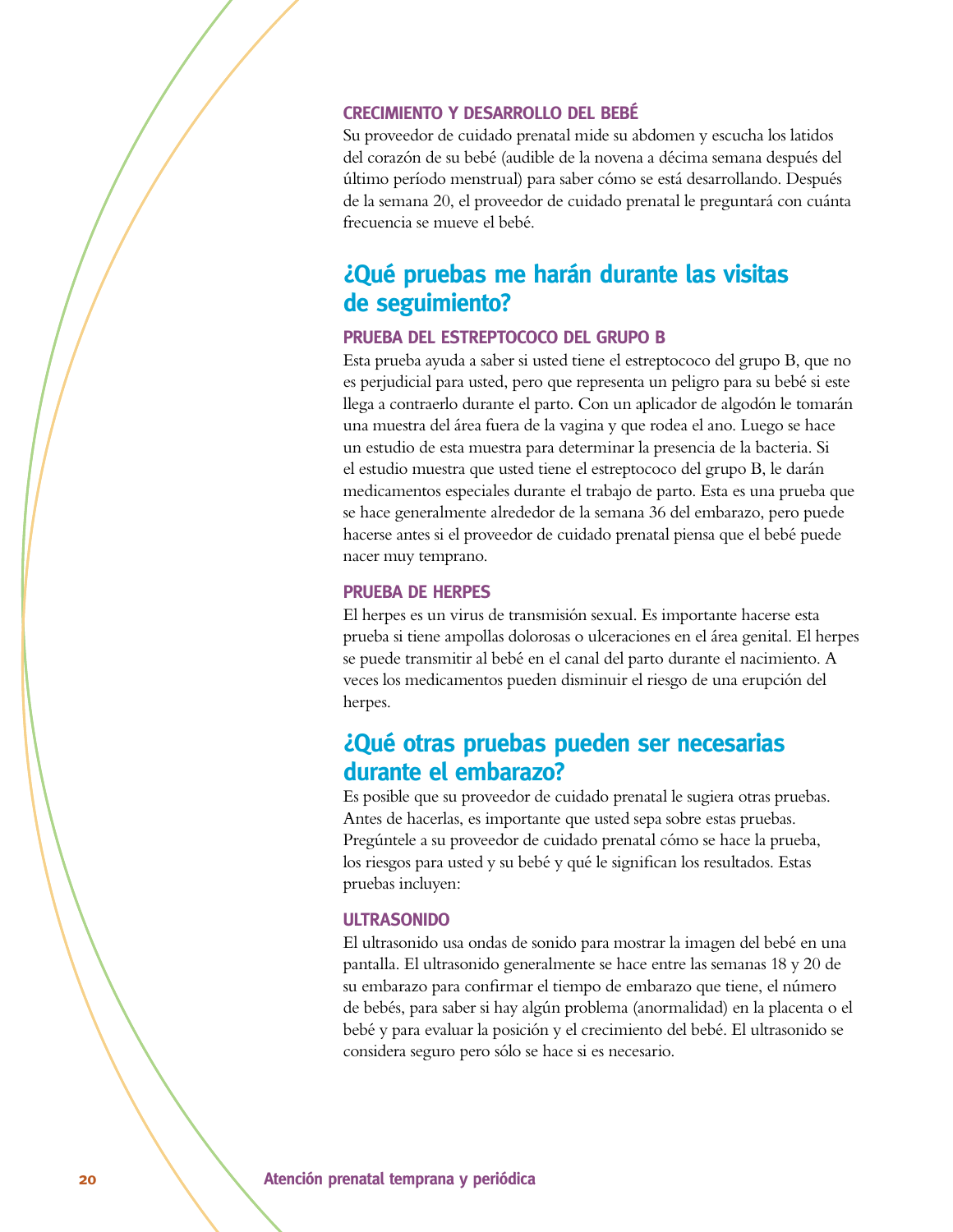#### **BABY'S GROWTH AND DEVELOPMENT**

Your baby's growth will be checked by measuring your abdomen and by hearing the baby's heart rate (usually can be heard between the ninth to tenth week after the last day of your menstrual period). After the 20th week, your prenatal care provider will ask how often your baby moves.

#### **What tests will be done during follow-up visits?**

#### **GROUP B STREPTOCOCCUS**

This test checks to see if you have Group B Streptococcus, a bacteria that can be harmless to you, but may be harmful to your baby if it is passed to him or her during delivery. A sample is taken from the area outside the vagina and around the anus with a cotton swab. This sample is then checked for the bacteria. If the test shows that you have Group B Streptococcus, you will be given medication during your labor. This test may be done at about 36 weeks of pregnancy, or earlier if your prenatal care provider thinks you are at risk to have the baby earlier.

#### **HERPES TEST**

Herpes is a sexually transmitted virus. It is important to be tested if there are painful blisters or ulcerations in the genital area. Herpes can be passed to the baby in the birth canal during labor. Sometimes medication can reduce the risk of a herpes eruption.

#### **What other tests may be necessary** during pregnancy?

Your prenatal care provider may suggest other tests. It is important to think about these tests carefully before having them done. Ask provider how the test is done; if there are any risks to you or your baby; and what the results of the test may mean. These tests include:

#### ULTRASOUND

An ultrasound uses sound waves to get an image of your baby on a screen. An ultrasound is generally performed at about 18-20 weeks to confirm how far along you are in your pregnancy, the number of babies, screen for problems (abnormalities) in the placenta or baby, and to assess the position and growth of your baby. The ultrasound is considered safe but is only performed if there is a need.

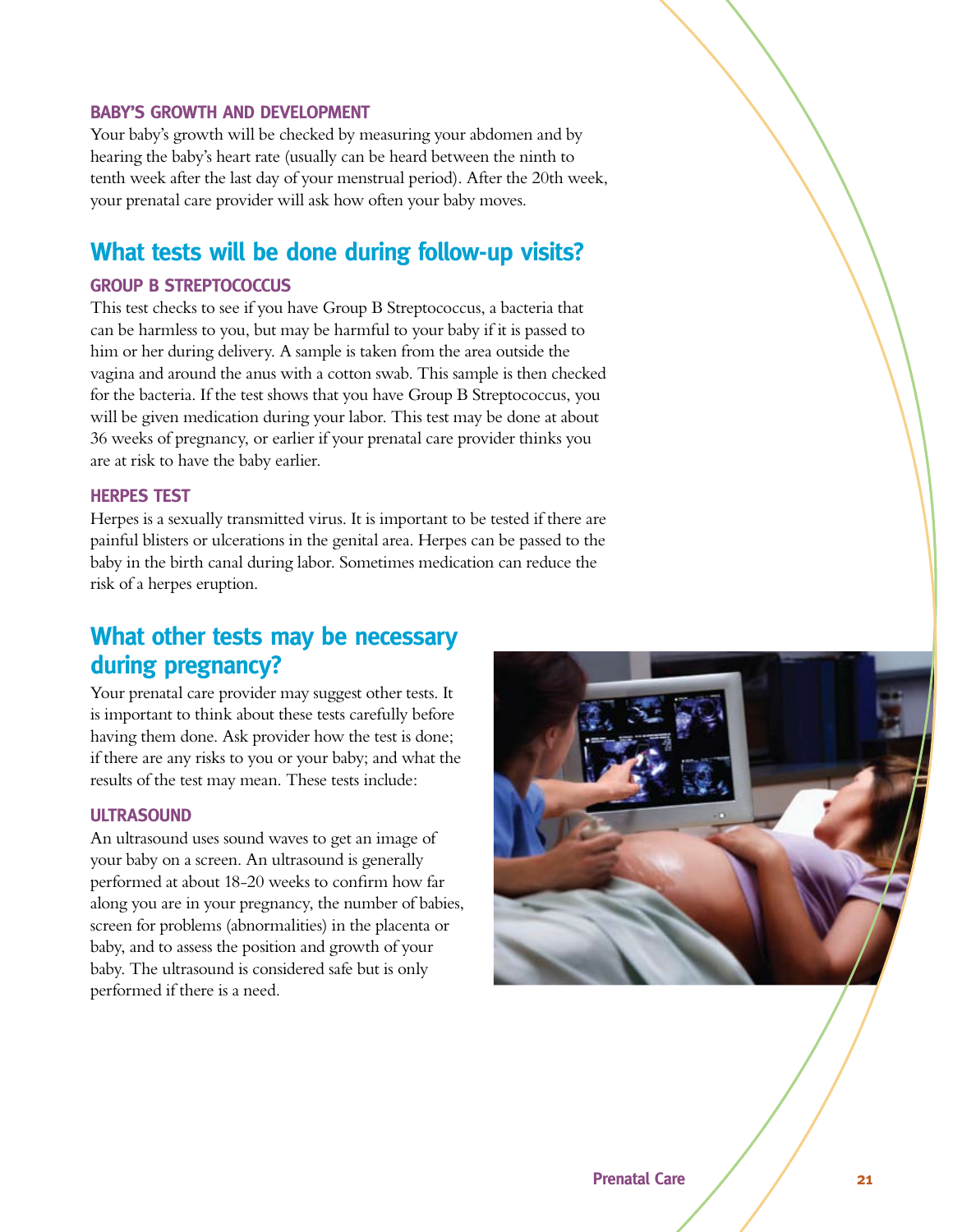#### **PRUEBA DE LA VELLOSIDAD CORIÓNICA (CHORIONIC VILLUS** SAMPLING-CVS)

Su proveedor de cuidado prenatal puede recomendar la prueba CVS si su bebé tiene riesgo de algún problema genético o si usted es mayor de 35 años. Esta prueba se hace generalmente entre las semanas 10 y 12 después de su última menstruación (período, regla). Durante esta prueba su proveedor de cuidado prenatal obtendrá una muestra de células de la placenta. La muestra puede obtenerse a través de la vagina o insertando una aguja en el abdomen. Las células de la muestra (las cuales son similares a las células del bebé) se examinan después para determinar si existe el síndrome de Down o enfermedades genéticas que se dan en su familia. La prueba de la vellosidad coriónica es controversial y puede ser dolorosa. La prueba presenta un riesgo pequeño de causar un aborto.

#### **PRUEBA DE PROTEÍNA FETAL DEL SUERO MATERNO (MSAFP) O ALFA FETOPROTEÍNA (AFP)**

MSAFP y AFP son pruebas de sangre que sirven para saber si hay algún problema en la médula espinal (defectos del tubo neural) y síndrome de Down (mongolismo). Esta prueba se hace generalmente entre las semanas 16 y 18 después de su última menstruación (período, regla). Esta prueba le indicará a su proveedor de cuidado prenatal que podría haber algún problema y que otras pruebas pueden ser necesarias.

#### **AMNIOCENTESIS**

Su proveedor de cuidado prenatal puede recomendar una amniocentesis si la prueba de sangre alfa feto proteína (AFP) da resultados anormales o si usted es mayor de 35 años. Esta prueba puede ayudar a detectar si el feto tiene ciertos problemas genéticos (que se dan en una familia y que pueden pasarse de una generación a otra). Se hace generalmente entre las semanas 14 y 18 después de su última menstruación. Durante esta prueba, su proveedor de cuidado prenatal insertará una aguja en el útero a través de su abdomen para obtener una muestra de líquido amniótico (el fluido que rodea a su bebé). Un ultrasonido ayudará al proveedor de salud a insertar la aguja sin acercarse demasiado al bebé. La muestra se examinará para saber si hay anormalidades en las células que se desprenden de la piel del bebé. Esta prueba presenta un riesgo pequeño de aborto, por lo tanto debería hacerse solamente cuando sea necesario.

#### **PRUEBA TRIPLE O MSAFP+**

Esta prueba es similar al MSAFP o AFP, ya que permite saber si hay algún problema en la médula espinal o si hay síndrome de Down. Pero además de examinar el AFP, también determina la presencia de otras dos hormonas (estriol y gonadotropina coriónica humana o ACG) en la sangre. Esta prueba se considera más precisa y sirve para determinar la presencia de otros defectos congénitos. Su proveedor de cuidado prenatal hará otras pruebas como un ultrasonido o amniocentesis para confirmar los resultados si estas pruebas se presentan un riesgo para el síndrome de Down.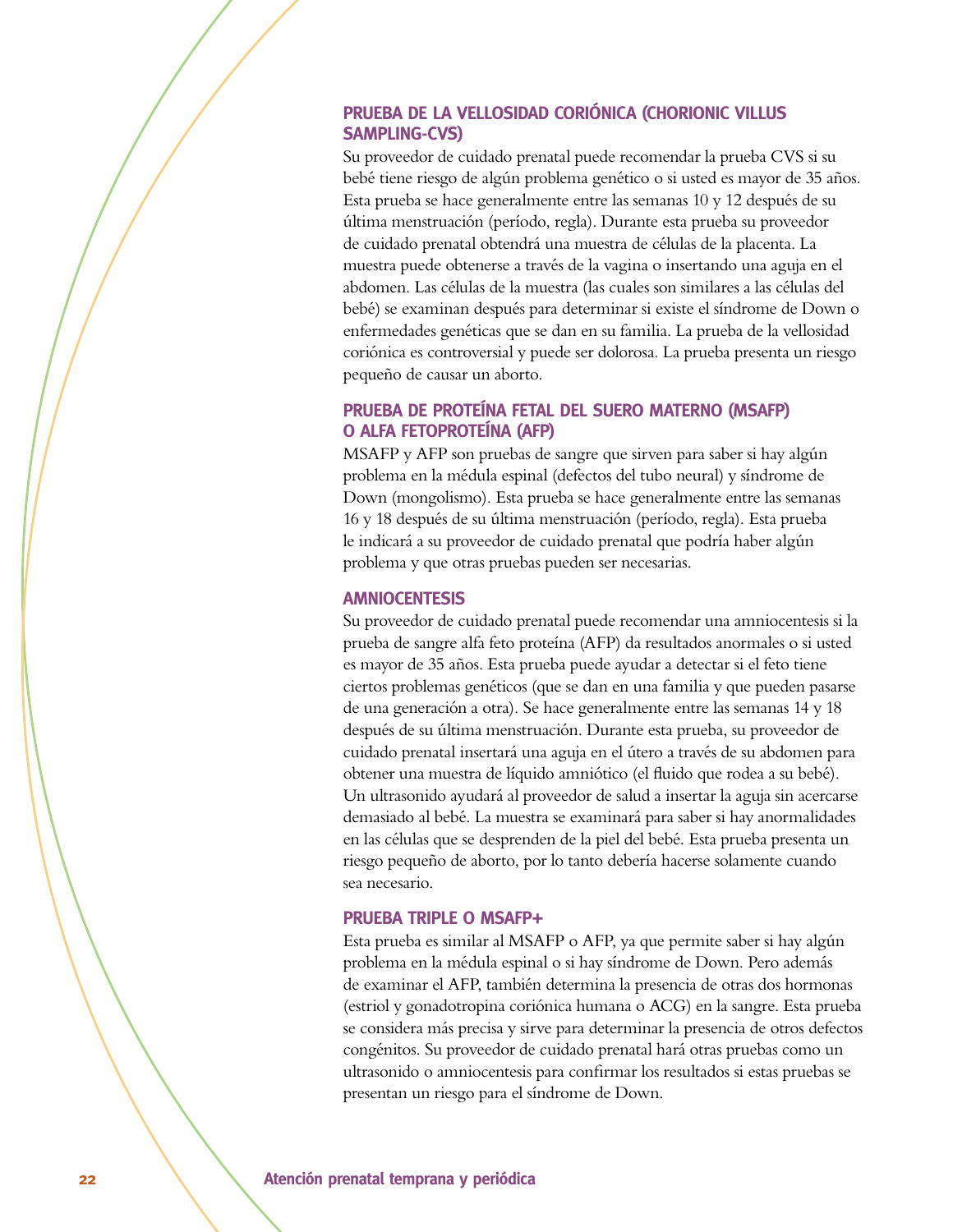#### **CHORIONIC VILLUS SAMPLING (CVS)**

CVS helps detect certain disorders that may affect the baby. Your prenatal care provider may recommend CVS if your baby is at risk of having a genetic disorder or if you are over 35 years old. This test is usually done between 10 and 12 weeks after your last menstrual period. During this test, your prenatal care provider will obtain a sample of cells from the placenta. The sample can be obtained through your vagina or through a needle inserted through your belly. The cells in the sample (which are similar to your baby's cells) are later tested for Down's syndrome or genetic illnesses that run in your family. CVS is somewhat controversial and can be painful. There is a small risk of miscarriage with this test as well.

#### **MATERNAL-SERUM ALPHA-FETOPROTEIN SCREENING (MSAFP) OR ALPHA-FETOPROTEIN (AFP)**

MSAFP and APF are blood tests that screen for disorders of the spinal cord (open neural tube defects) and Down syndrome. This test is usually done between 16 and 18 weeks after the last menstrual period. This is a screening test that would show your prenatal care provider that there may be a problem and that other tests may need to be done.

#### **AMNIOCENTESIS**

Your prenatal care provider may recommend an amniocentesis if the alphafetoprotein (AFP) blood test shows an abnormal result, or if you are over 35 years old. This test can help detect if the fetus may have certain genetic disorders that run in the family and can be passed on from one generation to the next. An amniocentesis is usually done between 14 and 18 weeks after the last menstrual period. During this test, your prenatal care provider will insert a needle through your belly and into your uterus to get a sample of amniotic fluid (the fluid that surrounds your baby). Ultrasound will be used to help the provider insert the needle without getting too close to your baby. The sample is checked to see if skin cells shed by the baby show abnormalities. This test poses a small risk of a miscarriage, so again, it should only be done if needed.

#### **TRIPLE TESTS OR EXPANDED MSAFP**

This test is similar to the MSAFP or AFP and also screens for disorders of the spinal cord and Down syndrome. However, in addition to looking at the AFP, it also checks two other hormones [estriol and human chorionic gonadotropin (HCG)] in the blood. This test is believed to be more accurate and can screen for additional genetic defects, as well. If the tests indicate a risk for Down syndrome or a spinal cord defect, an amniocentesis and ultrasound would be required to confirm the result.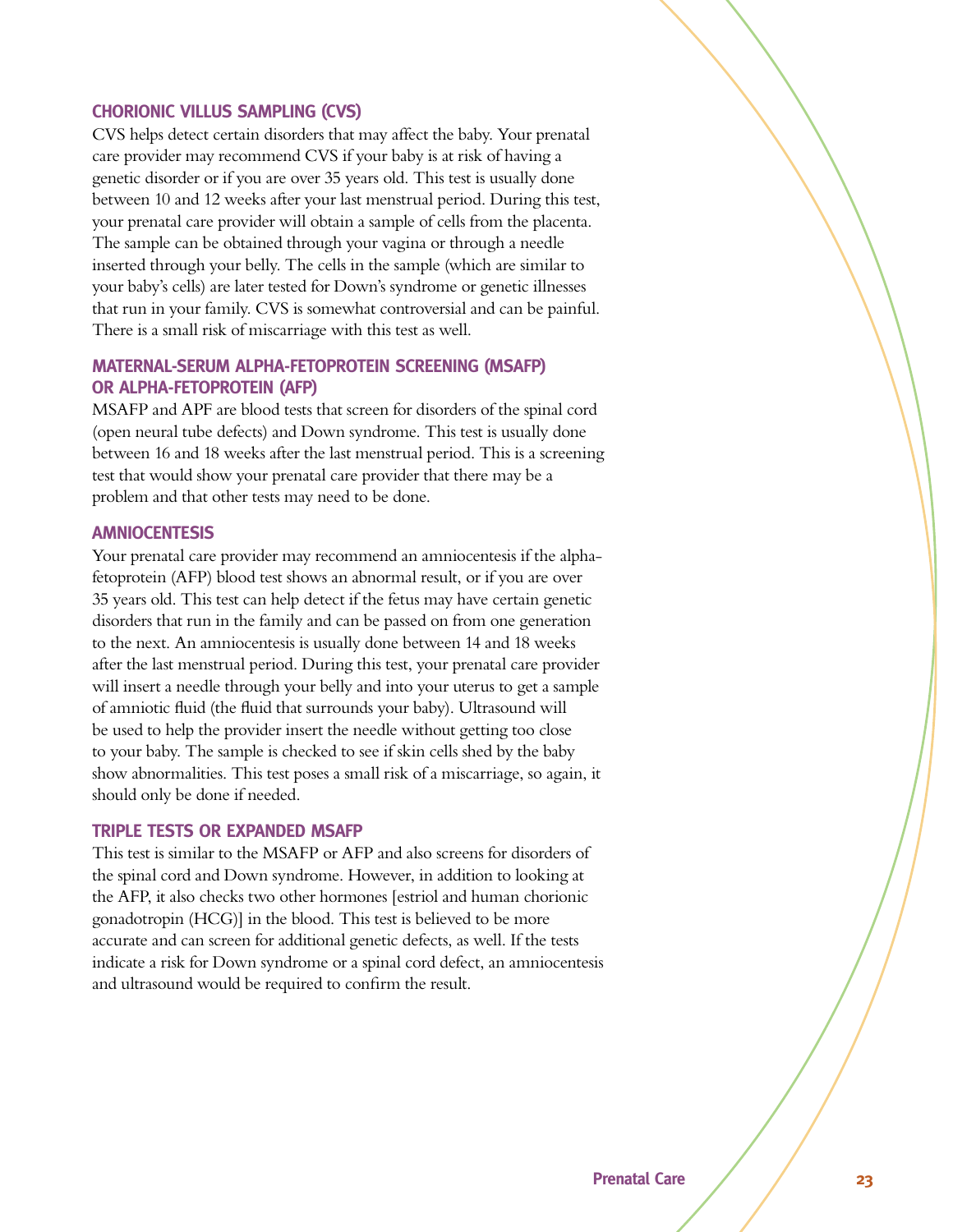## Qué hacer para sentirse mejor **Guía para prevenir o aliviar las molestias comunes del embarazo**

**S**u cuerpo cambiará durante el embarazo. Algunos de estos cambios son molestos y pueden variar en la forma en que la afectan. Es importante que le hable a su proveedor de cuidado prenatal sobre las molestias que se le presenten durante el embarazo. Cuando tenga una pegunta o preocupación durante el embarazo, llame a su proveedor de cuidado prenatal. También es importante que no tome ninguna medicina (medicamento, remedio) sin preguntarle antes a su proveedor de cuidado prenatal. Muchas medicinas que no requieren recetas pueden ser perjudiciales para su bebé.

Esta sección ofrece orientación sobre las molestias (trastornos, malestares) que puede tener durante su embarazo y ofrece sugerencias para sentirse mejor. Es probable que usted no sienta todas las molestias en esta lista, pero es importante ser consciente de la molestias comunes.

### **Acidez**

Es común tener acidez (agruras) durante el embarazo. No tome ninguna medicina a no ser que su proveedor de cuidado prenatal le haya dicho que esta bien tomarla durante el embarazo. Para sentirse mejor, puede hacer lo siguiente:

- s Tome bastante líquidos (especialmente agua).
- s Coma porciones pequeñas de alimentos bajos en grasa con más frecuencia durante el día.
- Coma lentamente.
- s Duerma con la cabeza más alta que sus pies.
- Relájese.
- s Trate de no aumentar más peso del que le indique su proveedor de cuidado prenatal.
- s Evite comidas que causan acidez (comidas muy condimentadas, comidas fritas o grasosas, café, bebidas alcohólicas y refrescos).
- No se agache doblando la cintura.
- · Después de comer, espere dos horas antes de acostarse.
- s No fume y no permanezca en cuartos donde alguien está fumando.
- s No use ropa apretada en la cintura.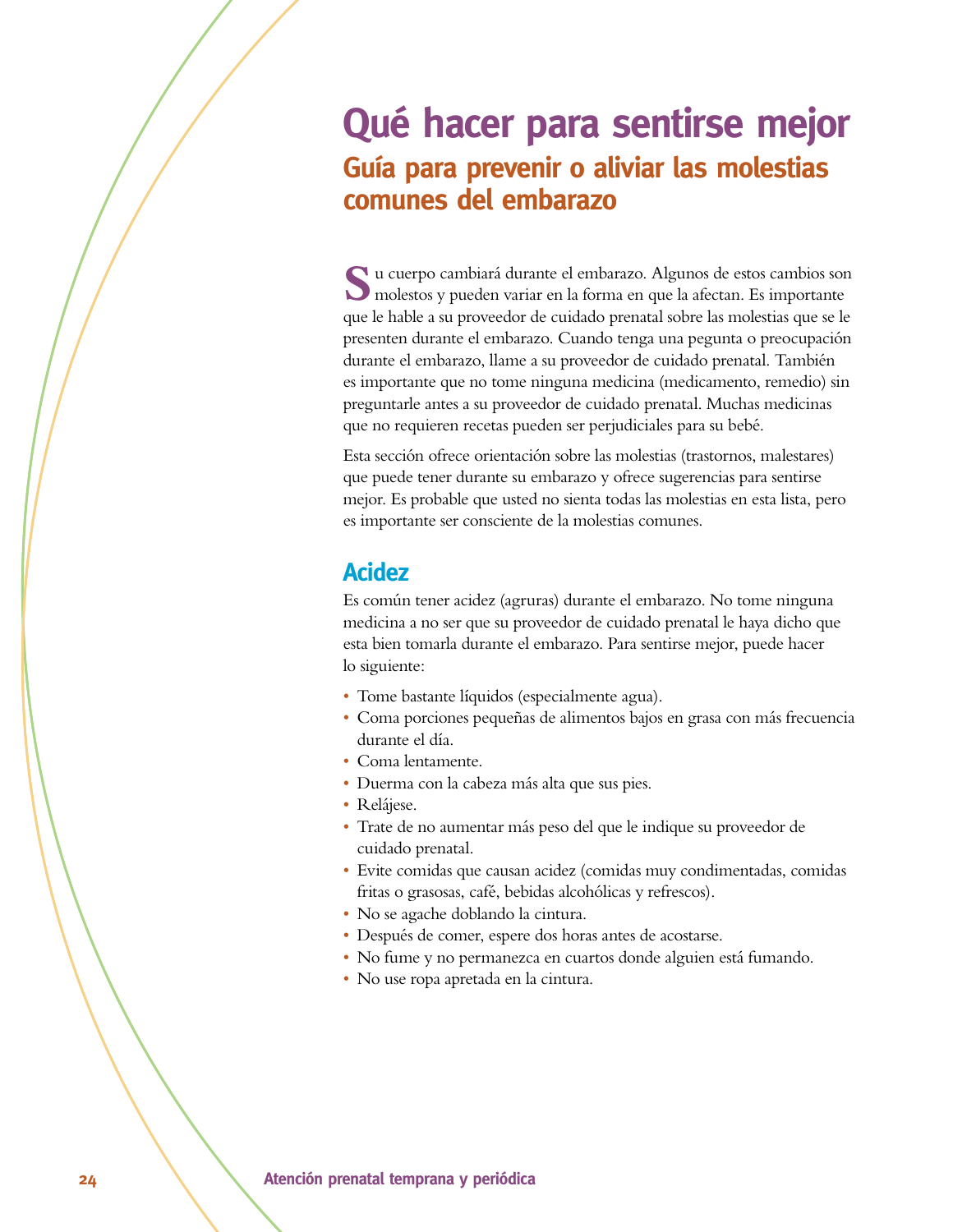## **What To Do to Feel Better Guide to prevent or alleviate common** discomforts of pregnancy

**Y**our body will change during pregnancy. Some changes are uncomfortable and may vary in their impact on you. It is important that you tell your prenatal care provider about discomforts you may have during your pregnancy. Any time you have a question or concern during your pregnancy, call your prenatal care provider. It is also important that you do not take any medications without consulting your provider. Many regular, over-the-counter medicines may be harmful for your baby.

This section tells you about discomforts you may have during your pregnancy and provides suggestions so that you can help yourself feel better. You are not likely to have all of the discomforts listed, but it is important to be aware of some common discomforts.

### **Heartburn**

During pregnancy, it is common to have heartburn. Do not take heartburn medicine unless your prenatal care provider has told you it is safe to take during pregnancy. To feel better you can:

- Drink plenty of liquids (especially water).
- Eat smaller, low-fat meals, more often during the day.
- Eat slowly.
- Sleep with your head higher than your feet.
- Relax.
- Try not to gain more weight than what your provider recommends.
- Avoid foods that may cause heartburn (spicy foods, fried or fatty foods, coffee, alcohol, and sodas).
- Do not bend over at the waist.
- After eating, wait two hours before lying down.
- Do not smoke and do not stay in rooms where someone is smoking.
- Do not wear tight clothing around your waist.

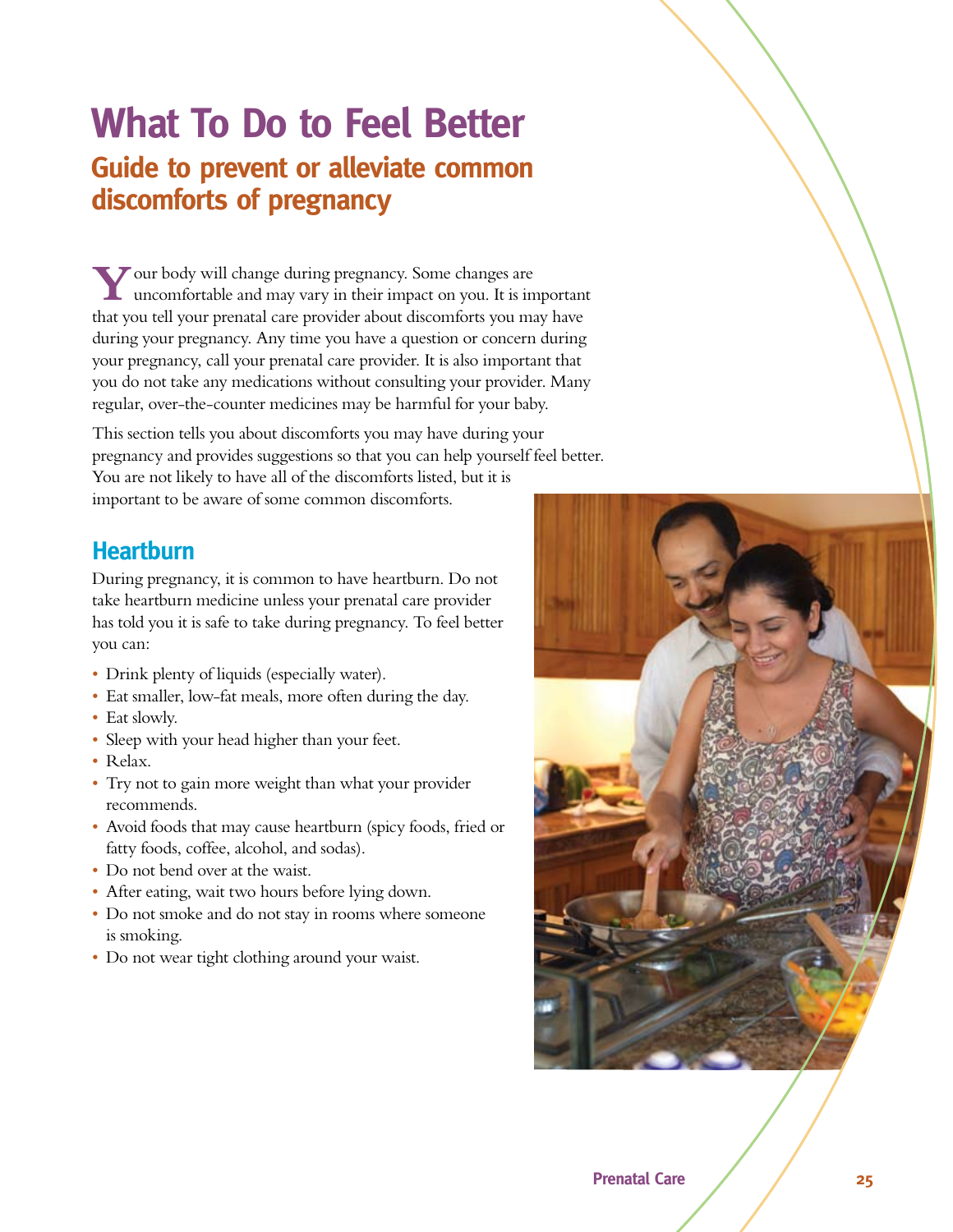#### **Calambres en las piernas**

Durante el segundo y tercer trimestre, podría tener calambres en las piernas por la noche. A medida que su bebé crece, éste presiona sobre los nervios y los vasos sanguíneos que van a sus piernas. Esta presión le puede producir calambres en las piernas. A veces los calambres se deben a cosas que usted come o a algunos nutrientes que le faltan al cuerpo. Por ejemplo, los calambres pueden ser producidos por la falta de potasio. Su proveedor de cuidado prenatal le puede dar algunas ideas de alimentos que usted debería comer para que no le den calambres en las piernas. Además, quizás le diga que tome vitaminas para que se sienta mejor. Para prevenir o calmar los calambres en las piernas:

- s Consuma alimentos nutritivos y variados.
- s Haga los ejercicios que su proveedor de cuidado prenatal le recomiende.
- Descanse.
- s Cambie su posición con frecuencia.
- s Tome baños tibios (no muy calientes) antes de acostarse.
- s Use medias elásticas que ofrezcan soporte a sus piernas.
- s Llame a su proveedor de cuidado prenatal inmediatamente si el dolor es constante y no se alivia.

#### Cambios de estado de ánimo

El aumento en los niveles de hormonas en su cuerpo puede causar bruscos cambios en su estado de ánimo durante el embarazo. En un momento puede sentirse contenta y de repente enojarse o entristecerse. Estos cambios de ánimo pueden ser el resultado de las inquietudes o preocupaciones que tiene acerca de su embarazo. Aunque no hay manera de evitar los cambios de ánimo, para disminuirlos:

- Descanse bastante.
- Haga ejercicio.
- Hable de sus sentimientos con amigos o familiares.
- s Evite consumir bebidas con cafeína, incluyendo el café, el té negro y los refrescos.

Si sus cambios de ánimo son severos y duran más de un par de semanas, su proveedor de cuidado prenatal puede sugerirle el nombre de alguien con quien pueda hablar.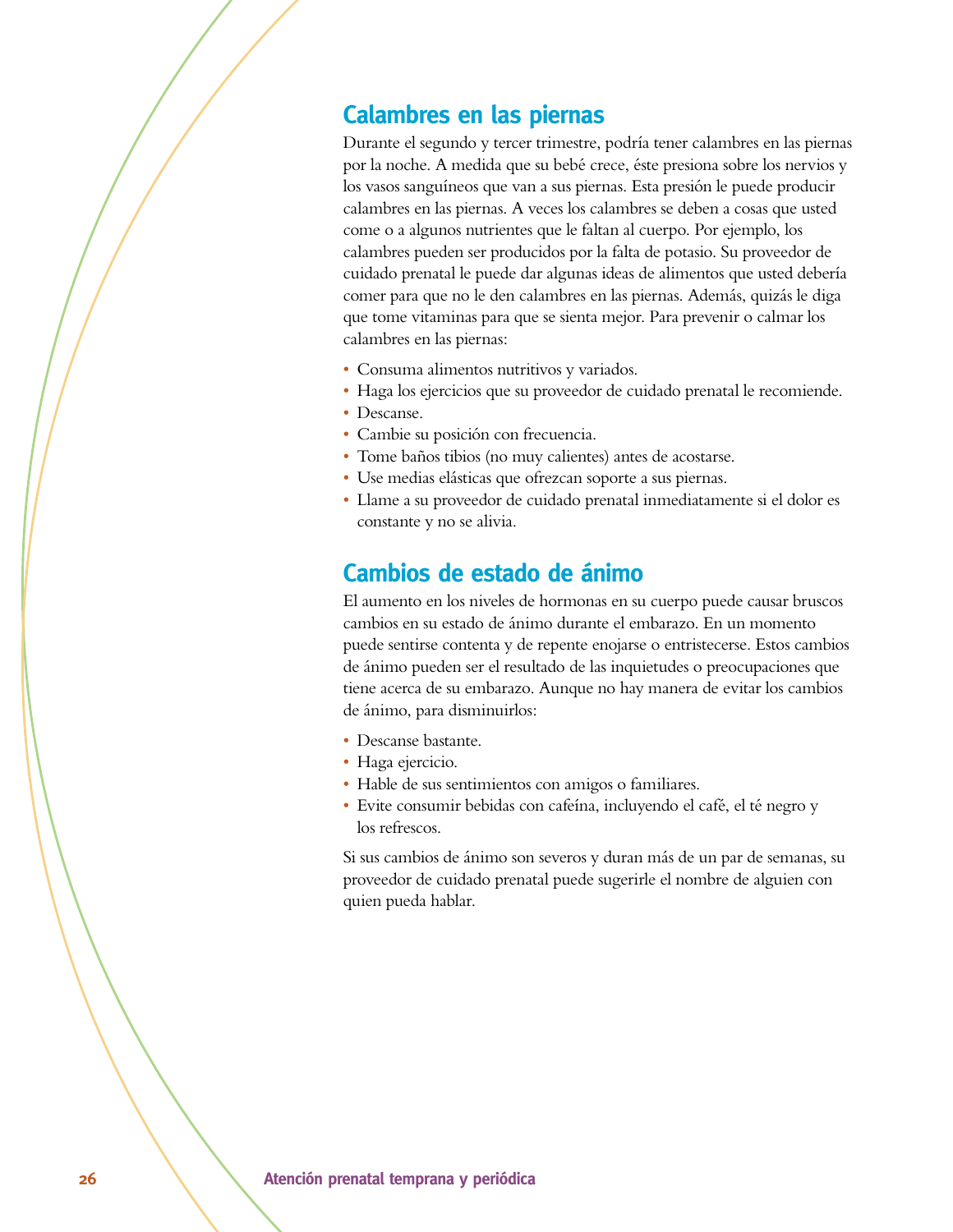#### **Leg cramps**

During the second and third trimesters, you may get leg cramps at night. As your baby grows, he/she puts pressure on nerves or blood vessels going to your legs. This pressure may cause leg cramps. Sometimes, cramps can be caused by the things you eat, or by nutrients missing in your body. For example, your cramps may be produced by a lack of potassium. Your prenatal care provider may give you some ideas of different foods you should eat so that you do not get leg cramps. In addition, she/he may tell you about vitamin supplements you should take to feel better. To prevent or soothe leg cramps:

- Eat meals that are nutritious and contain a variety of foods.
- Do the exercises that your prenatal care provider recommends.
- Rest.
- Change your position often.
- Take warm (not too hot) baths before going to bed.
- Wear support pantyhose.
- Call your prenatal care provider immediately if the pain is constant and does not go away.

#### **Mood swings**

Changing hormone levels in your body may make you feel moody during pregnancy. You may feel happy and then suddenly get angry or sad. These mood swings may also result from any worries or concerns you may have about your pregnancy. Although there is no way to prevent mood swings, here are a few things that can help:

- Get a lot of rest.
- Exercise.
- Talk about your feelings with supportive friends or family.
- Avoid drinking beverages with caffeine, including coffee, black tea, or soda.

If your mood swings are severe and last more than a couple of weeks, your prenatal care provider may suggest someone you can talk to.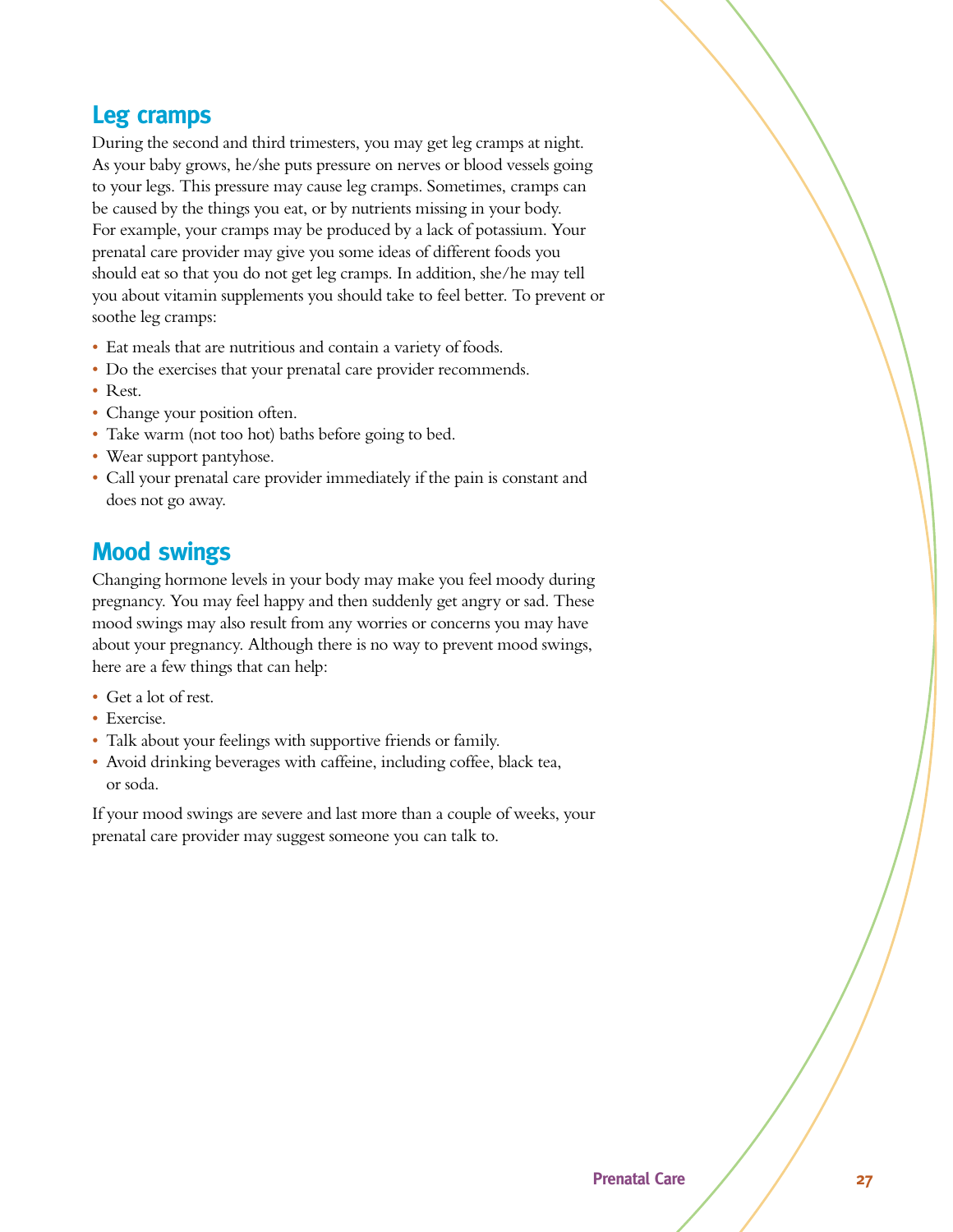#### **Cansancio**

Es común sentir cansancio o fatiga durante el embarazo. Su cuerpo está trabajando bastante para satisfacer las necesidades de su bebé. Tiene que hacerle caso a su cuerpo. Si se siente cansada, descanse. Para sentirse mejor:

- s Deje que otros miembros de la familia le ayuden con las tareas diarias.
- s Consuma una dieta balanceada.
- Tome siestas durante el día.
- s Haga ejercicio, pero no hasta el punto de sentirse exhausta.

### **Comezón (Picazón en la piel)**

La piel seca es común durante el embarazo, especialmente durante los primeros meses. Esto está relacionado con los niveles altos de estrógeno durante el embarazo. Para aliviar la comezón y la piel seca:

- Tome más agua.
- Tome duchas o baños de agua fresca.
- Utilice jabones que no resecan la piel.
- s Utilice una loción humectante para la piel (con savila/áloe, vitamina E o aceite de cacao).
- Utilice un humidificador en su hogar.
- s Informe a su proveedor de cuidado prenatal si tiene comezón en la piel, especialmente si le da por la noche.
- s Llame a su proveedor de cuidado prenatal inmediatamente si tiene comezón en la piel por todo el cuerpo.

#### **Congestión nasal**

El nivel de hormonas durante su embarazo puede causar congestión nasal. No tome un descongestionante a menos que su proveedor de cuidado prenatal le haya dicho que éste no ofrece riesgo durante el embarazo. Para disminuir su congestión nasal:

- No fume ni permanezca en lugares donde hay personas fumando.
- s Respire con cuidado el vapor de una olla con agua caliente.
- s Use gotas de solución salina para la nariz.
- Tome muchos líquidos.
- Ponga toallas tibias (no muy calientes) y húmedas sobre su nariz.
- Masaje su nariz.
- Utilice un vaporizador.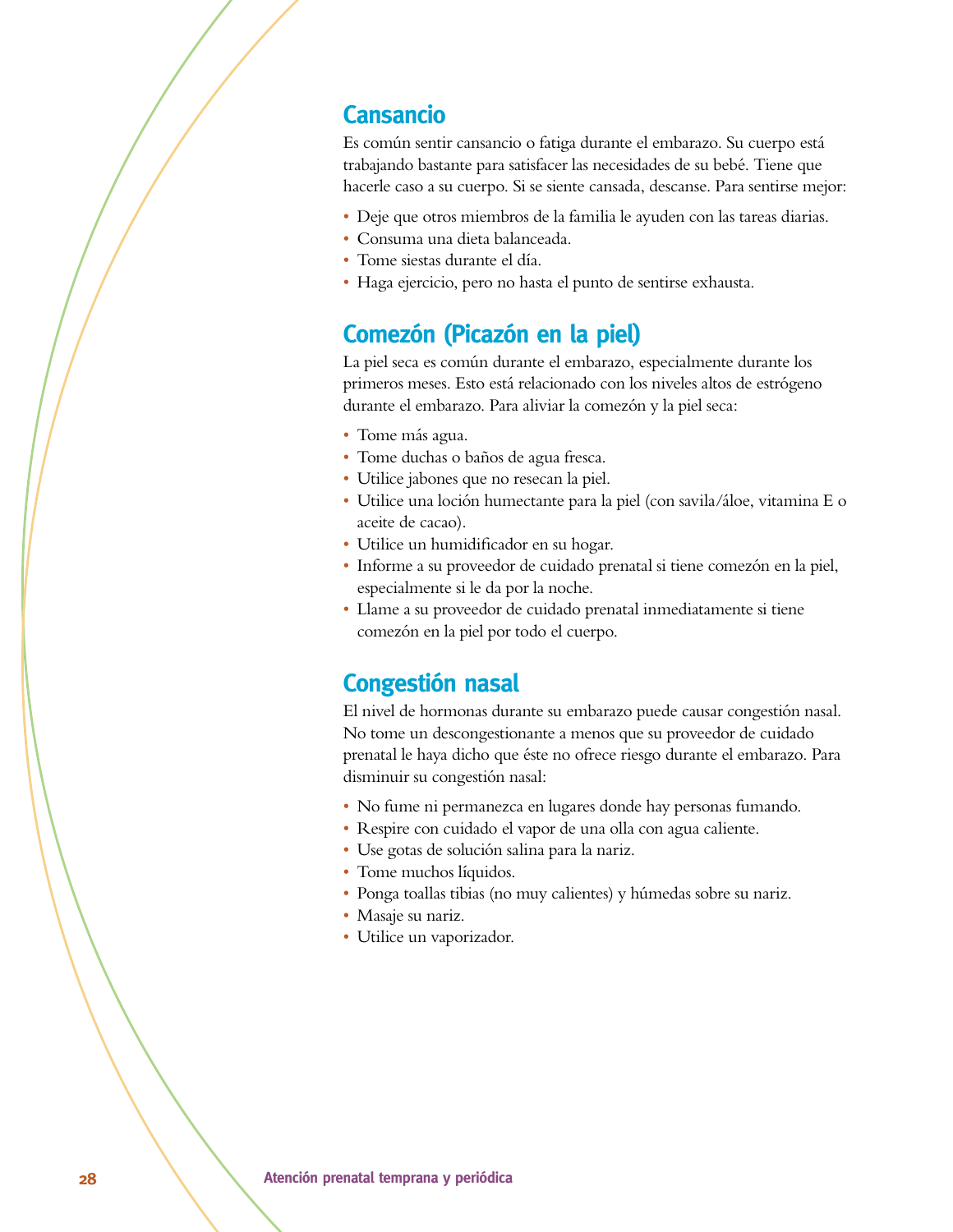### **Tiredness**

Feeling tired or fatigued is common during pregnancy. Your body is working hard to provide for your baby's needs. You need to pay attention to your body. If you feel tired, rest. To feel better, you can:

- Have family members and friends help you with everyday tasks.
- Eat a balanced diet.
- Take naps during the day.
- s Exercise, but not to the point that you feel exhausted.

### *<u>Skin itchiness</u>*

Dry skin is very common, especially in the first months of pregnancy. This is related to the higher levels of progesterone in pregnancy. To help the itching and dry skin, you will want to:

- Drink more water.
- Take cool showers.
- Use soaps that do not dry your skin.
- Use a skin lotion (with aloe, vitamin E, or cocoa butter).
- Use a humidifier for your home.
- Tell your prenatal care provider if your skin is itchy, especially at night.
- Call your prenatal care provider right away if you have itchy skin all over your body.

### **Nasal congestion**

Hormones released during pregnancy may cause you to have a stuffy nose. Do not take an over-the-counter decongestant unless your prenatal care provider has told you it is safe to take a specific type during pregnancy. Your stuffy nose may get better if you:

- Do not smoke and avoid being in a space where people are smoking.
- Breathe in steam from a pot of hot water with caution.
- Use saline nose drops.
- Drink lots of liquids.
- Place warm, moist towels over your nose.
- Massage your nose.
- Use a vaporizor.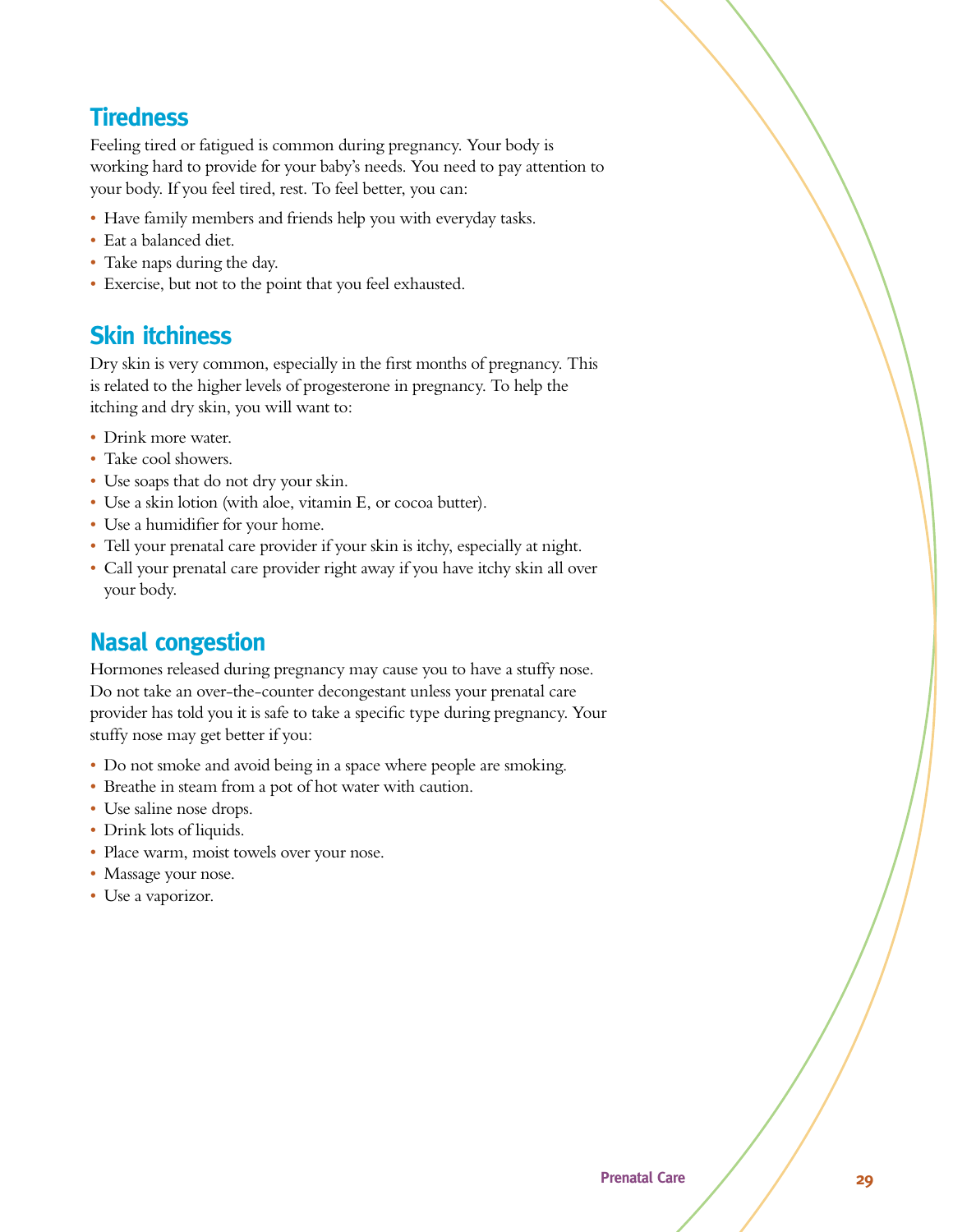#### **Contracciones**

Las contracciones se sienten como si su útero (matriz) en algún momento se endureciera, o se apretara y pueden parecerse a los cólicos de la menstruación. Alrededor de la semana 20 del embarazo, su cuerpo empieza a practicar para el parto con "contracciones de ensayo" que se conocen como contracciones de "Braxton Hicks". Las contracciones de Braxton Hicks no tienen un patrón de comportamiento regular y por lo general son breves y ligeras. A medida que se acerque la fecha de parto, las contracciones de Braxton Hicks pueden ser más fuertes y más frecuentes. Para sentirse mejor durante estas contracciones:

- · Acuéstese y relájese.
- Camine.
- s Cambie de posición.
- Tome bastante agua.

Las contracciones de parto son diferentes a las contracciones de Braxton Hicks porque se hacen más frecuentes e incómodas a medida que pasa el tiempo. Las contracciones de parto no desaparecen y pueden ser más fuertes cuando usted cambia de posición. Pregúntele a su proveedor de cuidado prenatal qué debe hacer cuando empiece a tener las contracciones de parto. Es importante que hable inmediatamente con su proveedor de cuidado prenatal cuando crea que está teniendo contracciones de parto. Contracciones de parto temprano en el embarazo (antes de la semana 37) pueden indicar que su bebé podría nacer antes del tiempo esperado (parto prematuro).

Llame a su proveedor de cuidado prenatal inmediatamente si está teniendo contracciones frecuentes (cuatro o más por hora), si tiene dolor (en la espalda, el abdomen o la pelvis) o tiene flujo vaginal de color oscuro, o si este flujo es acuoso o no tiene color. Estos son síntomas de un posible aborto espontáneo o de un parto prematuro. Si no localiza a su proveedor de cuidado prenatal, debe ir a la sala de emergencia del hospital más cercano.

#### **Depresión**

La depresión puede ocurrir durante su embarazo. Los cambios que la mujer experimenta como el aumento de peso, cambios de ánimo, nauseas, el cansancio y cambios de apetito, normalmente son considerados como síntomas del embarazo pero también pueden ser síntomas de depresión. Algunas mujeres pueden pensar en hacerse daño a ellas mismas o a sus niños. Aproximadamente la mitad de las mujeres que sufren de depresión durante su embarazo sufrirán de depresión después del parto o depresión posparto. Dígale a su proveedor de cuidado prenatal como se está sintiendo emocionalmente y si ha sufrido de depresión anteriormente. Puede conseguir ayuda a través de grupos de apoyo, consejeros, terapia o medicamentos. Pregúntele a su proveedor de cuidado prenatal cuál es la mejor opción para usted. Acostúmbrese a tomar cuidado de a usted misma durante el embarazo. Elabore una red de apoyo de amigos y familiares para que la ayuden con sus responsabilidades diarias. Asegúrese de planear tiempo libre para descansar después que nazca su bebé.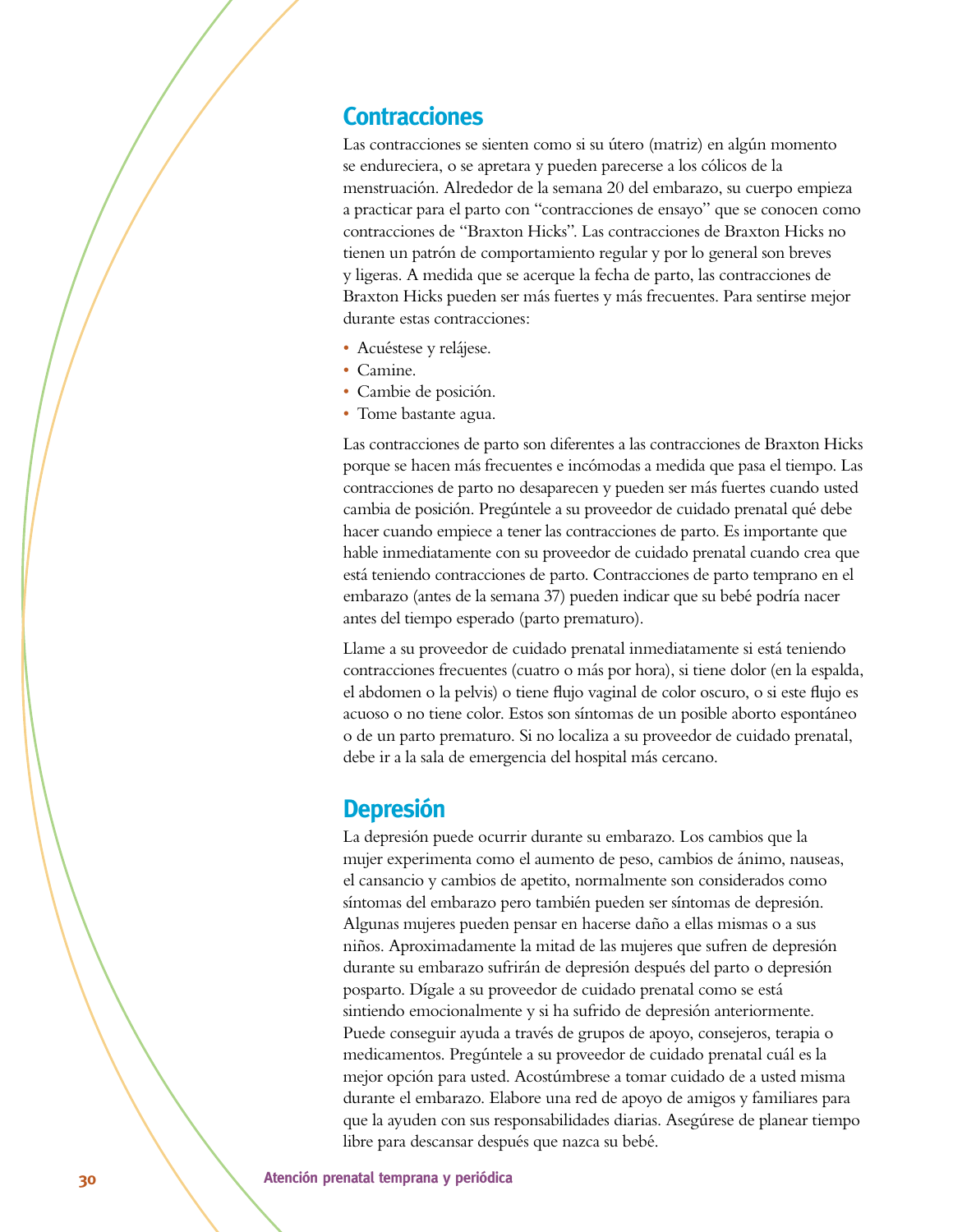### **Contractions**

Contractions feel like your uterus (womb) is getting harder, or tighter, at times and may feel similar to menstrual cramps. Around the 20th week of pregnancy, your body begins to "practice" for labor by having small contractions known as "Braxton Hicks" contractions. Braxton Hicks contractions have no regular pattern and are usually short and mild. As you get closer to your delivery date, Braxton Hicks contractions may get stronger and more frequent. To help you feel better during these contractions, try to:

- Lie down and relax.
- Walk around.
- Change your position.
- Drink plenty of water.

Real labor contractions differ from Braxton Hicks contractions because they become more frequent and uncomfortable as time passes. Labor contractions do not go away and may get stronger when you change positions. Ask your prenatal care provider in advance what you should do when you are having labor contractions. It is important for you to talk to your prenatal care provider immediately if you think you may be having labor contractions. Actual labor contractions early in the pregnancy (before 37 weeks) are a sign that your baby may be born too soon (preterm labor).

Call your prenatal care provider right away if you have persistent contractions (four or more per hour), if you have pain (back, abdominal, or pelvic), or if you have vaginal discharge that is dark in color or watery and colorless. These are symptoms of a possible miscarriage or preterm labor. If your prenatal care provider is unavailable, you should go to the emergency room at the nearest hospital.

#### **Depression**

Depression during pregnancy may occur. The changes that women experience such as weight gain, mood swings, morning sickness, feeling tired, and changes in appetite are often thought of as symptoms of pregnancy, but may also be symptoms of depression. Some women may have feelings that they want to cause harm to themselves or their children. About half of women who suffer from depression during pregnancy will experience postpartum depression. Let your doctor know how you feel and let him/her know of any history of depression. Help can be obtained through support groups, counseling, therapy and medication. Ask your doctor about what options are best for you. Get in the habit of making time to take care of yourself during your pregnancy. Develop a support network of friends and family to help you with everyday responsibilities. Be sure to plan to take time off to rest once the baby arrives.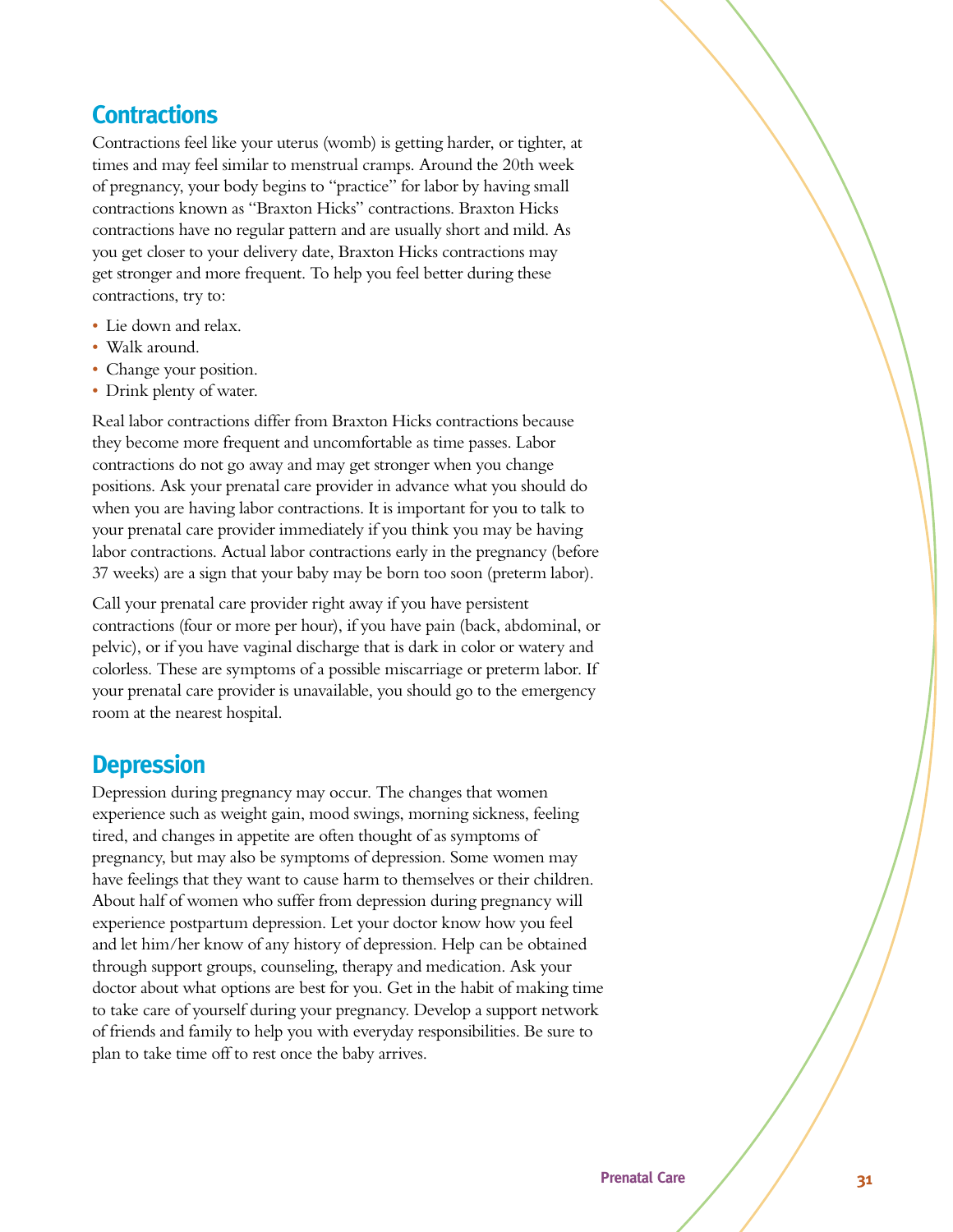#### **Dificultad para respirar**

Le puede resultar más difícil respirar cuando hace actividades físicas durante el embarazo. Para que le sea más fácil respirar:

- Mantenga una buena postura.
- s Tome su tiempo al realizar actividades físicas y descanse con más frecuencia.
- · Si tiene dificultad para respirar por la noche, duerma medio sentada o reclinada.

Llame inmediatamente a su proveedor de cuidado prenatal si está respirando rápidamente, tiene el pulso acelerado, se le ponen azules los labios o los dedos o siente dolor en el pecho.

#### Dolor

Es normal sentir dolor en diferentes momentos y en diferentes partes del cuerpo durante el embarazo. Quizá sienta dolor en el abdomen, espalda, manos, piernas o costillas. A continuación hay algunas ideas para que sepa qué hacer si tiene dolor durante su embarazo.

#### **DOLOR DE CABEZA**

Usted puede tener más dolores de cabeza durante el embarazo. Sus dolores de cabeza pueden deberse a que está cansada, o a que tiene hambre o estrés. No tome medicamentos para su dolor de cabeza a menos que su proveeder de cuidado prenatal le ha ya dicho que los puede tomar durante el embarazo. Para aliviar los dolores de cabeza:

- Haga ejercicios para relajarse.
- Tome siestas.
- s Coma porciones pequeñas a bocadillos bajos en grasa con más frecuencia.
- s Reduzca su consumo de sal.
- Evite consumir MSG, aspartame y cafeína.
- Tome bastante líquidos.
- Evite ruidos fuertes.
- Salga a caminar.
- Mantenga una buena postura (no se encorve).
- s Pida que le masajeen el cuello.
- s No permanezca en cuartos llenos de humo, demasiado calientes o sin ventilación.
- s Llame a su proveedor de cuidado prenatal inmediatamente si su dolor de cabeza dura más de unas cuantas horas o si le regresa con frecuencia.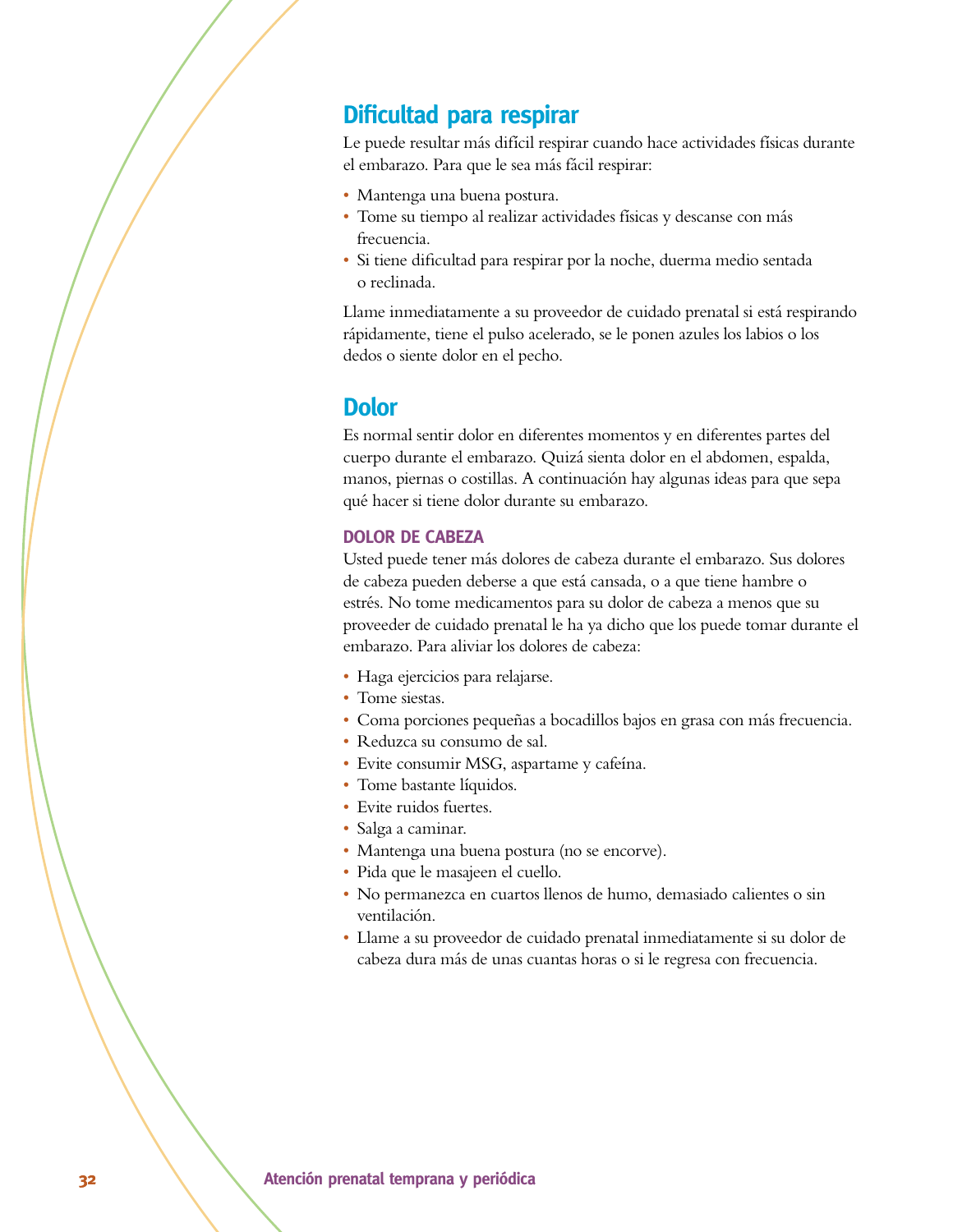### **Shortness of breath**

It may get more difficult for you to breathe while doing physical activities during pregnancy. To help you breathe easier, try to:

- Maintain good posture.
- Take your time when doing physical activities, and take more frequent breaks.
- s If you experience difficulty breathing at night consider sleeping in a half-sitting or reclined position.

If you have fast breathing, fast pulse, blue lips or fingers, or chest pain, you should call your prenatal care provider immediately.

### **Pain**

It is normal to feel pain at different times and in different parts of your body during pregnancy. You may feel pain in your belly (abdominal pain), in your back, or in your hands, legs, or ribs. The following are some tips about what to do if you feel pain during your pregnancy.

#### **HEADACHES**

You may have more headaches during pregnancy. Your headaches may be caused by tiredness, hunger, and stress. Do not take medicine for your headache unless your prenatal care provider has told you it is safe to use during pregnancy. To help your headaches get better:

- Do exercises that help you relax.
- Take naps.
- Eat small meals or low-fat snacks more often.
- Reduce salt intake.
- Avoid MSG (monosodium glutamate), aspartame, and caffeine.
- Drink a lot of liquids.
- Avoid loud noises.
- Take a brief walk.
- Maintain good posture (do not slouch).
- Request a neck massage.
- Do not stay in smoke-filled, overheated, or stuffy rooms.
- Call your prenatal care provider immediately if your headache lasts longer than a few hours or returns often.

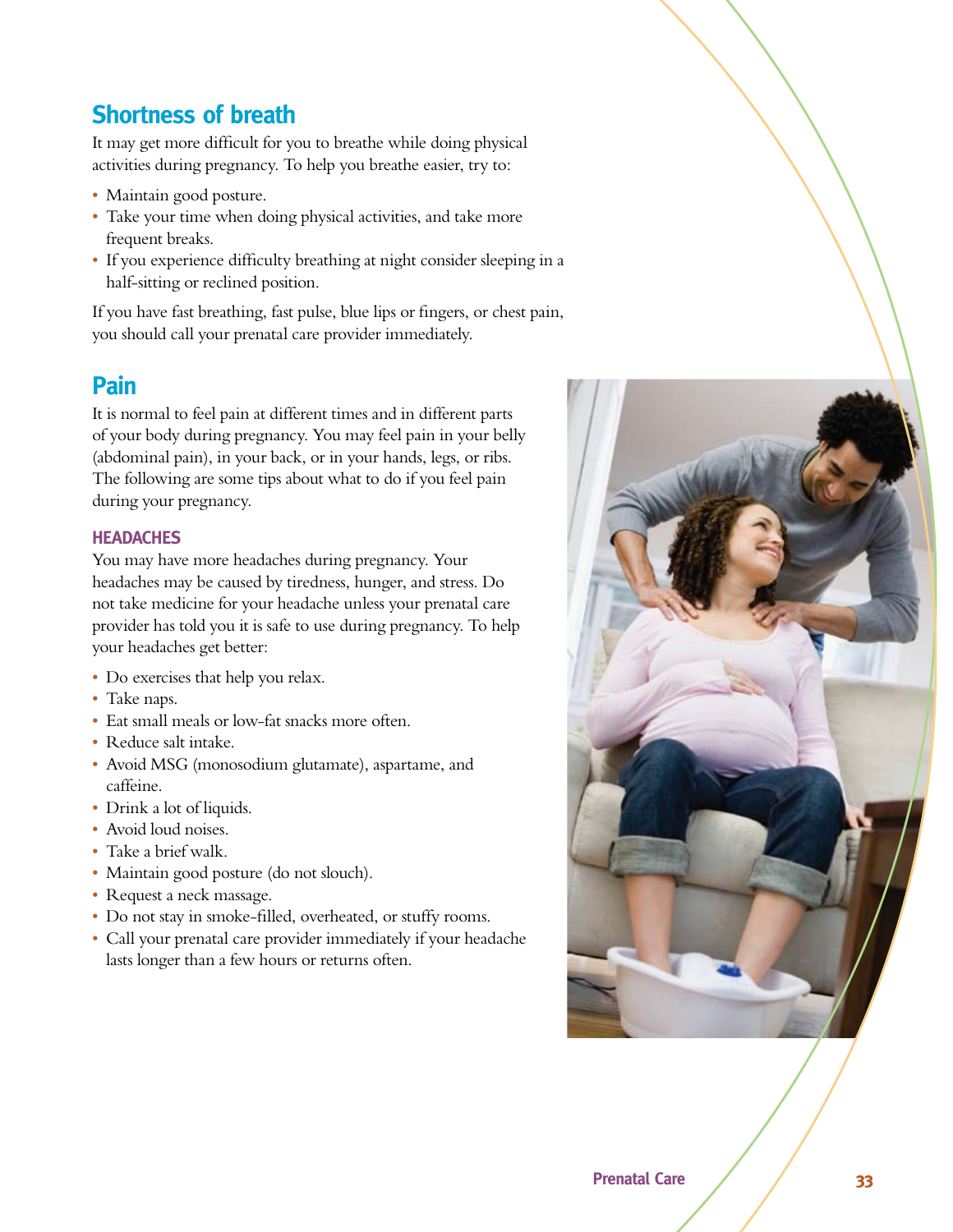#### **DOLOR ABDOMINAL**

Este dolor puede deberse a que el abdomen se está estirando para acomodar el crecimiento del bebé. El dolor puede sentirse como los cólicos que a veces acompañan la menstruación. También pueden deberse al estiramiento de los ligamentos. Puede sentir cólicos después de tener relaciones sexuales; estos cólicos son normales y no afectan al bebé en un embarazo de bajo riesgo.

Para sentirse mejor:

- s Camine a paso más lento.
- Considere no permanecer parada.
- s Descanse en una posición cómoda.

#### **DOLOR DE ESPALDA**

El dolor de espalda es común durante el embarazo pero se puede evitar. El peso adicional que carga puede hacer que le duela la espalda. Para prevenir el dolor de espalda:

- s Trate de no aumentar más peso del que le ha indicado su proveedor de salud.
- s Intente mantener una buena postura (los glúteos hacia adentro y las rodillas dobladas ligeramente).
- s Pida a su proveedor de salud que le diga qué ejercicios puede hacer para disminuir el dolor de espalda.
- Use zapatos cómodos que no tengan los tacones muy altos.
- s Siéntese en una silla firme con la espalda derecha.
- · Mantenga los pies elevados cuando esté sentada.
- No se quede parada o sentada por mucho tiempo.
- s No cruce las piernas cuando esté sentada.
- No trate de alcanzar cosas que estén por encima del nivel de su cabeza.
- No levante cosas pesadas.

Para el dolor de espalda:

- Aplique compresas calientes.
- · Báñese con agua tibia.
- s Pida a alguien que le dé un masaje en la espalda para aliviar los músculos doloridos.

#### **OTROS DOLORES**

A medida que su bebé crece, presiona los nervios y los vasos sanguíneos. Esto puede causar disminucion de la sensibilidad y dolor en sus manos y piernas. El calor y el descanso le pueden ayudar a sentirse mejor. No tome medicamentos para el dolor sin primero consultar con su proveedor de cuidado prenatal. Acuérdese de decirle a su proveedor de cuidado prenatal sobre cualquier dolor que haya tenido desde su última visita.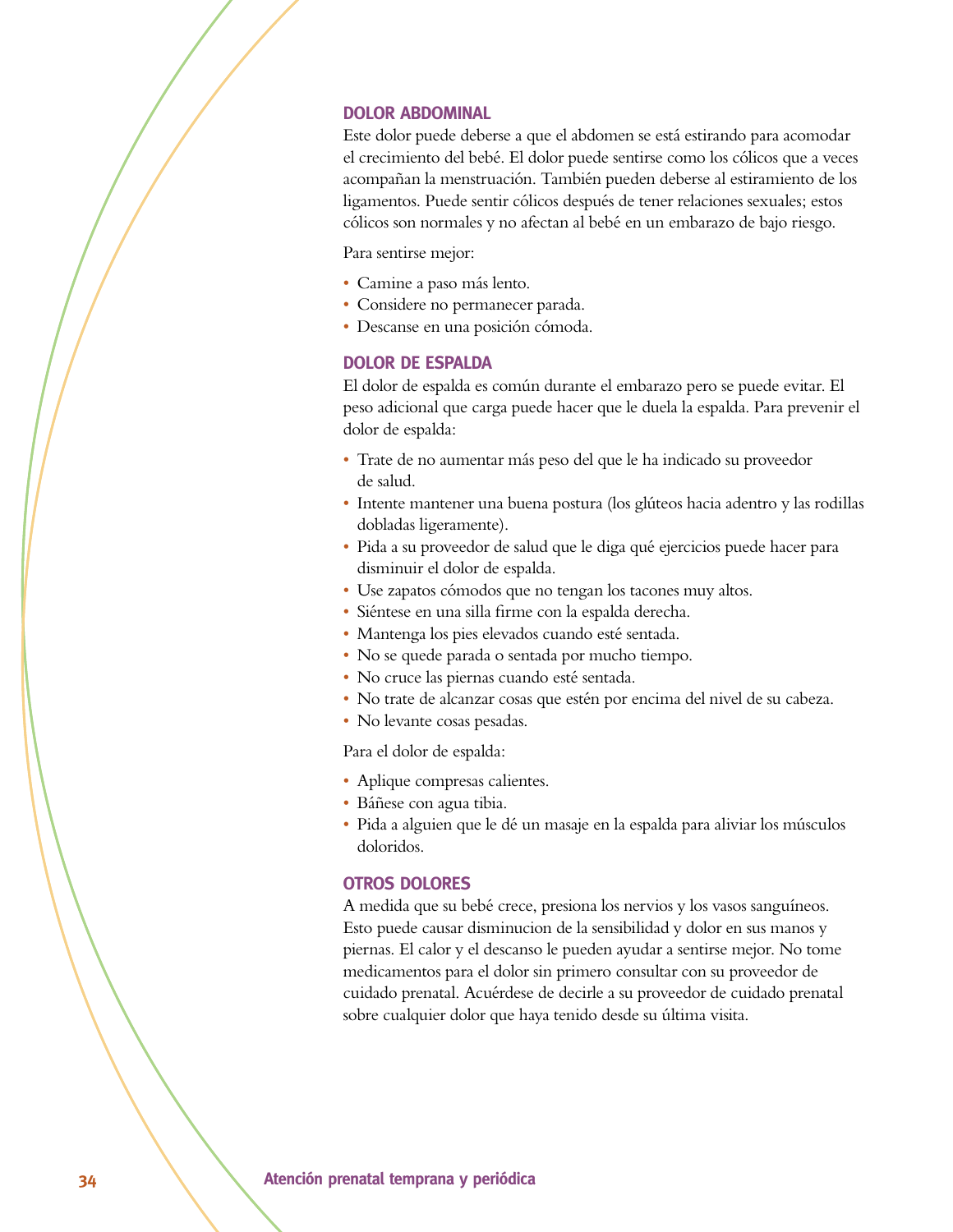#### **CRAMPS**

This pain may be caused by your body stretching to make room for your growing baby. The cramps may feel similar to those when you have your period. The cramps may also be related to the ligaments stretching. You may feel cramping after having sex. These cramps are normal and will not hurt the baby in a low-risk pregnancy.

In order to feel better:

- Walk slower.
- Consider staying off your feet.
- Rest in a comfortable position.

#### **BACK PAIN**

Back pain is common but can be avoided during pregnancy. The extra weight you are carrying can make your back hurt. To prevent back pain:

- s Try not to gain more weight than indicated by your healthcare provider.
- Keep good posture (buttocks tucked in and knees slightly bent).
- Ask your prenatal care provider about exercises that will help with back pain.
- Wear comfortable shoes that do not have high heels.
- Sit in a firm chair with a straight back.
- Keep your feet up when sitting.
- Do not stand or sit for a long time.
- Do not cross your legs when sitting.
- Do not reach for things that are higher than your head.
- Do not lift heavy things.

To treat back pain:

- Use a heating pad.
- Take warm baths.
- Have someone give you a back rub to help your sore muscles.

#### **OTHER PAIN**

As your baby grows, he or she puts pressure on nerves and blood vessels. This can cause numbness and pain in your hands and legs. Heat and rest can help you feel better. Do not take any pills for pain without asking your prenatal care provider first. Remember to tell your prenatal care provider about any new pains you may have had since your last visit.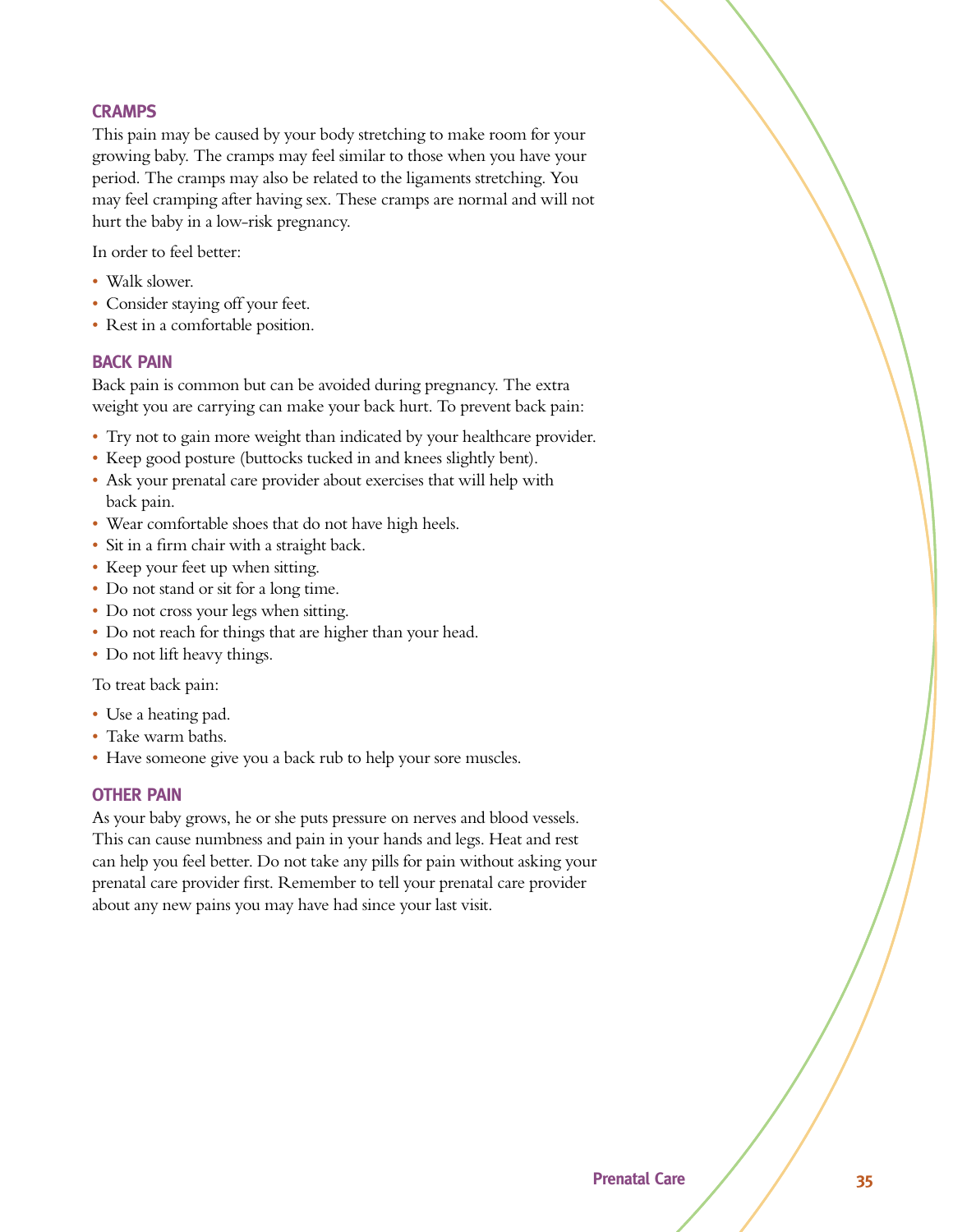#### **Estreñimiento**

Durante su embarazo, su cuerpo puede demorarse más en procesar o digerir los alimentos que usted consume. Esto puede resultar en estreñimiento (evacuaciones duras, secas y difíciles). Para disminuir las posibilidades de estreñirse:

- Coma frutas o verduras frescas.
- s Coma alimentos con mucha fibra (panes y cereales integrales).
- s Consuma varias comidas pequeñas durante el día en vez de comidas abundantes.
- Mastique bien sus alimentos.
- s Tome por lo menos 6 a 8 vasos de líquido diarios (especialmente agua).
- · Haga ejercicio consistentemente, pero no comience un programa nuevo de ejercicio sin haber consultado primero con su proveedor de cuidado prenatal.
- s No use laxantes (medicamentos que le ayuden a evacuar) a menos que su proveedor de cuidado prenatal le haya dicho que se pueden tomar durante el embarazo.

#### **Estrías**

Es posible que se le formen estrías durante su embarazo. Las cremas, aceites o lociones no pueden prevenir las estrías. Consumir una dieta saludable y hacer ejercicio le ayudarán a mantener su piel elástica y podrían minimizar las estrías. Las estrías no desaparecen después del embarazo.

#### **Hemorroides**

Aunque las hemorroides (vasos sanguíneos hinchados alrededor del ano) son normales durante el embarazo, avise a su médico si cree que tiene hemorroides. Aunque el sangrado rectal es un signo normal de las hemorroides, también puede ser señal de otras enfermedades. Las hemorroides pueden ser causadas o pueden agravarse debido al estreñimiento (evacuaciones duras y secas). La mejor forma de evitar las hemorroides es evitar el estreñimiento (vea la sección sobre el estreñimiento). Para sentirse mejor:

- s Duerma sobre el lado izquierdo.
- s Límpiese suavemente y con cuidado después de ir al baño.
- s Báñese con agua tibia (no muy caliente) durante 15-20 minutos dos veces al día.
- s Aplique bolsas de hielo o algodón bañados con hamamelis a las hemorroides.
- Haga lo posible por no quedarse sentada o parada por mucho tiempo.
- No haga mucho esfuerzo al defecar (ponga sus pies sobre una superficie más alta mientras esté sentada en el baño para facilitar el proceso).
- No use medicinas para las hemorroides a menos que su proveedor de salud le haya dicho que las puedo usar durante su embarazo.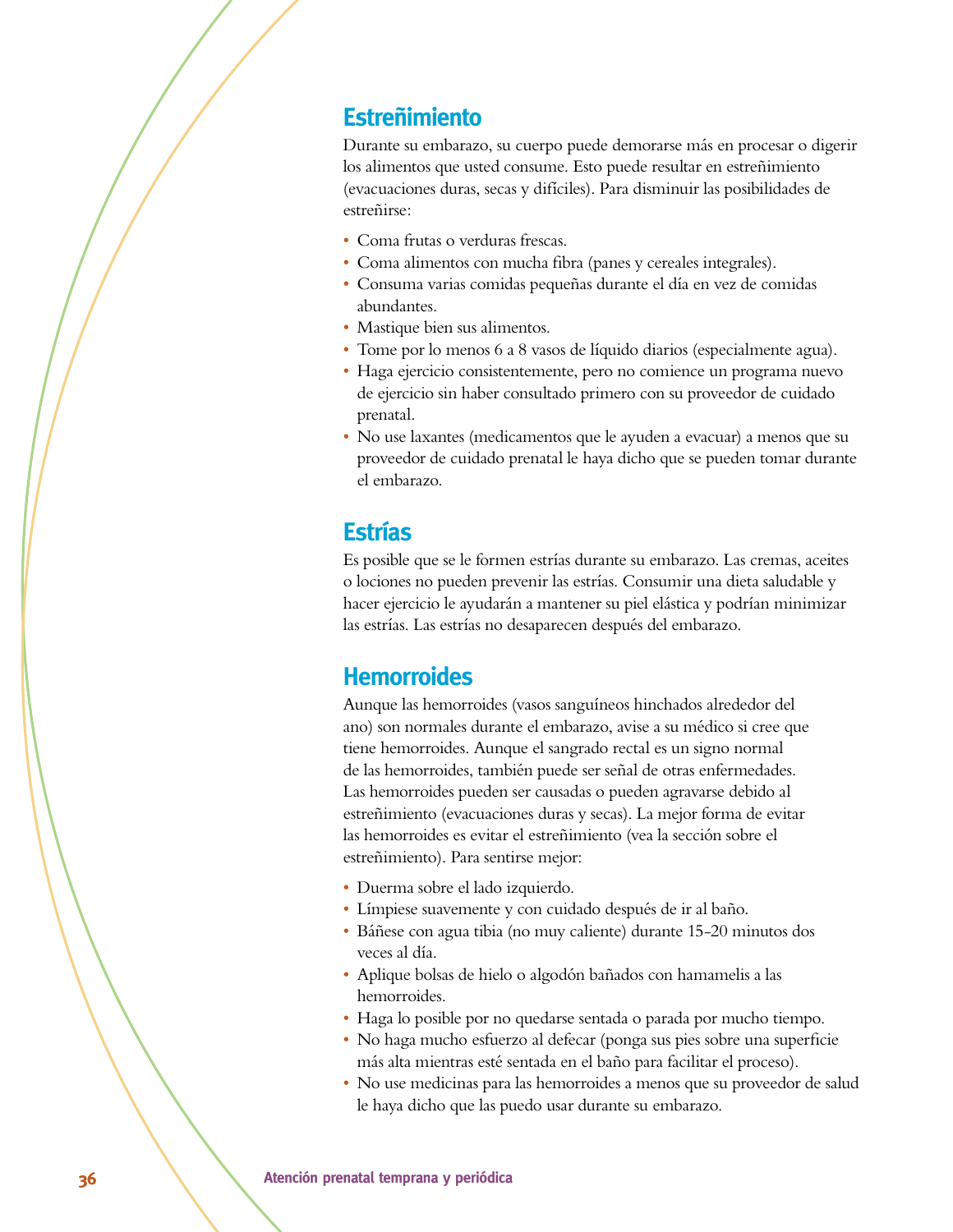### **Constipation**

During your pregnancy, it might take longer for your body to process, or digest, the foods you eat. This can result in constipation (hard, dry and difficult bowel movements). In order to lessen your chances of becoming constipated:

- Eat more fresh fruits and vegetables.
- Eat foods with lots of fiber (whole-grain breads and cereals).
- Eat several small meals throughout the day instead of a few large meals.
- Chew your food well.
- Drink at least 6-8 glasses of liquid each day (especially water).
- Exercise regularly, but do not start a new exercise program without checking with your prenatal care provider first.
- Do not use laxatives (medicine that helps you defecate) unless your prenatal care provider has told you it is safe to use them during pregnancy.

#### **Stretch marks**

It is possible that you may get stretch marks during your pregnancy. Using creams, oils, or lotions cannot prevent stretch marks. Eating a healthy diet and exercising will help your skin stay elastic and may help minimize stretch marks. Stretch marks do not go away after pregnancy.

#### **Hemorrhoids**

Although it is normal to get hemorrhoids (swollen blood vessels around the anus) during pregnancy, you should let your prenatal care provider know if you think you may have hemorrhoids. Rectal bleeding, which is a normal symptom of hemorrhoids, can also be a sign of other illnesses. Hemorrhoids can be caused or made worse by constipation (hard, dry stools). The best way to keep from getting hemorrhoids is to avoid getting constipated (see the section on constipation). To feel better, you can:

- Sleep on your left side.
- Wipe yourself gently and carefully after using the bathroom.
- Take warm (not too hot) baths for 15-20 minutes twice a day.
- Apply ice packs or cotton balls soaked with witch hazel to the hemorrhoids.
- Try not to sit or stand for long periods of time.
- Do not push too hard while having a bowel movement (sitting with your feet on a step stool can make things easier).
- Do not use hemorrhoid medicine unless your prenatal care provider has told you it is safe to use during pregnancy.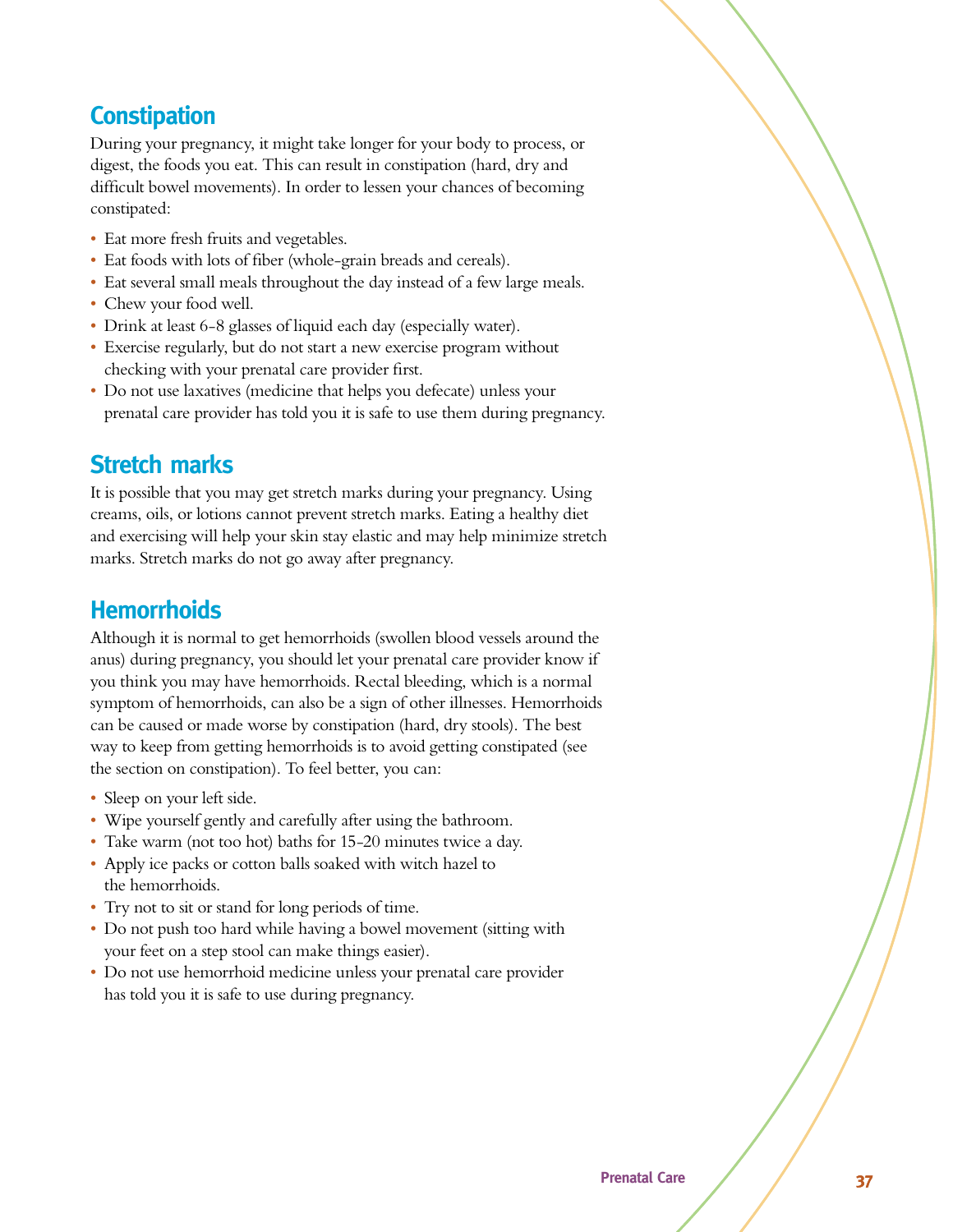#### **Hinchazón**

La hinchazón de los tobillos y pies es una molestia común durante el embarazo. La hinchazón es el resultado de la sangre adicional en su cuerpo. Para aliviar la hinchazón:

- · Descanse con los pies elevados.
- Recuéstese.
- s Consuma alimentos ricos en proteína (carnes bajas en grasa, frijoles, huevos, pescado, y pollo).
- Tome suficiente agua.
- s Use ropa interior de soporte para el embarazo.
- No permanezca parada por mucho tiempo.

Llame a su proveedor de cuidado prenatal si tiene hinchazón, si ha aumentado de peso muy rápido, o tiene dolor de cabeza. Estos pueden ser síntomas de la preclampsia (presión alta durante el embarazo). Llame a su proveedor de cuidado prenatal si la hinchazón dura por más de 24 horas o si sus manos o cara (rostro) se hinchan.

### **Incontinencia urinaria ADD (pérdida del** control de la vejiga)

Durante el tercer trimestre (de los 7 a 9 meses), podría, involuntariamente, orinarse al reírse, toser o estornudar. Esto puede ser causado por la presión del bebé sobre su vejiga. Para controlar la incontinencia de orina, puede hacer ejercicios Kegel varias veces al día. Para hacer ejercicios Kegel tiene que apretar los músculos que rodean la vagina y el ano, durante 8 a 10 segundos como cuando detiene el flujo de la orina. Estos ejercicios los puede hacer en cualquier momento. Llame a su proveedor de salud para avisarle si cree que está goteando orina, ya que es posible que en lugar esté goteando fluido amniótico (el líquido que rodea a su bebé).

#### **Mareos**

Quizás sienta mareos durante sus primeros seis meses de embarazo. Los mareos pueden ser causados por un bajo nivel de azúcar en la sangre, calor o deshidratación. El levantarse rápidamente después de haber estado sentada o acostada también puede causar mareos. Para evitar los mareos:

- s Consuma comidas pequeñas y bajas en grasa regularmente para evitar los niveles bajos de azúcar.
- Tome suficiente agua.
- s Vístase en capas de tal modo que se las pueda quitar cuando tenga calor.
- s Levántese lentamente para evitar los mareos. Siéntese en su cama antes de levantarse.
- s No pase mucho tiempo en cuartos con poca ventilación.
- · Si siente que se va a desmayar, trate de bajar la cabeza y ponerla entre sus rodillas mientras está sentada o acuéstese para aumentar el fluido de sangre a su cabeza.

Si los mareos persisten o si se presentan con palpitaciones fuertes, vea a su proveedor de salud.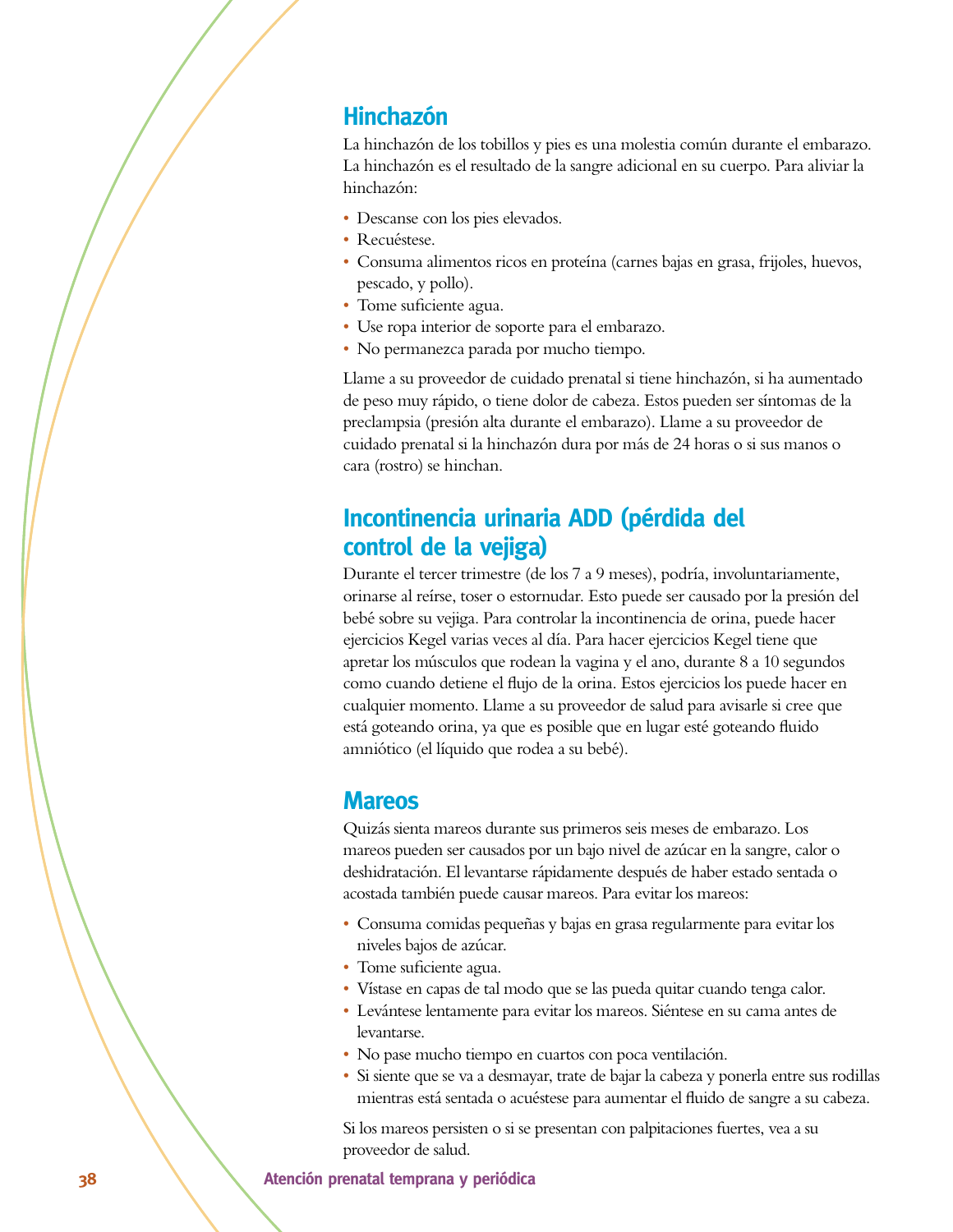### *<u>Swelling</u>*

Swelling of ankles and feet is a common discomfort during pregnancy. Swelling is a result of the extra blood that is in your body. To help keep swelling down:

- Rest with your feet up.
- Lie down.
- Eat foods with lots of protein (like lean meats, beans, eggs, fish, poultry).
- Drink plenty of water.
- Wear pregnancy support pantyhose.
- Do not to stand for a long period of time.

Call your prenatal care provider if you have swelling, gain weight very quickly or have a headache. These may be symptoms of preeclampsia (high blood pressure during pregnancy). Also call your prenatal care provider right away if the swelling lasts more than 24 hours or if your hands or face become swollen.

### **Urinary incontinence (loss of bladder control)**

During your third trimester (months 7 to 9), you may inadvertently urinate when you laugh, cough, or sneeze. This can be caused by the pressure your baby places on your bladder. To help control urinary incontinence, you can do Kegel exercises many times a day. To do Kegel exercises: tighten the muscles around your vagina and anus, like when you hold your urine flow, for eight to ten seconds. You can do these exercises at any time. Call your prenatal care provider to let him/her know if you think you are leaking urine. You may instead be leaking amniotic fluid (the fluid which surrounds your baby).

#### **Dizziness**

You may feel dizzy during the first six months of your pregnancy. Dizziness may be caused by low blood sugar, overheating, or dehydration. Getting up quickly from sitting or lying down can also make you feel dizzy. To avoid feeling dizzy, you can:

- Eat low-fat, small meals regularly throughout the day to avoid low blood sugar levels.
- Drink plenty of water.
- Dress in layers that you can take off when you feel hot.
- Get up slowly to avoid feeling light-headed. Sit up in bed before standing up.
- Do not spend a lot of time in stuffy rooms.
- If you feel like you are going to faint, try to lower your head between your knees while sitting or lie down to increase blood flow to your head.

If the dizziness persists or if it is associated with heart palpitations, see your prenatal care provider about these symptoms.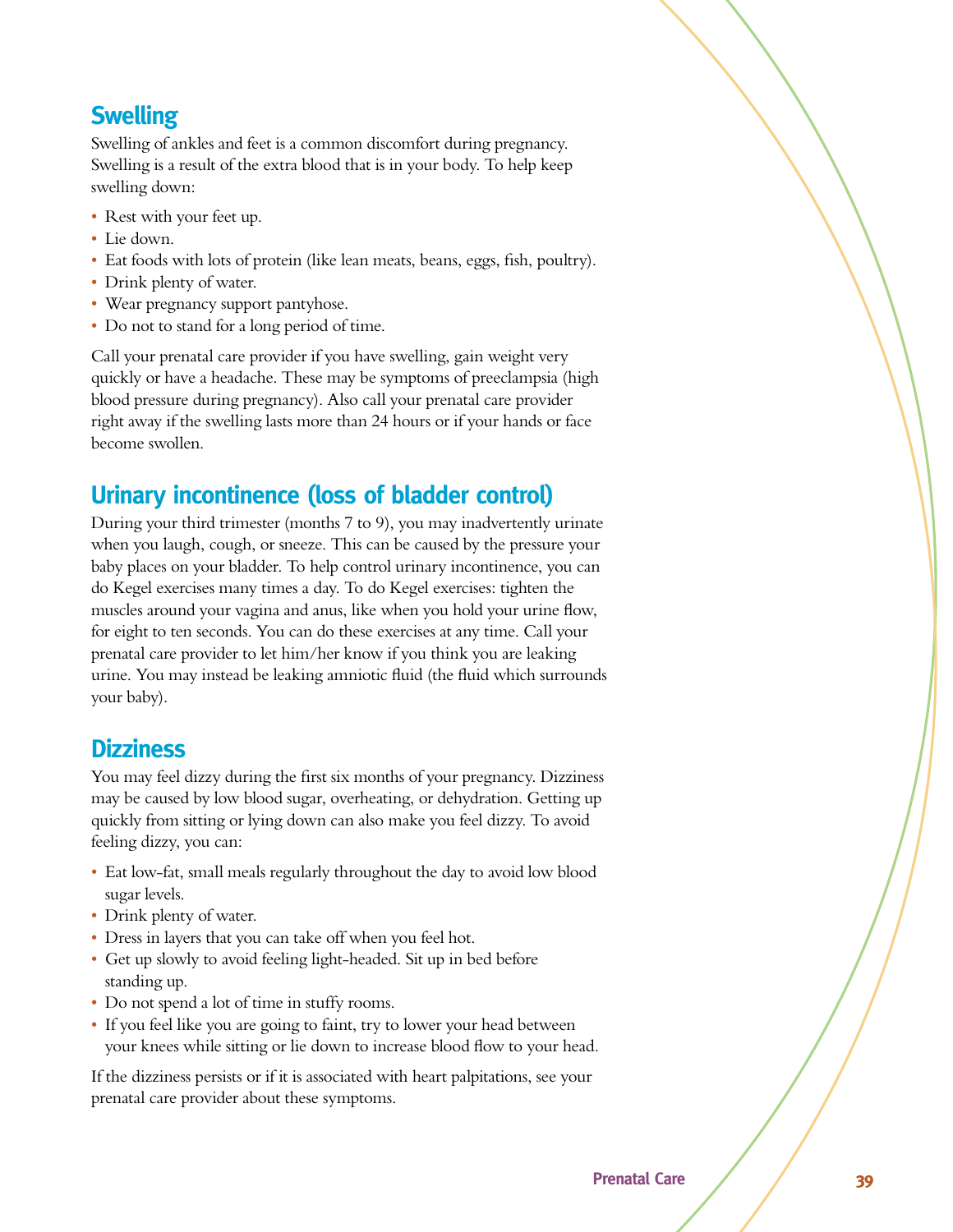#### **Náuseas/vómitos**

Las nauseas y los vómitos, tambien conocidos como "enfermedad matutina", pueden ocurrir en cualquier momento del día y del embarazo. Si sus vómitos son severos, trate de comer alimentos saludables (y que no la hagan sentirse mal) y evite los alimentos que no son saludables. De esta manera, obtendrá la nutrición necesaria tanto para usted como para su bebé. Su proveedor de cuidado prenatal puede indicarle que tome vitaminas prenatales para ayudarle a obtener la nutrición que no está recibiendo de las comidas que normalmente consume.

Para evitar las náuseas:

- s Tome suficiente líquidos (es posible que las sopas, los caldos y los jugos no le produzcan náuseas).
- s Coma un bocadillo en la cama (como saltinas, cereal o tostada) antes de levantarse por la mañana.
- s Consuma de 5 a 6 comidas pequeñas al día antes de que le dé hambre (muchas mujeres tienen náuseas cuando tienen el estómago vacío).
- No deje pasar mucho tiempo entre comidas.
- Descanse.
- s Cepíllese los dientes o enjuáguese la boca después de vomitar para evitar que se le dañen los dientes y las encías.
- s Llame a su proveedor de cuidado prenatal inmediatamente si tiene dolor o fiebre o si vomita severamente muchas veces al día.
- s Evite consumir alimentos que le producen náuseas.
- No consuma alimentos que estén muy condimentados o grasosos.
- s No se apure en la mañana. Asegúrese de tener suficiente tiempo en la mañana para evitar el estrés.
- Evite estar en un lugar donde haya gente fumando.
- No haga actividades que le causen estrés.
- s Tome o coma comidas que la hagan sentir mejor (como agua mineral, pan o galletas saladas).
- Respire aire fresco.

Si la nausea no se le quita, considere tomar 25mg de vitamina B6 cada 8 horas durante 3 días. Dígale a su proveedor de cuidado prenatal si está vomitando severamente o si los vómitos son frecuentes o prolongados.

#### **Orinar frecuentemente**

Durante el primer y tercer trimestre (desde el primer mes hasta el tercero y del séptimo al noveno mes) es posible que orine con más frecuencia. El orinar con frecuencia puede deberse al aumento de líquidos en el cuerpo. Además, el bebé puede presionar sobre su vejiga y hacer que usted orine con más frecuencia. Desafortunadamente, no hay nada que pueda hacer para disminuir la necesidad de orinar a menudo. Sin embargo, encontrará un poco de alivio durante el segundo trimestre (meses 4-6) cuando el bebé esté más arriba en el abdomen y no situado encima de su vejiga. Llame a su proveedor de atención prenatal inmediatamente si siente dolor o ardor al orinar. Estos pueden ser síntomas de una infección.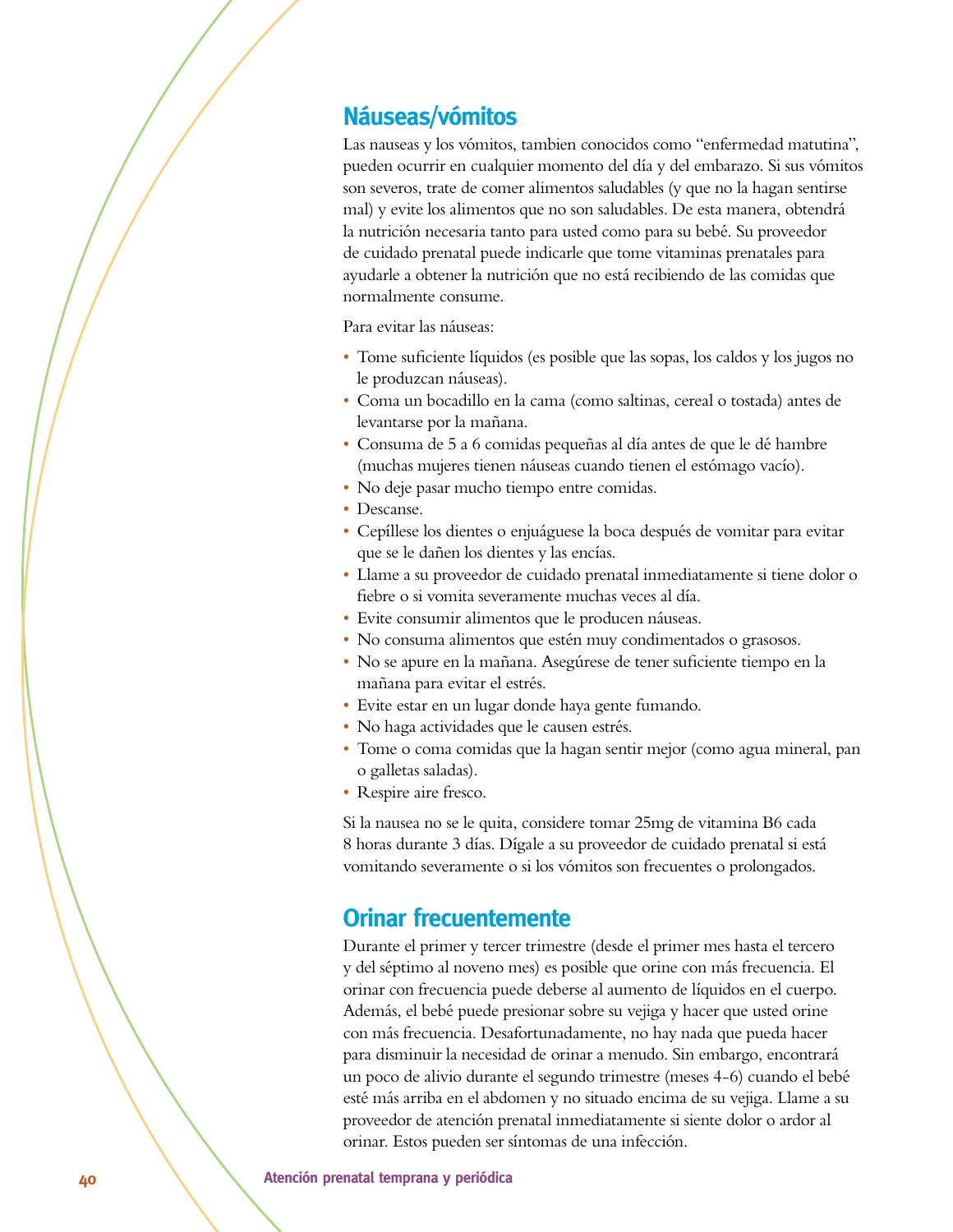### **Nausea/vomiting**

Nausea or vomiting, also known as "morning sickness", can happen at any time of day and at any point in your pregnancy. If your vomiting is severe, try to eat foods that are healthy for you (and that do not make you feel sick) and avoid foods that may not be healthy. This way, you will be getting the nutrition both you and your baby need. Your prenatal provider may also tell you to take prenatal vitamins to help you get the nutrition you may not be getting from the foods you normally eat.

To keep from getting nausea:

- Drink plenty of liquids (soups, broths, and juices may not make you nauseous).
- Eat a small snack in bed (like a cracker, cereal or toast) before you get up in the morning.
- Eat about five or six small meals a day before you are hungry (most women feel nauseous when they have an empty stomach).
- Do not let long periods of time pass without eating.
- Rest.
- Brush your teeth or rinse your mouth after vomiting to prevent damage to your teeth and gums.
- Call your prenatal care provider immediately if you have pain or fever or you have severe vomiting several times a day.
- Avoid foods that make you nauseous.
- Do not eat spicy or fatty foods.
- Do not rush in the morning. Make sure you give yourself extra time to avoid stress.
- Avoid being in a space where people are smoking.
- Do not do things that make you feel stressed.
- Drink or eat things that help you feel better (like carbonated water, bread, or saltine crackers).
- Breathe in fresh air.

If the nausea persists, consider taking 25 mg of vitamin B6 every 8 hours for 3 days. Let your prenatal care provider know if you are experiencing severe vomiting, or if it is frequent or prolonged.

#### **Frequent urination**

During the first and third trimesters (months 1-3 and 7-9) you may urinate more often. Frequent urination can be caused by the increase of fluids in your body. As the baby grows, there will be pressure on your bladder, making you want to urinate frequently. Unfortunately, nothing can be done to decrease the need to urinate often. However, you will have some relief during the second trimester (months 4-6) while the baby is positioned higher and off of your bladder. Call your prenatal care provider right away if you experience pain or burning during urination. This may mean you have an infection.

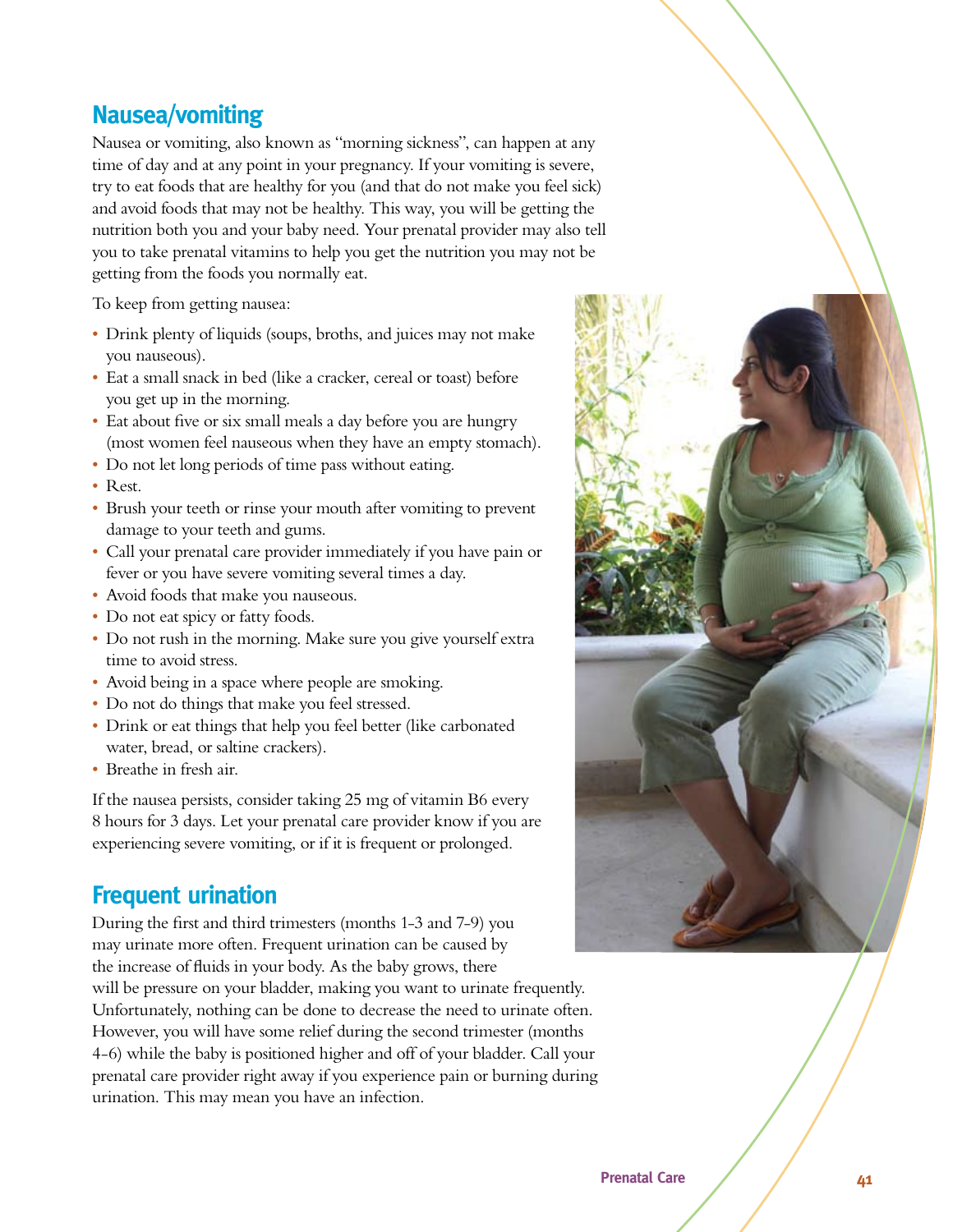#### **Movimientos o "Pataditas" de su bebé**

Sentirá que su bebé se mueve por primera vez entre las semanas 18 y 22 (del 4<sup>o</sup> a 5<sup>o</sup> mes) de su embarazo. Al principio, los movimientos de su bebé serán débiles y difíciles de sentir, como si fueran mariposas. Los movimientos serán mas fuertes y más notorios a medida que se acerca el momento de tener a su bebé. Si los movimientos de su bebé empiezan a ser dolorosos o empiezan a molestarle, cambie de posición. Esto la hará sentirse mejor porque también cambiará la posición de su bebé.

Después de la semana 28 (séptimo mes) del embarazo, sería bueno asegurarse de que su bebé se esté moviendo por lo menos 8-10 veces al día durante sus actividades regulares. Tenga en cuenta que pudo haber estado demasiado ocupada o activa para notar los movimientos de su bebé y que el horario de siesta y descanso de su bebé puede ser diferente al suyo. Si no siente de 8 a 10 movimientos durante el día, saque tiempo para acostarse o sentarse y cuente para asegurarse de que su bebé se mueva 8-10 veces en un período de 2 horas. Si usted no siente 10 movimientos al final de 2 horas, debe comunicarse con su proveedor de cuidado prenatal cuanto antes. Si no puede localizar a su proveedor de cuidado prenatal, vaya a la sala de emergencia del hospital más cercano.

#### **Problemas de la vista**

Su vista puede cambiar durante el embarazo y usted no podrá ver tan claramente como veía antes del embarazo. Los cambios en su vista pueden ser debidos a hormonas o a la acumulación de líquido en su cuerpo. Después del parto, su vista debe regresar a la normalidad. Llame a su proveedor de cuidado prenatal inmediatamente si ve borroso, doble, si lo que está mirando de repente se oscurece o si ve manchas por más de dos o tres horas.

*Sentirá que su bebé se mueve por primera vez entre las semanas 18 y 22 de su embarazo.*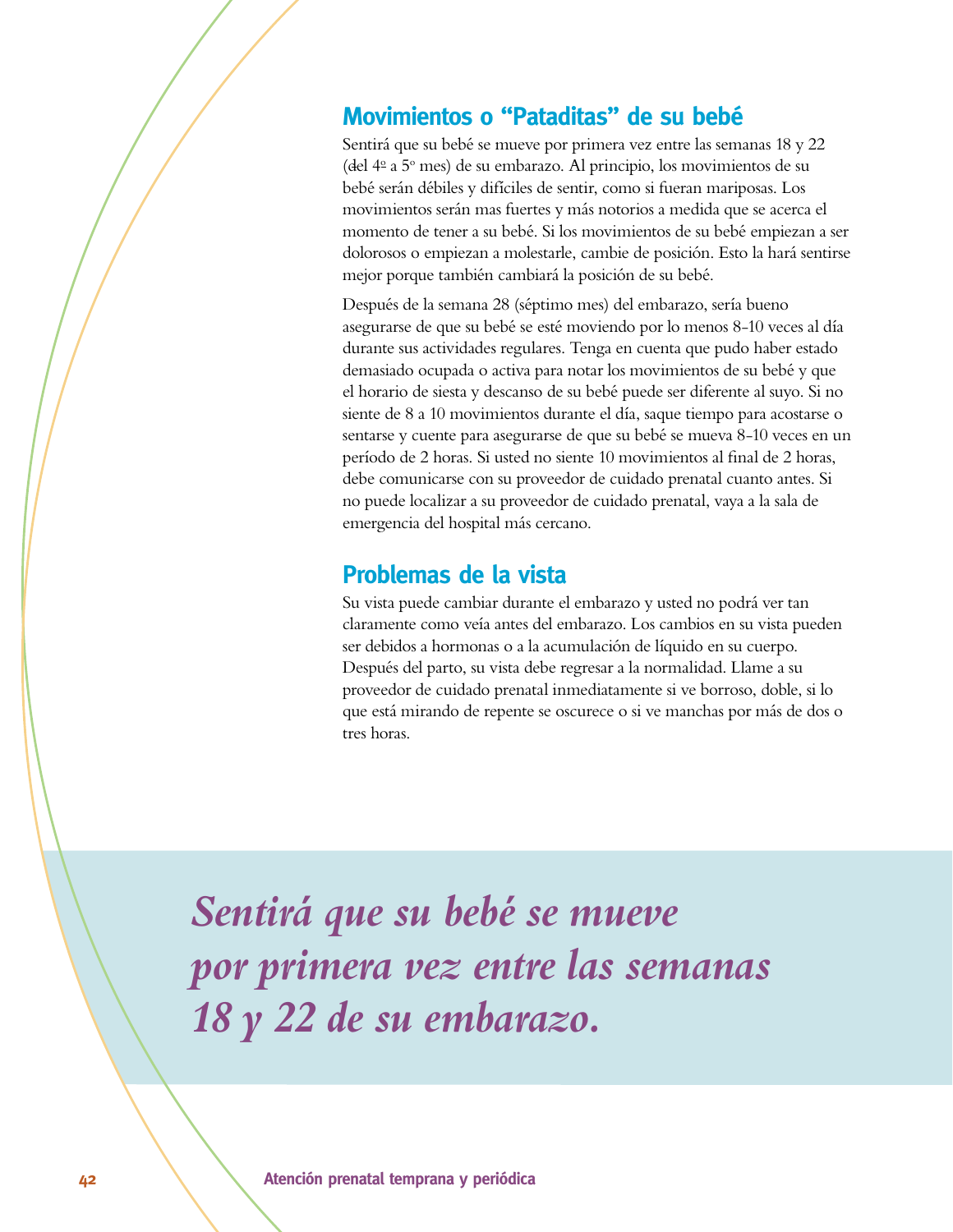### **Movement by baby (including kicking)**

You will feel your baby move for the first time around the 18th to 22nd week (4th to 5th month) of your pregnancy. At first, your baby's movements will be weak and hard to notice, they will feel like butterflies. The movements will get stronger and more noticeable as you get closer to having your baby. If your baby's kicking becomes painful or begins to bother you, change your position; this may help you feel better because it will also change your baby's position.

After the 28th week (7th month) of pregnancy, check that your baby is moving 8-10 times a day during your regular activities. Keep in mind that you may have been too busy or active to notice your baby's movements, and that your baby's schedule of napping and resting may be different from yours. If you do not notice 8-10 movements during the day, then take time to lie or sit down and count to make sure you feel your baby move 8-10 times in 2 hours. If you do not feel 10 movements in two hours, you should contact your prenatal care provider. If you cannot reach your provider, go to the emergency room at the nearest hospital.

### **Eyesight problems**

During pregnancy, your vision may change and you may not see as clearly as before the pregnancy. Changes in your vision may be caused by hormones or by the accumulation of extra fluid in your body. After delivery, your vision should return to normal. Call your prenatal care provider right away if you experience blurring, double vision, or dimming (if what you are looking at suddenly gets dark) or if you see spots for more than two or three hours.



*You will feel your baby move for the first time around the 18th to 22nd week of your pregnancy.*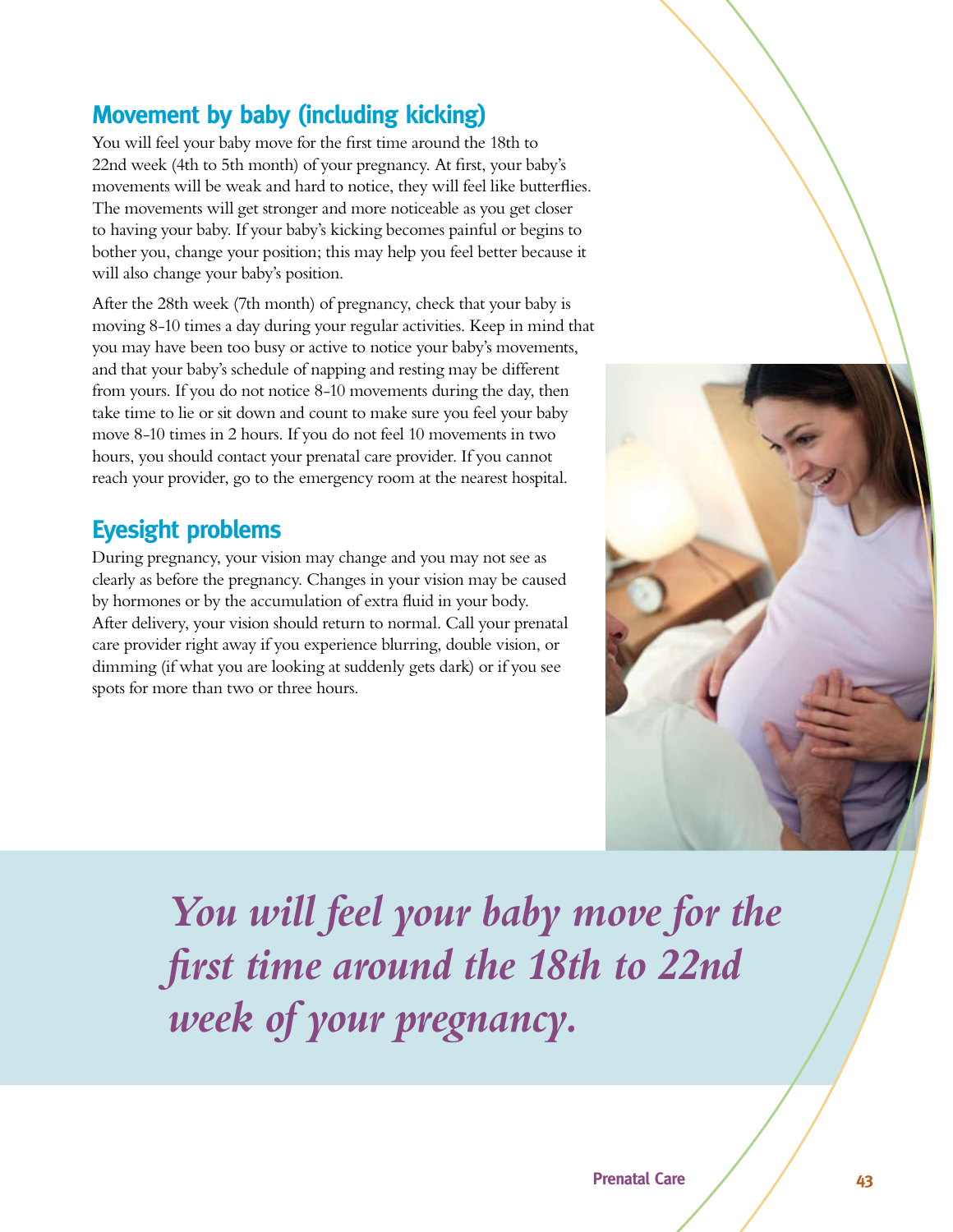#### **Problemas para dormir**

Al acercarse el momento de tener a su bebé, es posible que, tenga dificultad para dormirse o encontrar una posición cómoda para dormir. Se le hará díficil dormir sobre el abdomen o de espalda debido al volumen de su abdomen. Acostarse sobre el lado izquierdo con una almohada entre las piernas es la mejor posición para dormir. Para dormir mejor:



- Establezca una rutina para irse a acostar.
- Trate de relajarse y evite luces brillantes una hora antes de acostarse.
- s No esté en la cama o en a su dormitorio si no es para ir a dormir.
- s Evite las bebidas con cafeína (café, te negro y algunas gaseosas).
- s Trate de no tomar demasiados líquidos después de las 4 pm (si ir al baño es lo que la mantiene despierta por la noche).
- s Haga suficiente ejercicio durante el día, pero no haga más de lo indicado.

Si ha intentado todo lo anterior y todavía se le difilculta, no se preocupe por el sueño que está perdiendo si no se siente muy cansada. Su cuerpo quizá no necesite dormir tanto como

usted cree. Utilice el tiempo para hacer una actividad relajante (leer, tejer, escuchar música) hasta que le dé sueño.

No tome píldoras (pastillas), tés de hierbas o bebidas alcohólicas para ayudarse a dormir a menos que su proveedor de cuidado prenatal le haya dicho que está bien tomarlas durante el embarazo.

### **Sangrado de la nariz**

Además de congestión nasal, quizás usted sangre por la nariz. Para controlar una hemorragia nasal, presione las fosas nasales con un pañuelo mientras se inclina hacia adelante manteniendo su cabeza más alta que el corazón. Manténgase así durante cinco minutos. Si el sangrado no se detiene después de hacer esto tres veces, llame a su proveedor de cuidado prenatal inmediatamente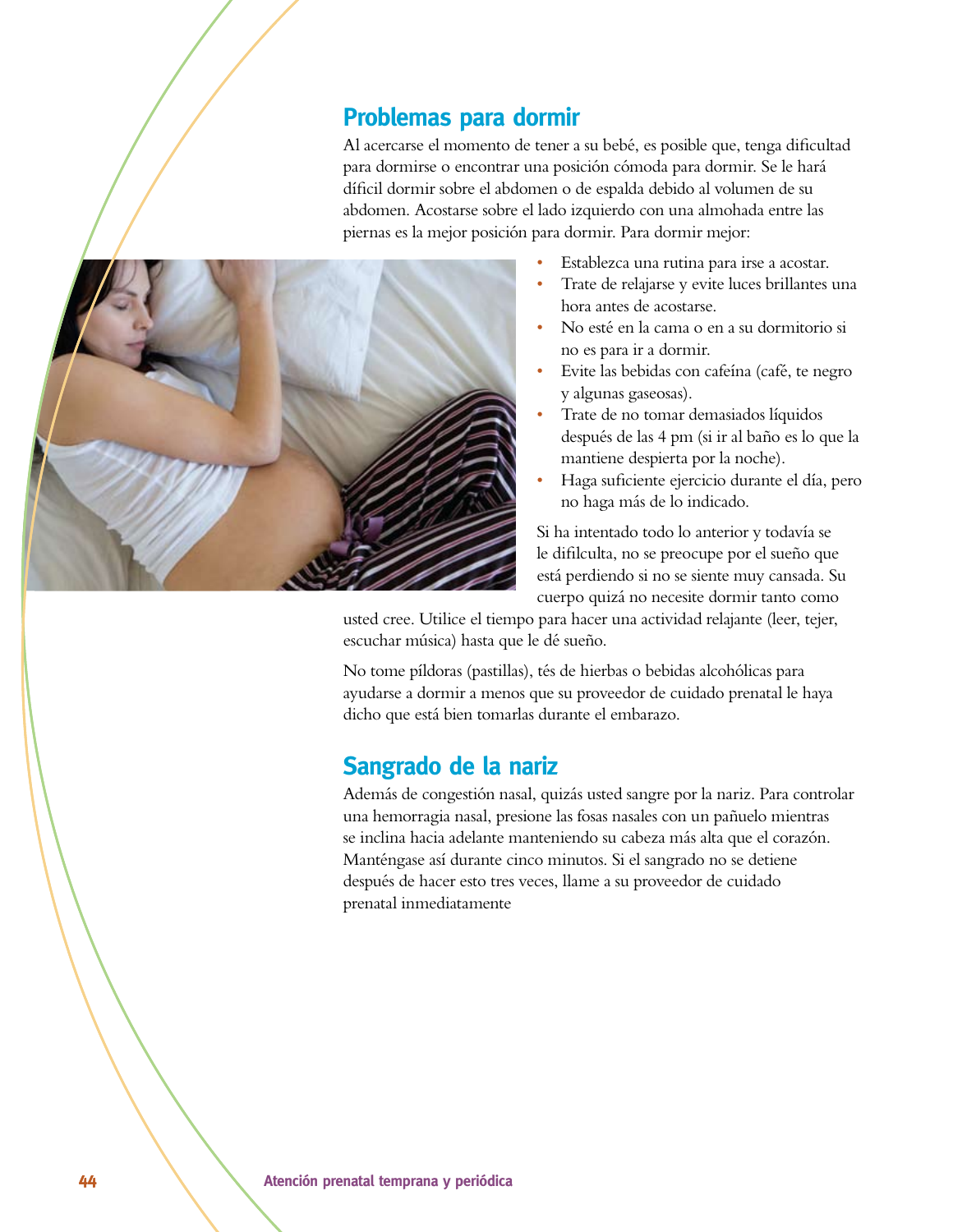### **Problems sleeping**

As you get closer to having your baby, you may find that you cannot fall asleep or that it is hard to find a comfortable sleeping position. It will be hard for you to sleep on your stomach or back because of your belly. Sleeping on your left side with a pillow between your legs is the best sleeping position. To sleep better, you can:

- Develop a bedtime routine.
- Try to relax before going to bed, and avoid bright light for the hour before.
- Stay out of your bed and bedroom except to sleep.
- s Avoid drinks with caffeine (coffee, black tea, and some sodas).
- Try not to drink too much liquid after 4:00 PM (if several trips to the bathroom are keeping you awake at night).
- s Get enough exercise during the day but make sure to not over do it.

If you try all of the above tips and you still have trouble sleeping, do not worry about the sleep you are losing if you do not feel tired all the time. Your body may not need as much sleep as you think. Use the time to do a relaxing activity (reading, knitting, listening to music) until you get drowsy.

Do not take pills, herbal teas or alcohol to help you sleep unless your prenatal care provider has told you it is safe to take them during pregnancy.

### **Nosebleeds**

Along with a stuffy nose, you may also have nosebleeds. To control a nosebleed, pinch your nostrils together using a tissue and lean slightly forward keeping your head above your heart. Hold it for five minutes. If the bleeding does not stop after doing this three times, call your prenatal care provider immediately.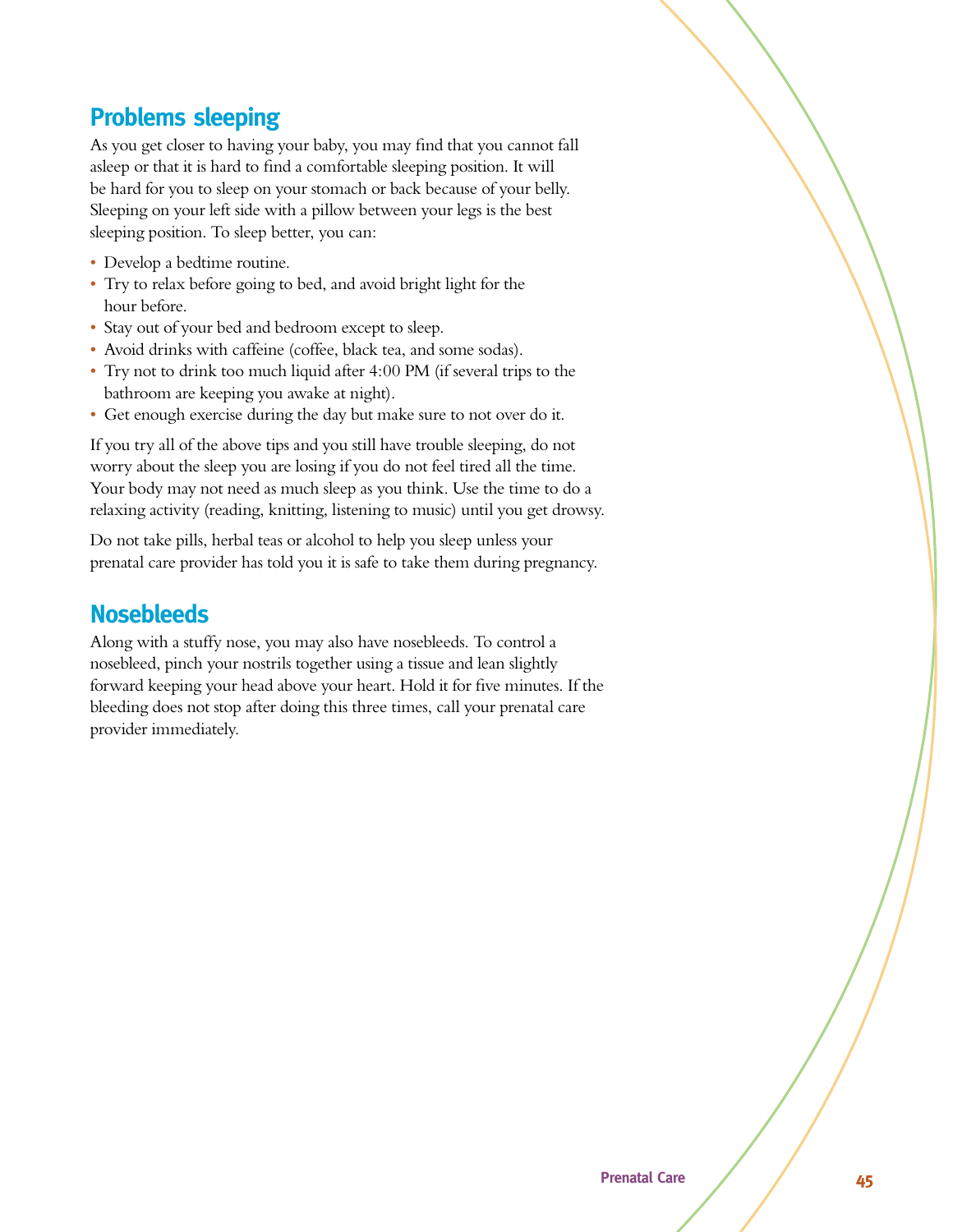#### **Sangrado de las encías**

Durante su embarazo, pudede tener dolor o inflamación de pueden hinchar o doler las encías, o tal vez le sangren fácilmente. Para reducir los problemas que pueda tener con su dentadura durante el embarazo:

- s Visite a su dentista y déjele saber que está embarazada. Visite a su dentista una vez al año para que le limpie los dientes. Evite programar esta visita durante los tres primeros meses de su embarazo.
- s Coma alimentos que contengan suficiente vitamina C (como las toronjas, las naranjas y las mandarinas) y calcio (como el queso, el yogur y la leche).
- s Coma comidas balanceadas y bajas en azúcar. Evite los dulces y los refrescos.
- s Cepíllese los dientes por lo menos dos veces al día y use hilo (seda) dental por lo menos una vez al día.
- s Cepíllese la lengua para eliminar gérmenes.
- · Su dentista puede usar anestesia local durante el embarazo para reparar una carie. Asegúrese que el dentista sepa que usted está embarazada para que use el tipo de anestesia apropiado.

#### **Senos sensibles**

Es posible que el dolor o sensibilidad excesiva de los senos se deba a las hormonas que están en su cuerpo durante el embarazo. Esto es normal ya que su cuerpo se está preparando para la lactancia. La sensibilidad de los senos puede durar hasta el tercer o cuarto mes del embarazo. Sus senos también pueden aumentar hasta tres tallas de tamaño de sostén (brassiere, corpiño) durante su embarazo a medida que se preparan para amamantar. Para sentirse mejor, utilice un sostén que soporte bien sus senos.

#### **Várices**

Es probable que durante el embarazo las venas de sus piernas se hinchen y sobresalgan la superficie de la piel. Estas venas se llaman várices. Esto sucede porque su útero presiona las venas que vienen de sus piernas. Esto también ocurre porque tiene más sangre en su sistema. Para prevenir o minimizar las várices:

- Eleve los pies cuando esté sentada.
- s Acuéstese sobre el lado izquierdo.
- Haga ejercicio con regularidad.
- s Use medias que le dan soporte ligero a las piernas.
- Haga lo posible por no aumentar más peso del indicado por su proveedor de cuidado prenatal.
- s Trate de no pasar mucho tiempo sentada o parada.
- Evite sentarse con las piernas cruzadas.
- No levante cosas pesadas.
- No haga mucha fuerza para defecar.
- No se ponga ropas muy apretadas.

#### **46** Matención prenatal temprana y periódica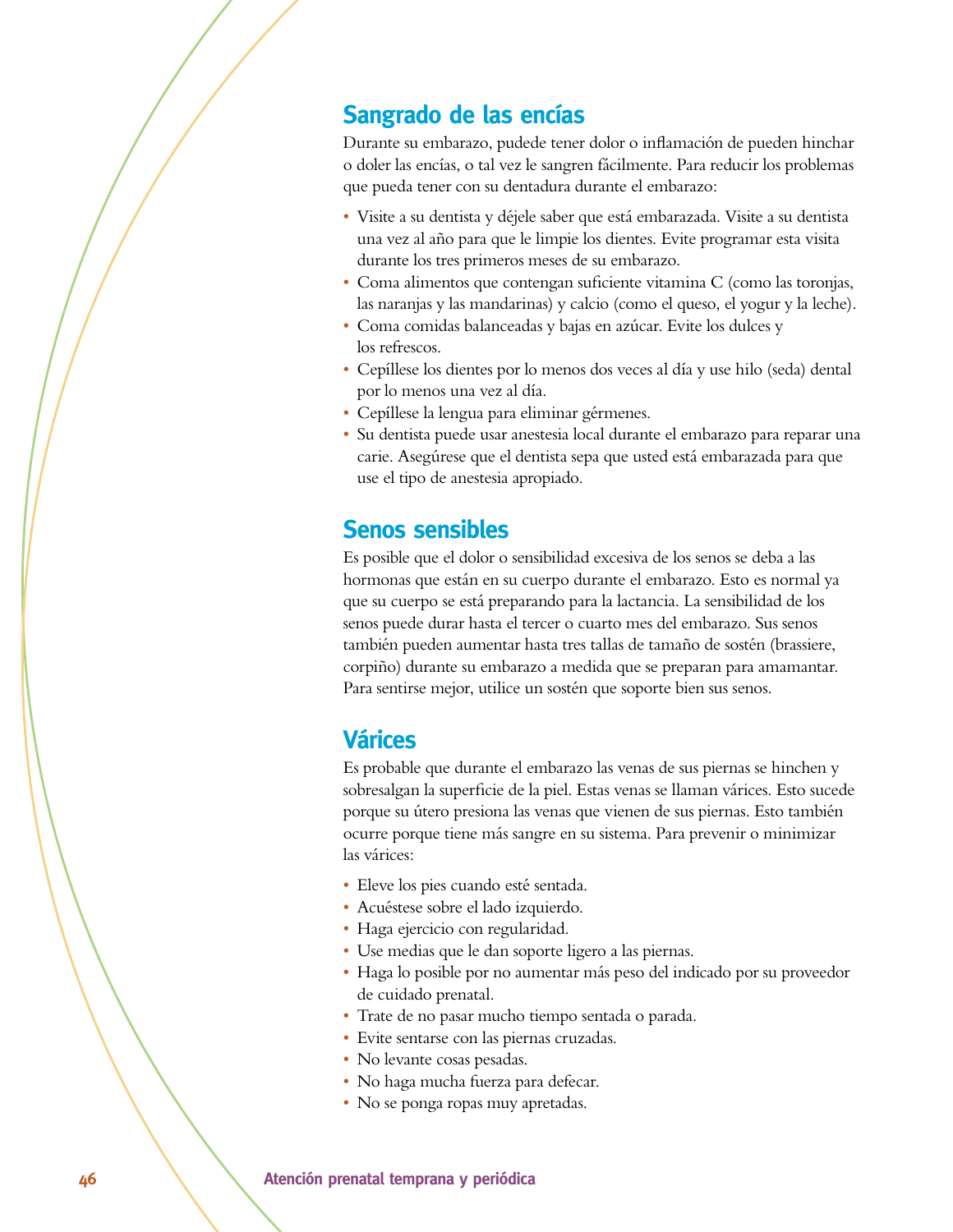### **Bleeding gums**

During pregnancy, your gums may become sore and swollen or may bleed easily. To reduce possible problems with your teeth during pregnancy:

- See a dentist and be sure to tell your dentist you are pregnant. Get your teeth cleaned, yearly, by a dentist. Avoid the cleaning in the first months in the pregnancy.
- Eat foods with lots of vitamin C (like grapefruit, oranges, and tangerines) and calcium (like cheese, yogurt, and milk).
- Eat a balanced meal low in sugar. Avoid sweets and sodas.
- Brush your teeth at least twice a day and floss at least once a day.
- Brush your tongue to remove bacteria.
- s It is not a problem if the dentist provides local anesthetic in pregnancy to repair a cavity, but make sure she/he knows you are pregnant so that he uses the right type of anesthetic.

#### **Breast tenderness**

The hormones that are in your body during pregnancy can cause your breasts to feel sore and tender. This is natural as your body is preparing for lactation. Breast tenderness may last up to the third or fourth month of your pregnancy. Your breasts can also increase as many as three bra cup sizes during your pregnancy as your breasts prepare for breastfeeding. You may need to wear bras that fit, in a larger size, and with more support to alleviate the discomfort. To feel better, use a bra that supports your breasts well.

#### **Varicose veins**

During pregnancy, the veins in your legs could swell and rise above the surface of your skin. These are called varicose veins. This happens because your uterus is putting pressure on veins coming from your legs. It also happens because you have more blood in your system. To prevent or minimize varicose veins:

- Keep your feet up while sitting.
- Lie down on your left side.
- Exercise regularly.
- Wear pantyhose that provide light support.
- Try not to gain more weight than your provider indicates.
- Try not to sit or stand for a long time.
- Avoid sitting with your legs crossed.
- Do not lift heavy things.
- Do not push too hard when you are having bowel movements.
- Do not wear tight clothing.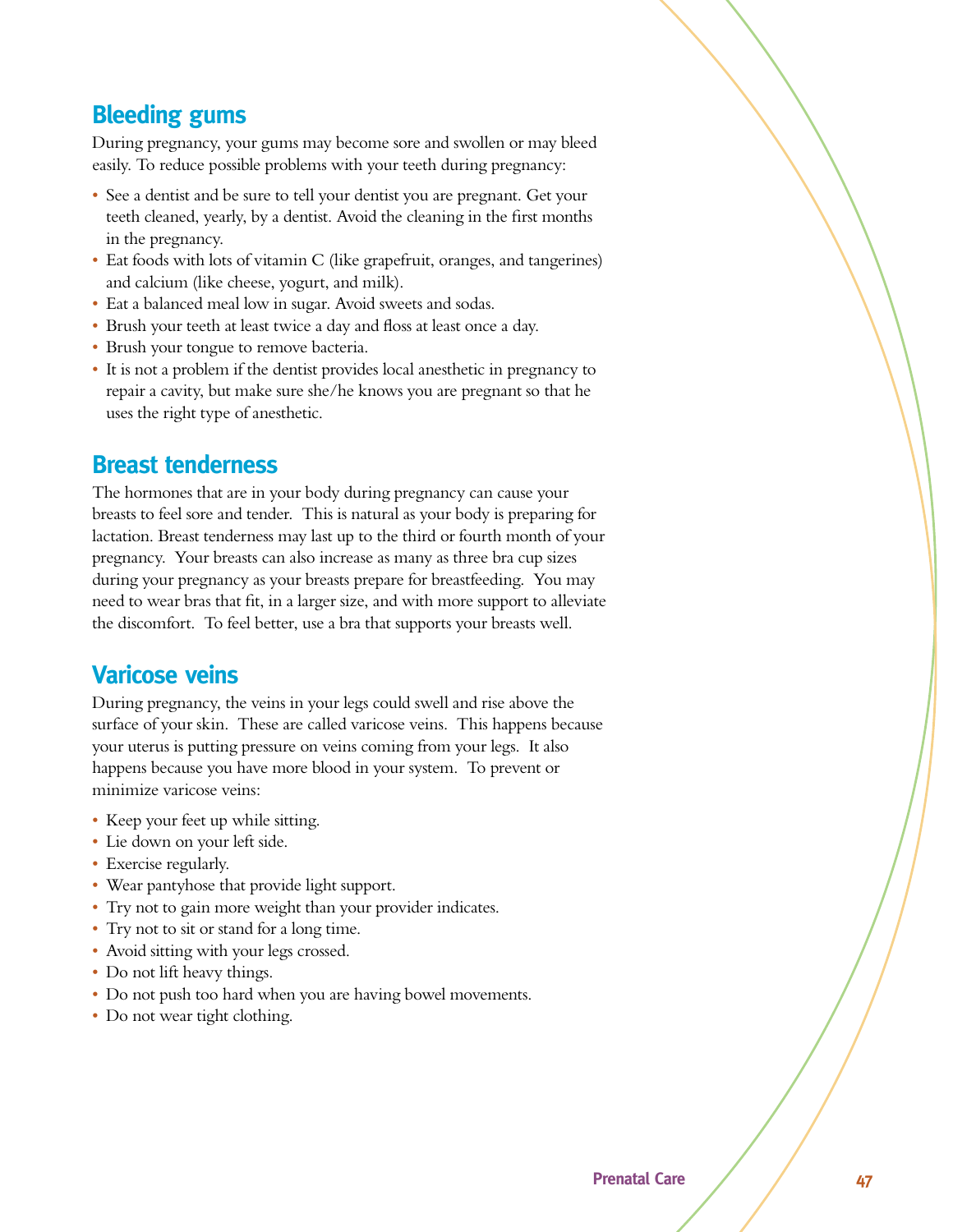### **Cuándo llamar a su proveedor de cuidado prenatal:**

- s Si le duele la espalda, el abdomen o la pelvis y el dolor no se le quita.
- · Si tiene flujo vaginal que sea oscuro, o con sangre, o acuoso e incoloro.
- · Si tiene contracciones seguidas en un plazo de tiempo corto (cuatro o más por hora).
- s Menos de 8 a 10 movimientos de su bebé en 2 horas después de la semana 28 de su embarazo.
- s Si le duele o le arde cuando orina.
- s Si tiene mareos y ninguna de las sugerencias en este libro le ayudan.
- · Si tiene problemas con la vista, como por ejemplo si ve borroso, si ve doble u oscuro o si ve manchas por más de dos a tres horas.
- Si la sed ha aumentado.
- · Si tiene dolor de cabeza que dura más de varias horas o que le regresa con frecuencia.
- Si tiene fiebre.
- · Si tiene una hinchazón que dura más de 24 horas o si se le hinchan las manos y la cara.
- s Si tiene calambres continuos en las piernas que no se le quitan.
- · Si tiene náuseas y vómitos además de dolor o fiebre.
- · Si tiene la respiración acelerada, el pulso rápido, los labios o dedos azules o dolor en el pecho.
- s Si tiene comezón en la piel por todo el cuerpo.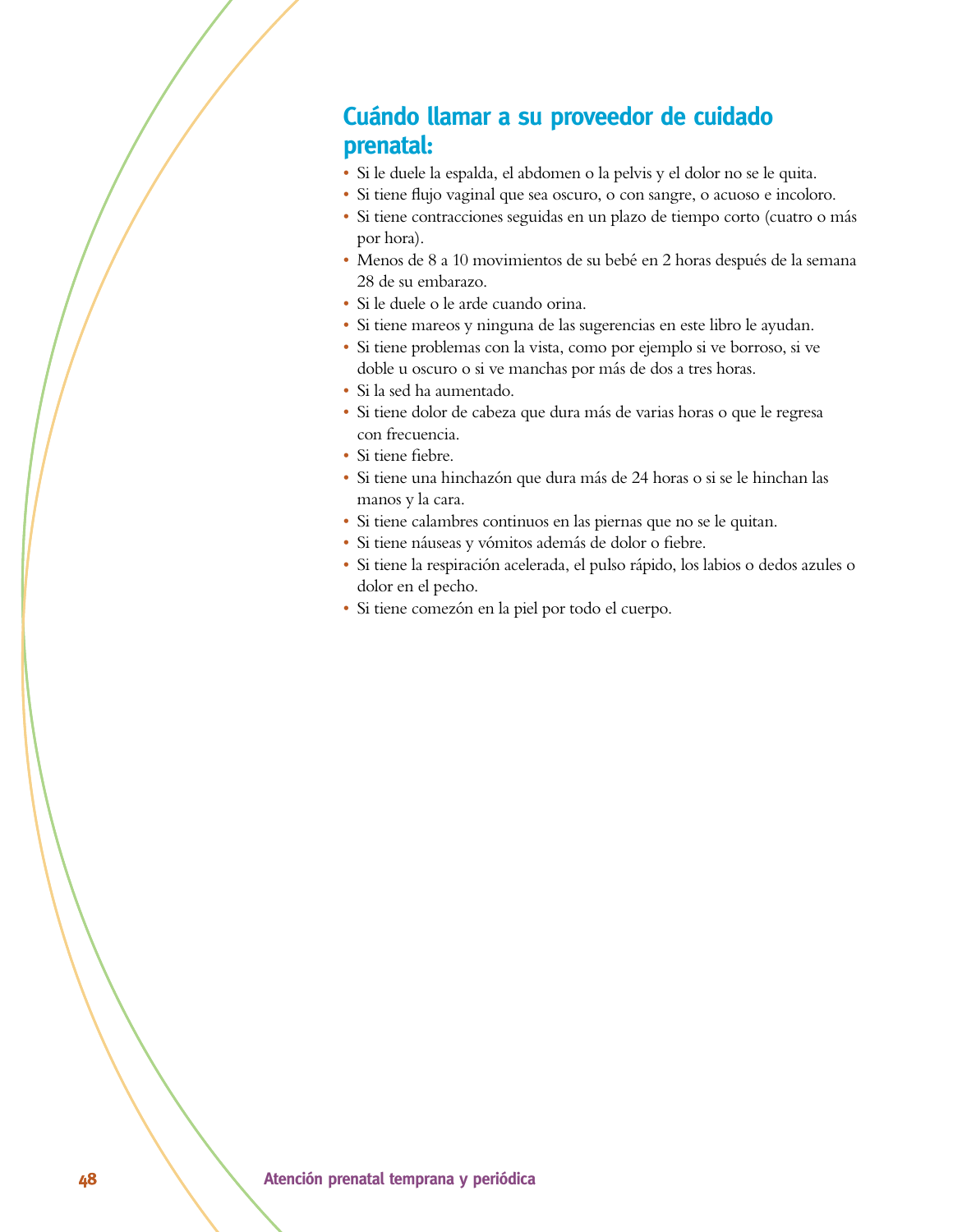### You need to call your prenatal care provider **immediately if you experience:**

- s Back, abdominal, or pelvic pain that does not go away.
- Vaginal discharge that is bloody or dark in color, or watery and colorless.
- Several contractions in a short time (four or more per hour).
- Fewer than 8-10 movements by your baby in 2 hours after your 28th week.
- Painful or burning urination.
- Dizziness, and none of the suggestions in this booklet are helpful.
- Problems with your sight such as blurring, double vision, or see spots or darkness for more than two to three hours.
- An increase in thirst.
- A headache that lasts more than a few hours or returns very often.
- A fever.
- s Swelling that lasts more than 24 hours, or if you have swelling in your hands and face.
- Constant cramps in your legs that do not go away.
- Nausea and vomiting in addition to pain or fever.
- Fast breathing or pulse rates, blue lips or fingers, or chest pain.
- Itchiness all over your body.

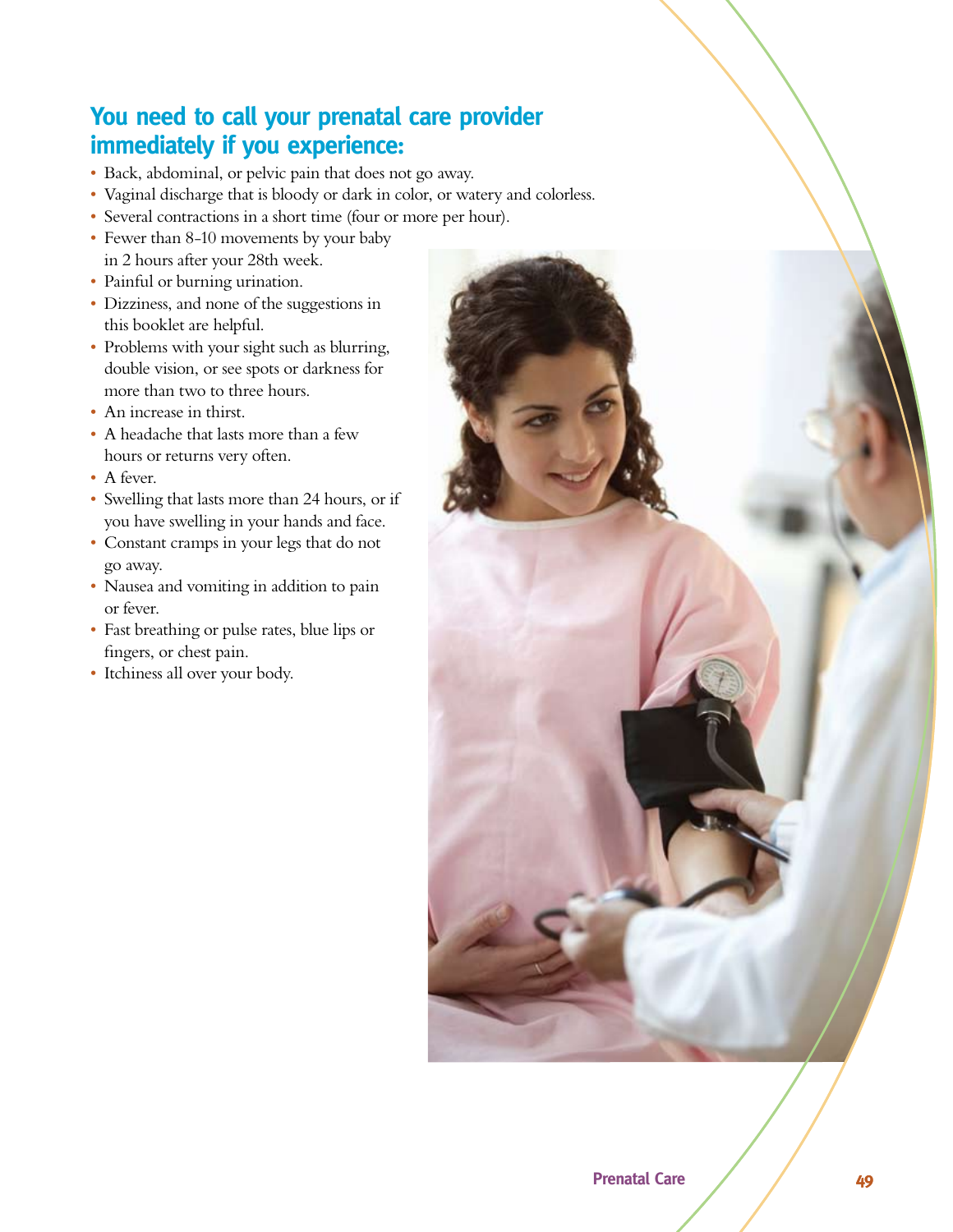## **Factores que podrían** complicar su embarazo

**E**l embarazo involucra ciertos riesgos. Hable con su proveedor de cuidado prenatal acerca de cuáles son esos riesgos y cómo reducir las posibilidades de tener complicaciones durante su embarazo.

#### **Edad**

Las mujeres de 35 años o más presentan un mayor riesgo de desarrollar complicaciones durante el embarazo; este riesgo aumenta cada año. Las complicaciones más frecuentes son:

- s Desarrollar presión alta durante el embarazo.
- Diabetes gestacional diabetes durante la gestación.
- Aborto espontáneo.
- Complicaciones durante el parto.
- s Placenta previa una condición en la cual la placenta se implanta y crece en el lugar erróneo y cubre parcialmente o totalmente el orificio cervical.
- Parto por cesárea.
- s Alteraciones genéticas del bebé tal como síndrome de Down o mongolismo.

Aunque las mujeres en sus años 30s y 40s usualmente tienen embarazos saludables, el cuidado prenatal adecuado es importante para detectar posibles complicaciones lo más pronto posible y darles el tratamiento respectivo.

#### **Antecedentes de cesáreas**

Si usted ha tenido un parto anterior por cesárea, hable con su proveedor de cuidado prenatal sobre sus opciones para el parto actual. Es importante conocer los riesgos y ventajas de tener un parto vaginal en lugar del parto por cesárea. El parto vaginal es posible después de una cesárea si la incisión fue horizontal en la parte baja del útero. La probabilidad de tener un parto vaginal después de una cesárea es de un 75%. La probabilidad de tener complicaciones en un parto vaginal se aumenta de acuerdo al número de cesáreas que ha tenido anteriormente. Las complicaciones pueden incluir separación o ruptura de la incisión que le hicieron en su cesárea anterior (ocurre en menos del 1% después de una cesárea), mayor riesgo de hemorragia, infección o lesiones en el intestino o vejiga urinaria. En algunos casos, la ruptura uterina puede causar lesiones en el bebé. Otras complicaciones por haber tenido una cesárea anteriormente pueden incluir placenta previa o la placenta se adhiere en el lugar de la incisión. Si este caso ocurre, el parto tiene que ser necesariamente programado por cesárea.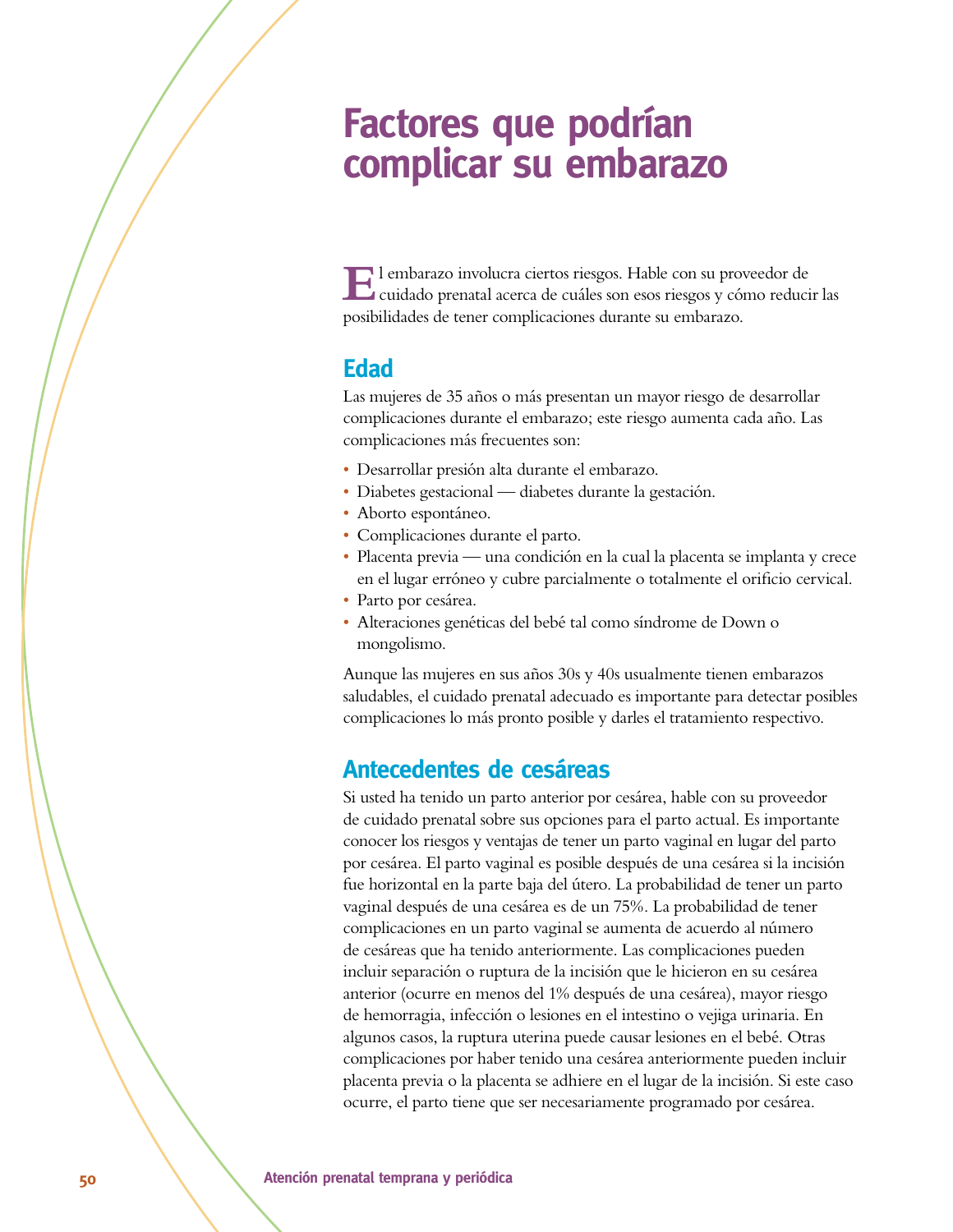## **Factors that Could Complicate Your Pregnancy**

**T**here are certain risks involved with pregnancy. Talk to your prenatal care provider about what these risks are and how to reduce the chances of having complications during your pregnancy.

### Age

The risk for pregnancy complications is higher in women over 35 and it increases each year after that. The most common complications are:

- High blood pressure during pregnancy.
- Gestational diabetes diabetes during pregnancy.
- Miscarriage.
- Complications during labor.
- Placenta previa  $\frac{1}{2}$  a condition in which the placenta grows in the wrong place and covers completely or partially the cervix.
- Cesarean section.
- Genetic disorders in the baby, such as Down syndrome.

Although women in their 30's and 40's usually have healthy pregnancies, adequate prenatal care is important to detect possible complications early and treat them accordingly.

### **Previous Cesarean Section**

If you have had a cesarean section delivery with a previous pregnancy, discuss your delivery options for your current pregnancy with your prenatal care provider. It is important to know the risks and benefits of a vaginal delivery versus a cesarean. A vaginal delivery after a cesarean is possible if the cesarean was performed with a low horizontal uterine incision. The probability that you will be able to have a vaginal delivery after a cesarean is about 75%. The chances of having complications with a vaginal birth after a cesarean increases with an increase in the number of previous cesarean sections performed. The complications may include separation, or rupture, of the uterine incision from the previous cesarean (less than 1% after one cesarean), increased risk of hemorrhage, infection, or injury to the bladder or intestine. In some cases, a uterine rupture can cause injury to the baby. Additional complications of having a prior cesarean section may include a placenta previa or a placenta that adheres to the incision. If this occurs, then future deliveries must be performed as cesarean sections.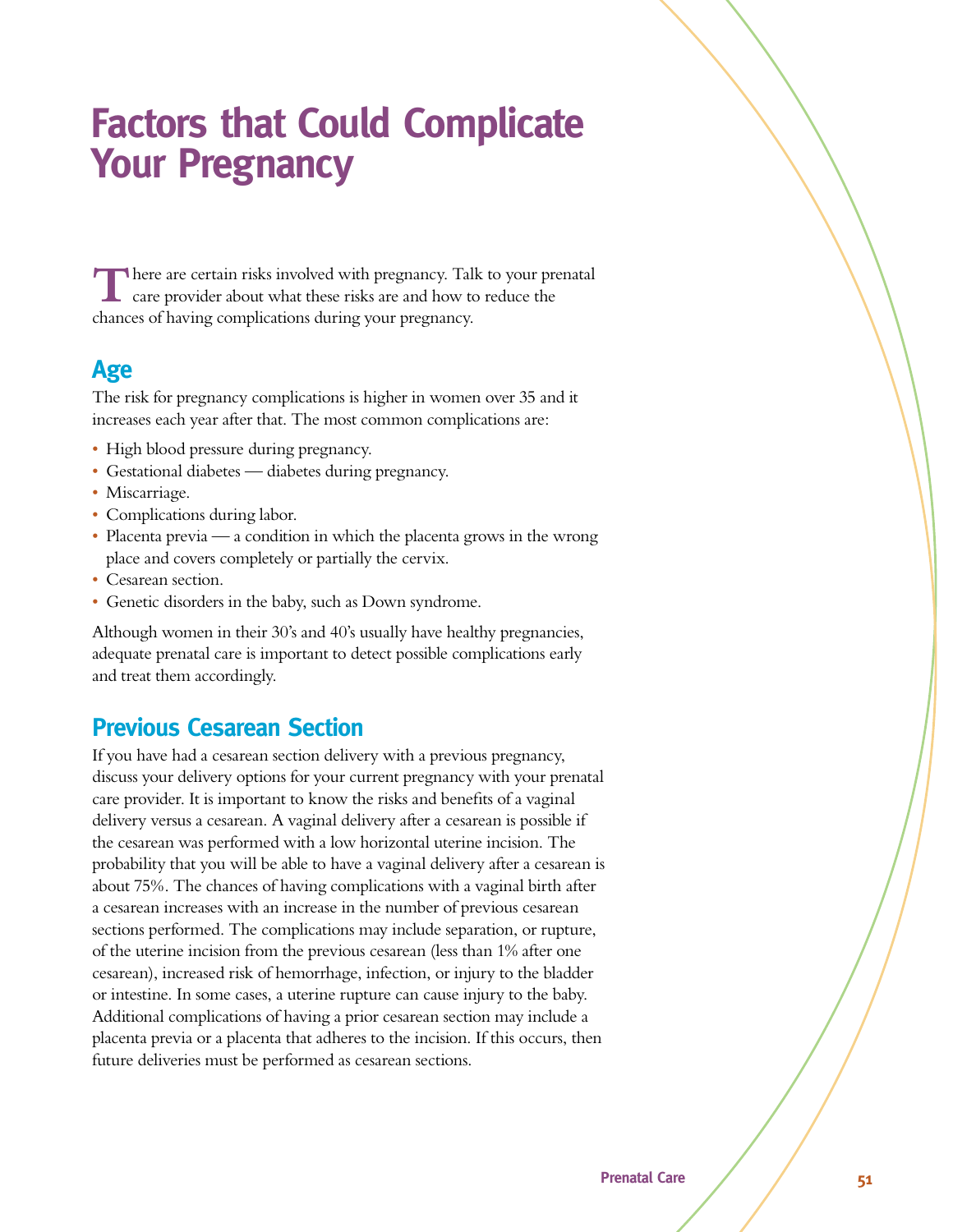Los riesgos asociados a la repetición de una nueva cesárea son los que corresponden a cualquier cirugía abdominal: hemorragia, infección, lesiones de intestino o vejiga urinaria. Obtener una información lo suficientemente detallada acerca de los riesgos es fundamental para tomar la decisión mas apropiada acerca del procedimiento que usted va a elegir para su parto.

#### **Listeriosis**

La listeriosis es una infección grave que se contrae al consumir alimentos contaminados con la bacteria listeria monocytogenes. Las mujeres embarazadas, recién nacidos y adultos con un sistema inmunológico debilitado tienen mayor riesgo de contraer esta infección. Los síntomas incluyen fiebre, dolor muscular, nauseas y diarrea. Si la infección se propaga al sistema nervioso, la persona infectada puede experimentar dolor de cabeza, rigidez del cuello, confusión, perdida del equilibrio o convulsiones.

Las mujeres embarazadas pueden sentir solamente síntomas parecidos a los de un resfriado común, pero aun así deben recibir tratamiento. Las infecciones durante el embarazo pueden inducir abortos, la muerte del bebé en el útero, parto prematuro o infección del recién nacido

Para prevenir la listeriosis, asegúrese de cocinar alimentos que han quedado del día anterior o alimentos precocidos hasta que hiervan vigorosamente. Evite tomar leche sin pasteurizar o comer quesos blandos tales como el feta o brie. Aunque el riesgo de adquirir esta infección por consumir carnes frías es bajo, usted también debe evitar estos productos durante el embarazo.

#### **Toxoplasmosis**

Los excrementos de gato pueden trasmitir a los humanos un parasito llamado toxoplasma gondi. Los síntomas se manifiestan de diferentes maneras; estos pueden ser parecidos a los de la gripa o puede que no se presente ningún síntoma. Si la infección se contrae durante el embarazo, puede retrazar el desarrollo del cerebro del bebé o afectar los ojos. Lo mejor es usar guantes cuando se trabaja en el jardín, especialmente si hay gatos en el vecindario. No manipule el recipiente que contiene las heces del gato durante el embarazo. Solicítele a alguien que no esté embarazada que se encargue de este recipiente. Si esto no es posible, utilice guantes y después lávese las manos cuidadosamente.

#### **Envenenamiento por mercurio**

El mercurio es una substancia tóxica que puede existir en el ambiente en forma liquida, gaseosa o sólida. El mercurio en cualquiera de sus formas es tóxico y puede afectar la salud de cualquier organismo viviente. Cuando el mercurio se encuentra en depósitos de agua, éste interactúa con bacterias y se transforma en metilmercurio, el cual es altamente tóxico. Al alimentarse en esta agua los peces consumen metilmercurio y así el tóxico se les va acumulando.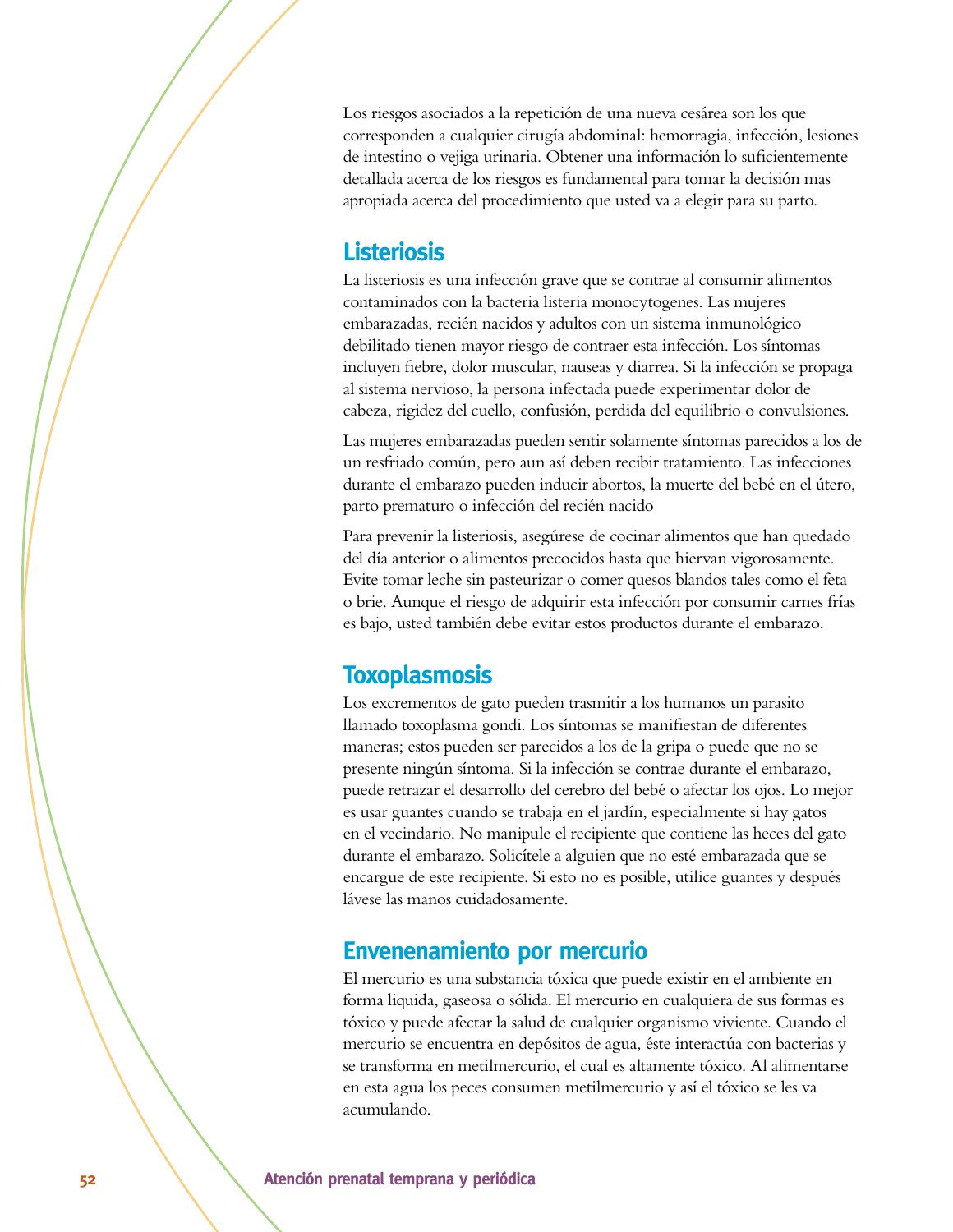The risks of a repeat cesarean section are the same as the risks of other abdominal surgery: hemorrhage, infection, injury to the intestine, or bladder. Being well informed about the risks is important in making a decision about which method of delivery you will choose.

#### **Listeriosis**

Listeriosis is a serious infection contracted by eating foods contaminated with the bacterium Listeria monocytogenes. Pregnant women, newborns, and adults with weakened immune systems are at greater risk to contract this disease. Symptoms include fever, muscle aches, nausea, and diarrhea. If the infection spreads to the nervous system, the infected person may experience headaches, stiff neck, confusion, loss of balance, or convulsions.

Pregnant women may only feel mild, flu-like symptoms, but should still be treated. Infections during pregnancy can lead to miscarriage or stillbirth, premature delivery, or infection of the newborn.

To prevent Listeriosis, make sure to cook left-over foods or ready-to-eat foods until steaming hot. Avoid drinking non-pasteurized milk or eating soft cheeses such as feta or Brie. Although the risk of infection from deli foods is low, you may also want avoid these foods during your pregnancy.

#### **Toxoplasmosis**

Cat feces can transmit a parasite to humans that is known as Toxoplasma gondii. The symptoms have a wide range from being similar to the influenza flu to no detectable symptoms. If one is infected with toxoplasma during pregnancy, it can cause a delay of the development of the baby's brain or affect the eyes. It is best to use gloves when gardening, especially if there are cats in the neighborhood. Do not handle cat litter during the pregnancy. Ask someone who is not pregnant to change the litter. If this is not possible, use gloves and wash your hands thoroughly afterwards.

#### **Mercury poisoning**

Mercury is a toxic substance that can exist as a gas, liquid or a solid in the environment. All types of mercury are toxic and pose a threat to the health of all living organisms. When mercury collects into water deposits, it interacts with bacteria in the water and becomes methylmercury, which is highly toxic. Fish consume methylmercury as they feed in these waters, and so the toxin builds up in them.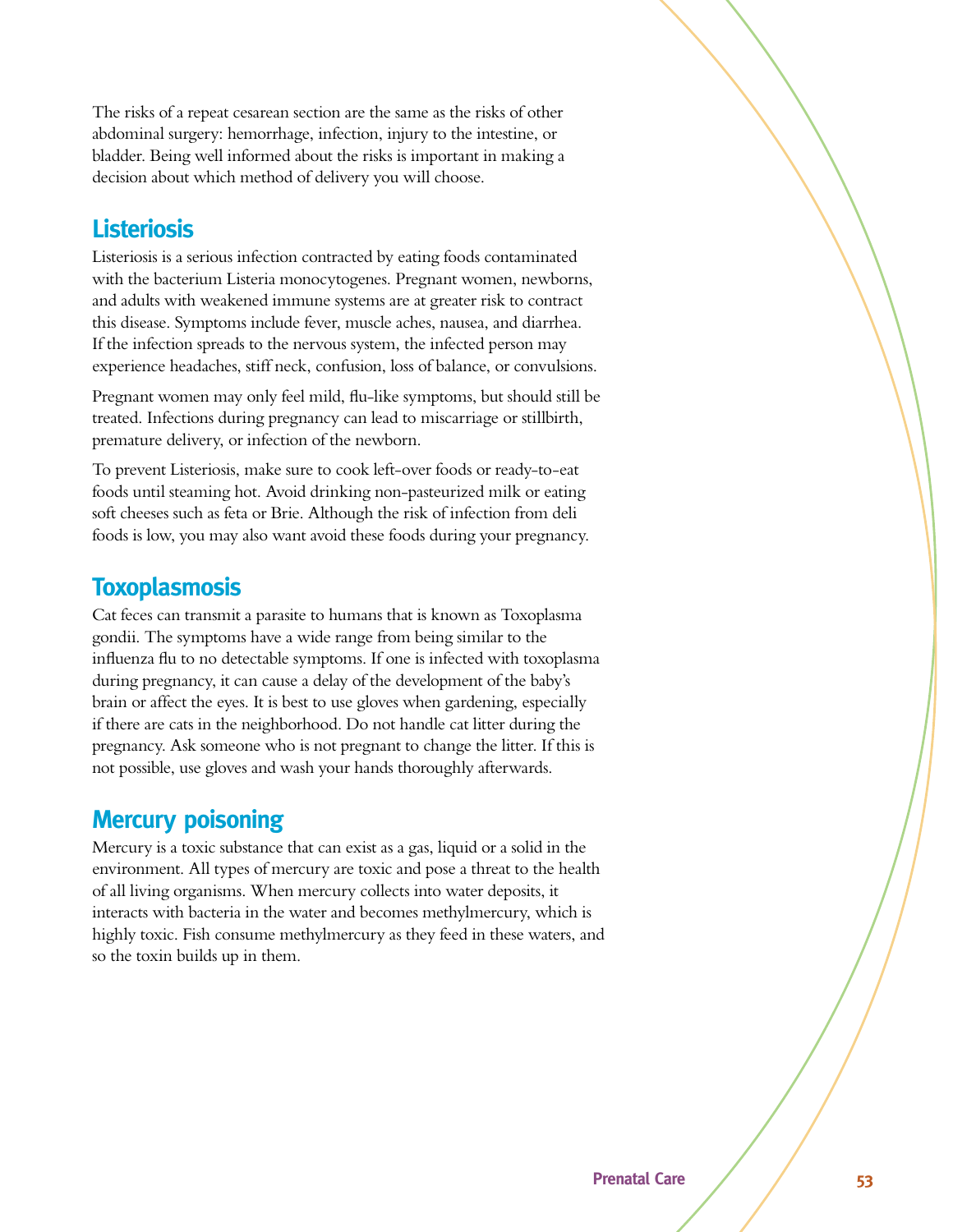El pescado y el sushi contienen grandes cantidades de mercurio. No todas las variedades de pescado y el sushi son nocivos para usted; cada tipo de pescado puede contener niveles diferentes de mercurio. El mercurio puede afectar el desarrollo del cerebro y ocasiona problemas en el sistema nervioso del feto. La contaminación con mercurio puede ser a través de diferentes fuentes tales como comiendo alimentos contaminados o tomando agua contaminada.

Los pescados conocidos con alto contenido de mercurio incluyen el atún, tiburón, el pez espada, la caballa rey y el blanquillo. Algunos de los pescados comunes con baja concentración de mercurio son la tilapia, camarón, salmón, cangrejo azul, vieria, sardinas, langosta, trucha (cultivada) y los palitos de pescados procesados. Es beneficioso consumir pescado pero evite comerlo en exceso. Asegúrese de consumir una variedad de pescados en lugar de seleccionar un solo tipo y así puede evitar la acumulación de substancias nocivas en su organismo.

#### **Endulzantes artificiales**

El uso de endulzantes artificiales se considera inotensivo en la mayoría de los embarazos, aun si endulza 3 o 4 bebidas o aperitivos con aspartame (Equal™, NutraSweet™, Canderel™), sacarina (Sweet'N Low™), o sucralosa (Splenda™). Aunque la sacarina puede llegar a la placenta, no hay evidencia que ésta sea dañina para el bebé. Como todo lo demás, si decide usar substitutos del azúcar, asegúrese de consumir cantidades pequeñas de sacarina durante el embarazo.

#### **No usar el cinturón de seguridad**

El uso del cinturón de seguridad en un vehículo es necesario para su protección y la de su bebé. Use ambos el cinturón que asegura el hombro y el del abdomen para mejor protección. Abroche el cinturón de seguridad asegurándose que se lo coloca debajo del abdomen. Si el cinturón no es lo suficientemente largo para usarlo correctamente, cambie el cinturón por uno más largo o póngale una extensión. En caso de tener un accidente vehicular, acuda lo más pronto posible a un servicio de emergencia para una evaluación.

### **Alcohol, cigarrillo y drogas**

Evite tomar bebidas alcohólicas, fumar o usar drogas ilícitas para reducir complicaciones para usted y su bebé durante el embarazo. Es bien sabido que fumar es dañino para el desarrollo tanto del embarazo como para el bebé. El fumar puede causar retraso del crecimiento del bebé, parto prematuro, infecciones, y desprendimiento de la placenta de la pared uterina. Se recomienda no tomar alcohol durante el embarazo. Aunque no se ha determinado cuál es la cantidad de alcohol que puede afectar al bebé, el riesgo de que el bebé sufra del Síndrome de Alcohol Fetal es mayor si se consume alcohol durante el embarazo. Otras drogas, tales como la cocaína, marihuana y anfetaminas no deben usarse.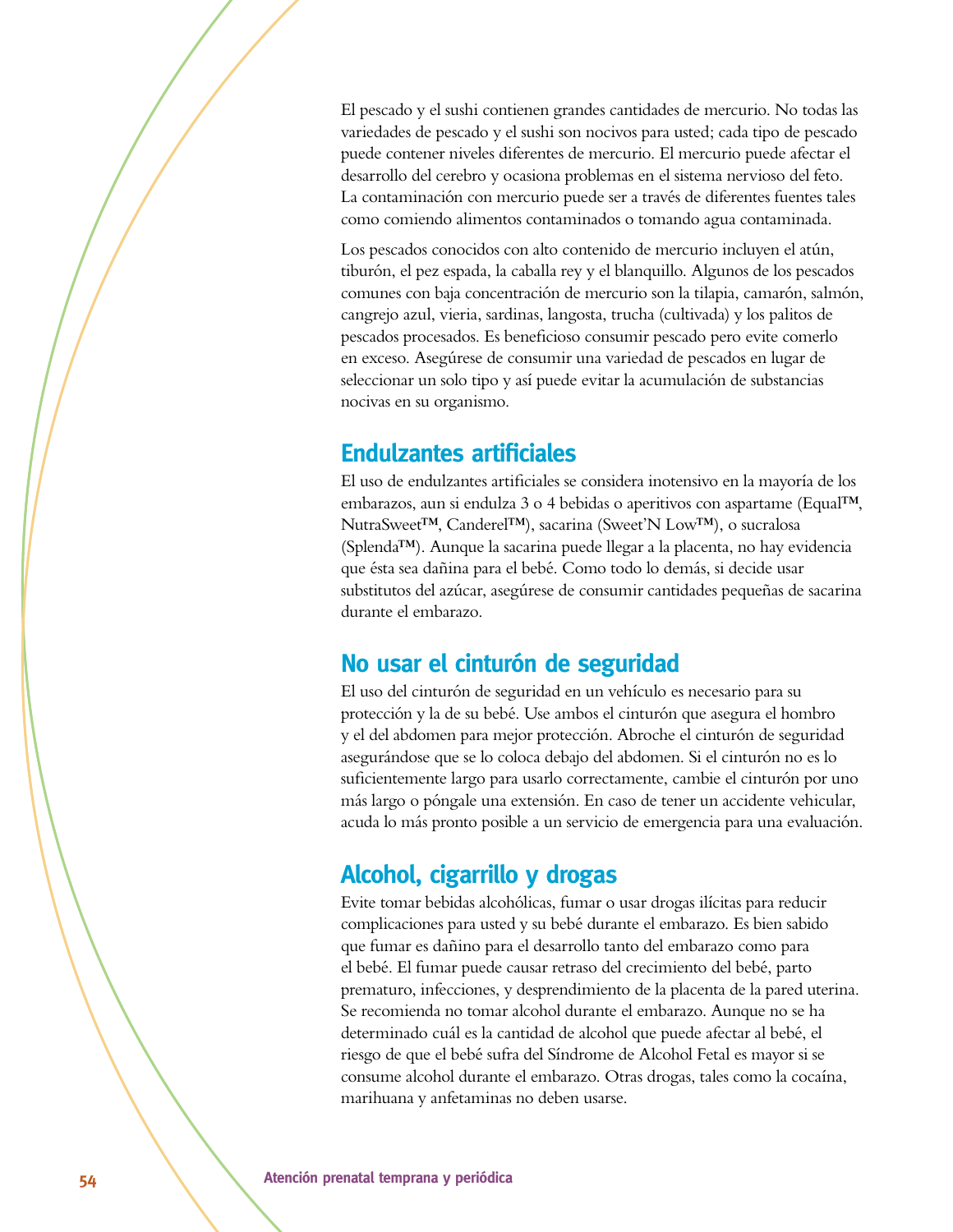Fish and sushi contain increased amounts of mercury. Not all fish and sushi are bad for you and each type of fish may contain different levels of mercury. Mercury can affect brain development and create nervous system problems in your unborn baby. Exposure to mercury can come in different forms such as eating contaminated foods or drinking contaminated water.

Fish known to contain high levels of mercury include tuna, shark, swordfish, king mackerel, and tilefish. Some common fish and seafood that are low in mercury are tilapia, shrimp, salmon, blue crab, scallops, sardines, lobster, trout (farmed) and store-bought fish sticks. There are benefits to consuming fish, but make sure to avoid eating excess amounts. Make sure that you eat a variety of seafood in order to avoid concentrations of any impurities from building up in your body.

### **Artificial sweeteners**

Artificial sweeteners are considered safe in most pregnancies including about 3 or 4 portions of drinks or snacks with aspartame (Equal™, NutraSweet™, Canderel™), saccharin (Sweet'N Low™), or sucralose (Splenda™). Although saccharin can cross into the placenta, there is no evidence that it is harmful to the baby. Like with everything else, if you choose to use artificial sweeteners, making sure to only consume small amounts of saccharin during pregnancy.

### **Not using the safety belt**

Using the safety belt in a car is a necessary protection for you and your baby. Use both the shoulder and abdominal belt for the best protection. Make sure the abdominal belt falls under the belly when fastened. If the seat belt is not long enough to use properly, replace the belt with a longer one or get an extension. If you are involved in a car accident, go to the emergency room for an evaluation.

### **Alcohol, smoking, and drugs**

Avoid alcohol, smoking, and illicit drugs to reduce complications for you and your baby in pregnancy. The effects of smoking on the pregnancy and your baby are well known. Smoking is associated with a higher risk of a baby with poor growth, preterm labor, infections, and separation of the placenta from the wall of the uterus. It is recommended not to drink any alcohol during pregnancy. Although the amount of alcohol that can cause harm to your baby is not well understood, Fetal Alcohol Syndrome is a large risk if alcohol is consumed during pregnancy. Other drugs, such as cocaine, marijuana, and amphetamines should not be taken.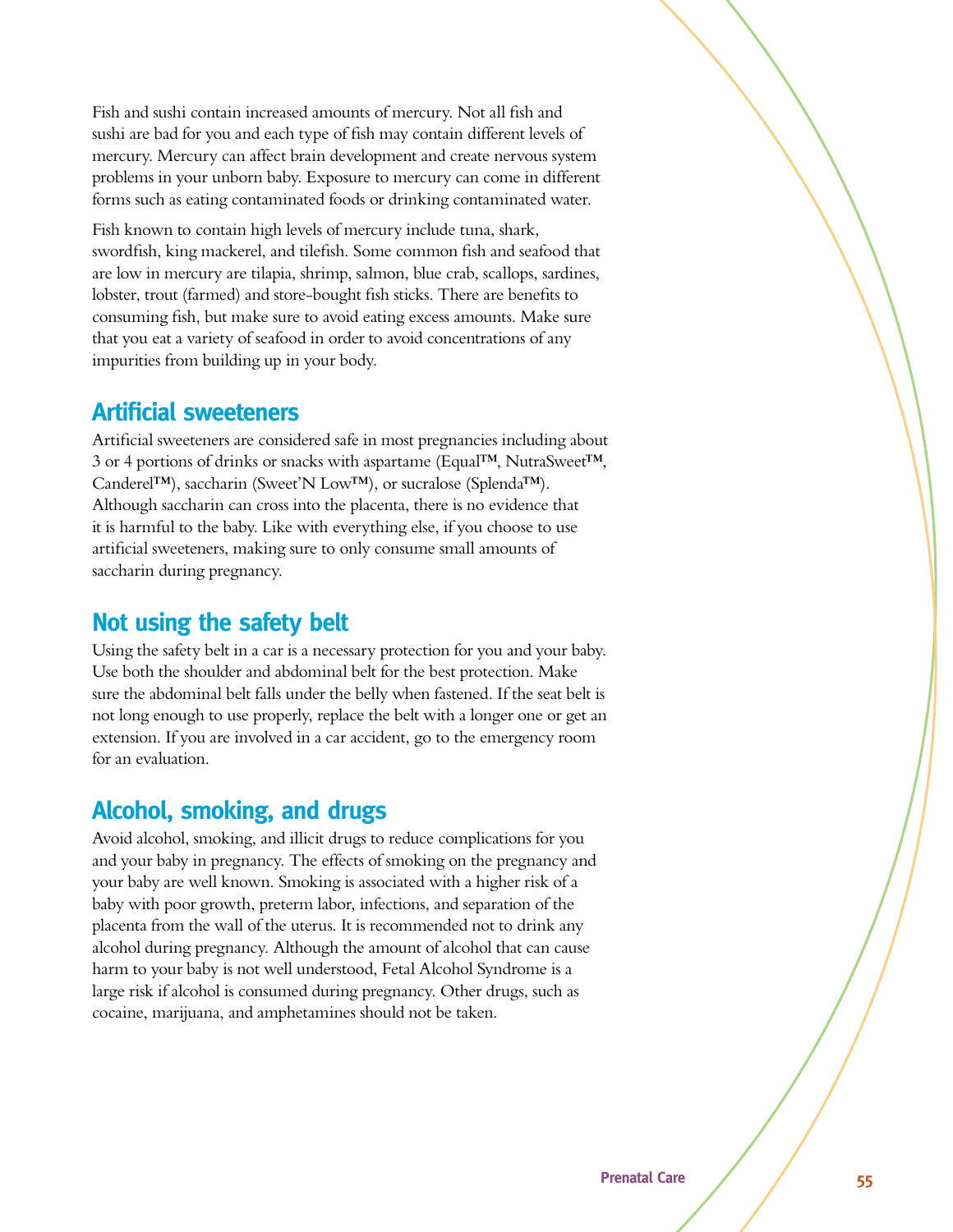## **En que pensar después** del nacimiento

#### **Educación en lactancia materna**

La lactancia de su bebé recién nacido les proporciona beneficios a largo y corto plazo a usted y su bebé. Los beneficios inmediatos incluyen fortalecimiento del sistema inmunológico, menos infecciones del oído y del sistema respiratorio, disminución del riesgo de muerte súbita del bebé y menos visitas medicas. Los beneficios a largo plazo incluyen disminución del riesgo de desarrollar diabetes, cáncer durante la infancia y obesidad. La lactancia también puede fortalecer el vinculo emocional entre la madre y el bebé. El prepararse para la lactancia reduce los niveles de ansiedad y puede conllevar una mayor oportunidad de éxito.

### **Período posparto**

Prevea muchos cambios físicos que van a ocurrir en el periodo inmediatamente después del parto, ya que el cuerpo comienza su proceso de recuperación.

### **Intervalo gestacional**

Un nuevo embarazo durante los siguientes 18 meses después de su último parto incrementa las posibilidades de tener un parto prematuro en un 30% a 40%.

### **Diabetes**

Si ha experimentado diabetes gestacional, debe hacerse una evaluación para diabetes después del parto.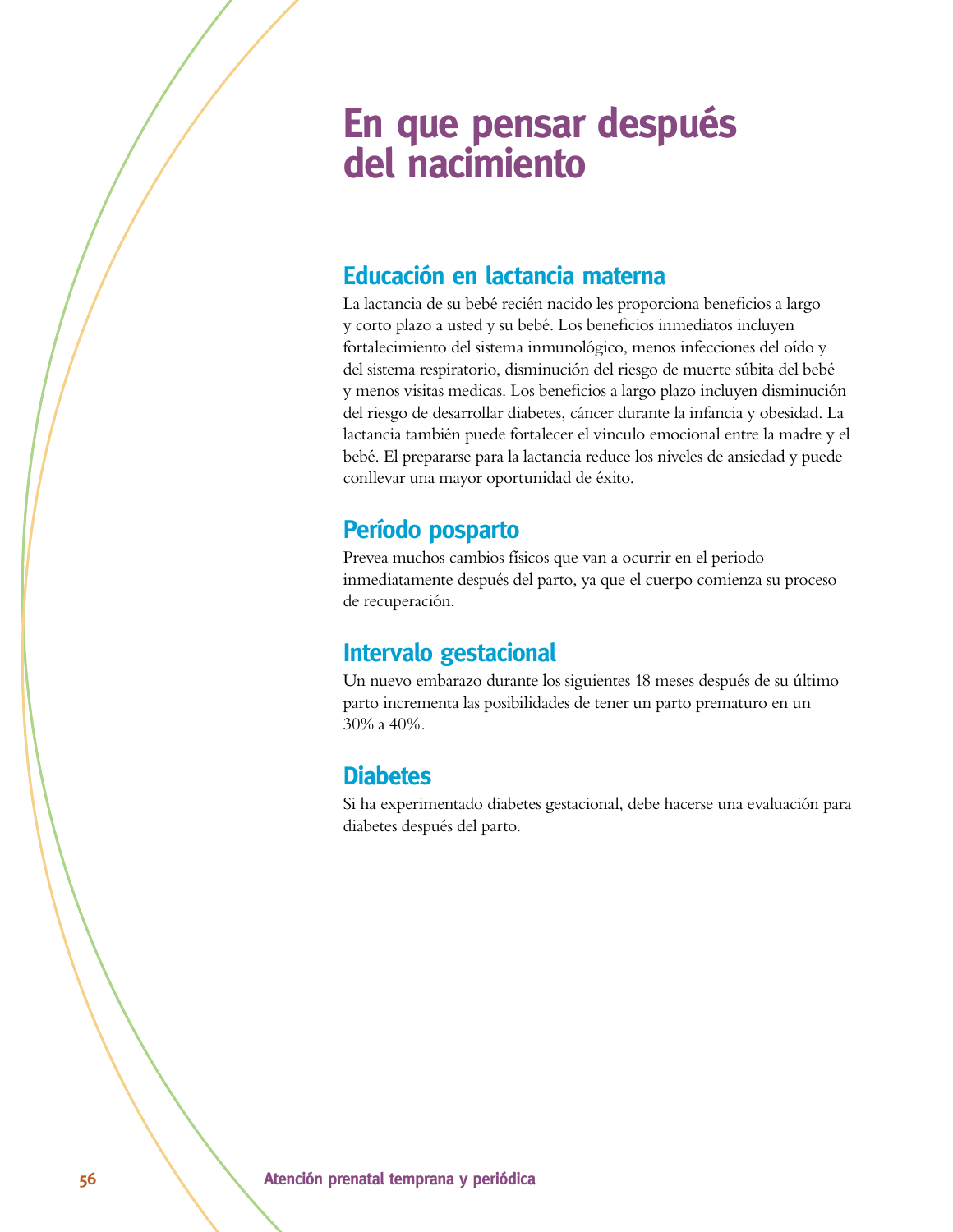## **What To Think about After the Birth**

### **Breastfeeding education**

Breastfeeding your newborn has short- and long-term benefits for you and your child. Immediate health benefits include a stronger immune system, fewer ear and respiratory infections, decreased risk of sudden infant death syndrome, and fewer prenatal care provider visits. Long-term benefits include a lowered risk of developing diabetes, childhood cancers, and obesity. Breastfeeding is also thought to strengthen the bond between mother and child. Preparing for breastfeeding helps reduce the anxiety and can lead to a greater chance of success.

### **Postpartum period**

Expect many physical changes to occur in the time period immediately following the delivery as the body begins to heal itself.

### **Family spacing**

Having another baby less than 18 months after delivery increases the risk of a preterm birth by 30%–40%.

#### **Diabetes**

An evaluation for postpartum diabetes should be performed if you have experienced gestational diabetes.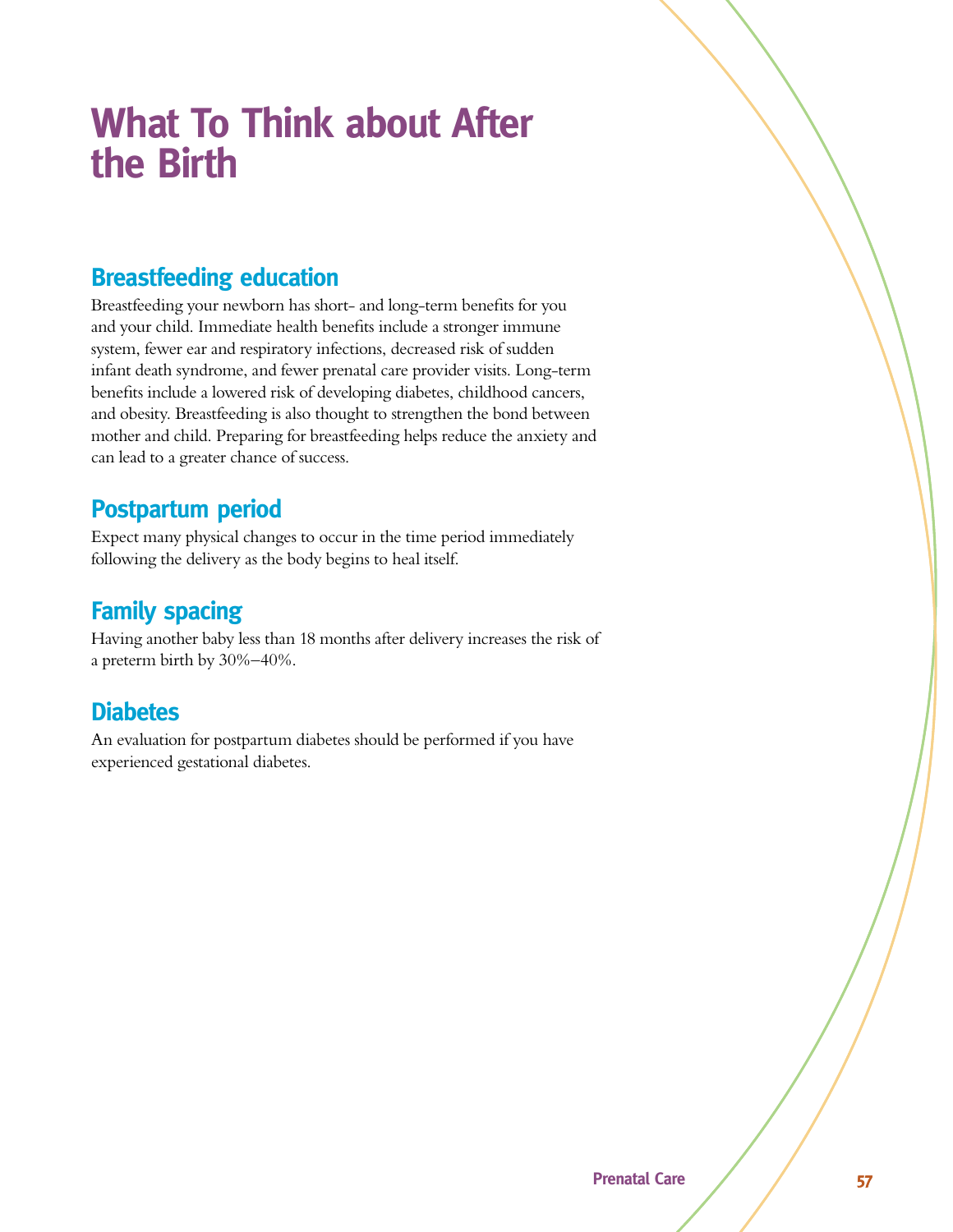### **FUENTES DE INFORMACIÓN**

### **Líneas de Ayuda**

**La Línea Nacional Prenatal Hispana** 1-800-504-7081

Su Familia: Línea Telefónica Nacional para la Salud de la Familia Hispana 1-866-SU-FAMILIA (1-866-783-2645)

Centros para el Control y la Prevención de Enfermedades 1-800-311-3435

### **Sitios Web**

La Alianza Nacional para la Salud de los Hispanos www.hispanichealth.org

**Nacer Sano** www.nacersano.org

Centros para el Control y la Prevención de Enfermedades www.cdc.gov/spanish

#### Acerca de la Alianza Nacional para la Salud de los Hispanos (la Alianza)

La Alianza Nacional para la Salud de los Hispanos (la Alianza) es la fuente de información de salud más reconocida y confiable en los Estados Unidos. La Alianza representa a miles de profesionales de la salud quienes prestan servicios a más de 100 millones de personas cada año, marcando una diferencia en la vida diaria de las familias y comunidades.

#### **La Línea Nacional Prenatal Hispana**

La Línea Nacional Prenatal Hispana es un programa de la Alianza Nacional para la Salud de los Hispanos con el apoyo del Departamento de Salud y Servicios Humanos de los Estados Unidos, Administración de Recursos y Servicios de la Salud (HRSA). La Línea Nacional Prenatal Hispana ofrece información gratuita, confiable y confidencial sobre el embarazo y referencias para la atención prenatal tanto en español como en inglés.

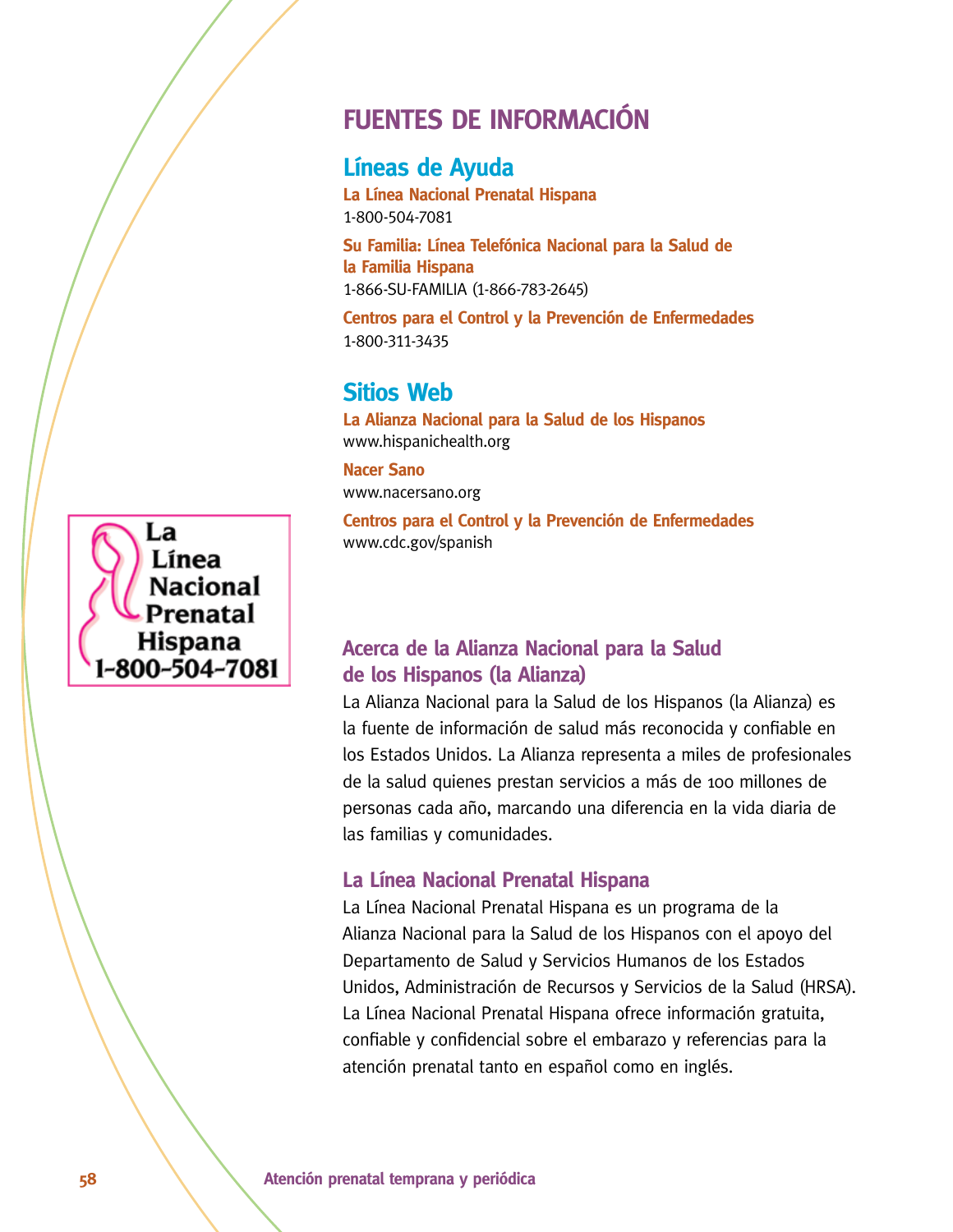### **RESOURCES**

### **Helplines**

**National Hispanic Prenatal Helpline** 1-800-504-7081

**Su Familia: The National Hispanic Family Health Helpline** 1-866-SU-FAMILIA (1-866-783-2645)

**Centers for Disease Control and Prevention** 1-800-311-3435

#### **Websites**

**National Alliance for Hispanic Health** www.hispanichealth.org

**March of Dimes** www.marchofdimes.org

**Centers for Disease Control and Prevention** www.cdc.gov

#### **About the National Alliance for Hispanic Health**

The National Alliance for Hispanic Health (the Alliance) is the nation's foremost source of information and trusted advocate for the health of Hispanics in the United States. The Alliance represents thousands of health providers across the nation providing services to more than 100 million people each year, making a daily difference in the lives of communities and families.

#### **The National Hispanic Prenatal Helpline**

The National Hispanic Prenatal Helpline is a program of the National Alliance for Hispanic Health and is made possible by support from the U.S. Department of Health and Human Services, Health Resources and Services Administration (HRSA). The Helpline offers free, reliable, and confidential information about pregnancy and referrals for prenatal care in Spanish and English.